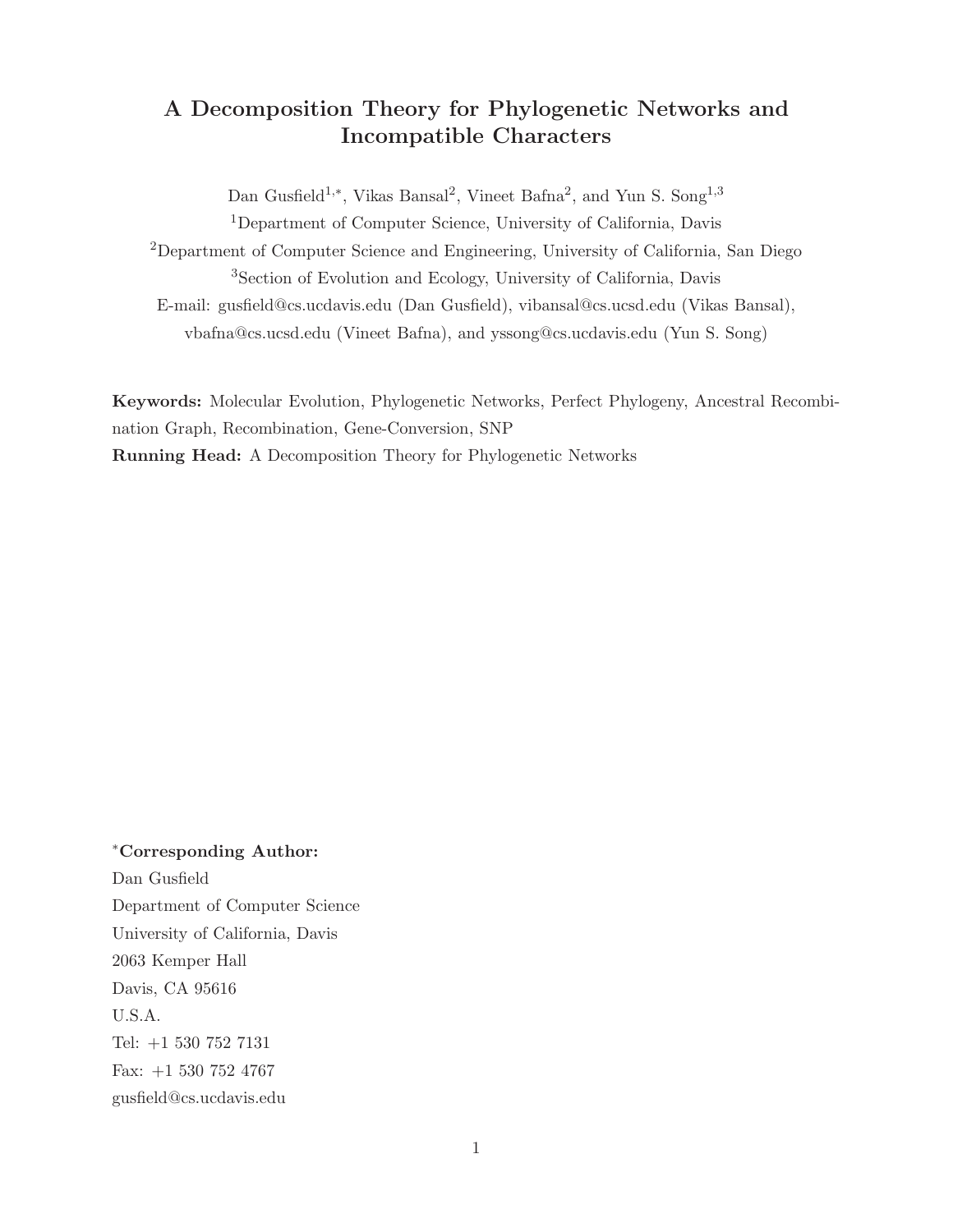## Abstract

Phylogenetic networks are models of evolution that go beyond trees, incorporating non-tree-like biological events such as recombination (or more generally reticulation), which occur either in a single species (*meiotic recombination*) or between species (reticulation due to *lateral gene transfer* and hybrid speciation). The central algorithmic problems are to reconstruct a plausible history of mutations and non-tree-like events, or to determine the minimum number of such events needed to derive a given set of binary sequences, allowing one mutation per site. Meiotic recombination, reticulation and recurrent mutation can cause *conflict* or *incompatibility* between pairs of sites (or characters) of the input. Previously, we used "conflict graphs" and "incompatibility graphs" to compute lower bounds on the minimum number of recombination nodes needed, and to efficiently solve constrained cases of the minimization problem. Those results exposed the structural and algorithmic importance of the non-trivial connected components of those two graphs.

In this paper, we more fully develop the structural importance of non-trivial connected components of the incompatibility and conflict graphs, proving a general decomposition theorem (first presented in Gusfield and Bansal 2005) for phylogenetic networks. The decomposition theorem depends only on the incompatibilities in the input sequences, and hence applies to phylogenetic networks of all types, and to any phenomena that causes pairwise incompatibilities. More generally, the proof of the decomposition theorem exposes a maximal embedded tree structure that exists in the network when the sequences cannot be derived on a perfect phylogenetic tree. This extends the theory of perfect phylogeny in a natural and important way. The proof is constructive and leads to a polynomial-time algorithm to find the unique underlying maximal tree structure. We next examine and fully solve the major open question from Gusfield and Bansal (2005): Is it true that for every input there must be a *fully decomposed* phylogenetic network that *minimizes* the number of recombination nodes used, over all phylogenetic networks for the input. We previously conjectured that the answer is yes. In this paper we show that the answer in is no, both for the case that only single-crossover recombination is allowed, and also for the case that unbounded multiple-crossover recombination is allowed. The latter case also resolves a conjecture recently stated in Huson and Klopper (2007) in the context of general reticulation networks. Although the conjecture from Gusfield and Bansal (2005) is disproved in general, we show that the answer to the conjecture is yes in several natural special cases, and establish necessary combinatorial structure that counterexamples to the conjecture must posses. We also show that counterexamples to the conjecture are rare (for the case of single-crossover recombination) in simulated data.

# 1 Introduction to Phylogenetic Networks and Problems

With the growth of genomic data, much of which does not fit ideal evolutionary-tree models, and the increasing appreciation of the genomic role of such phenomena as recombination, recurrent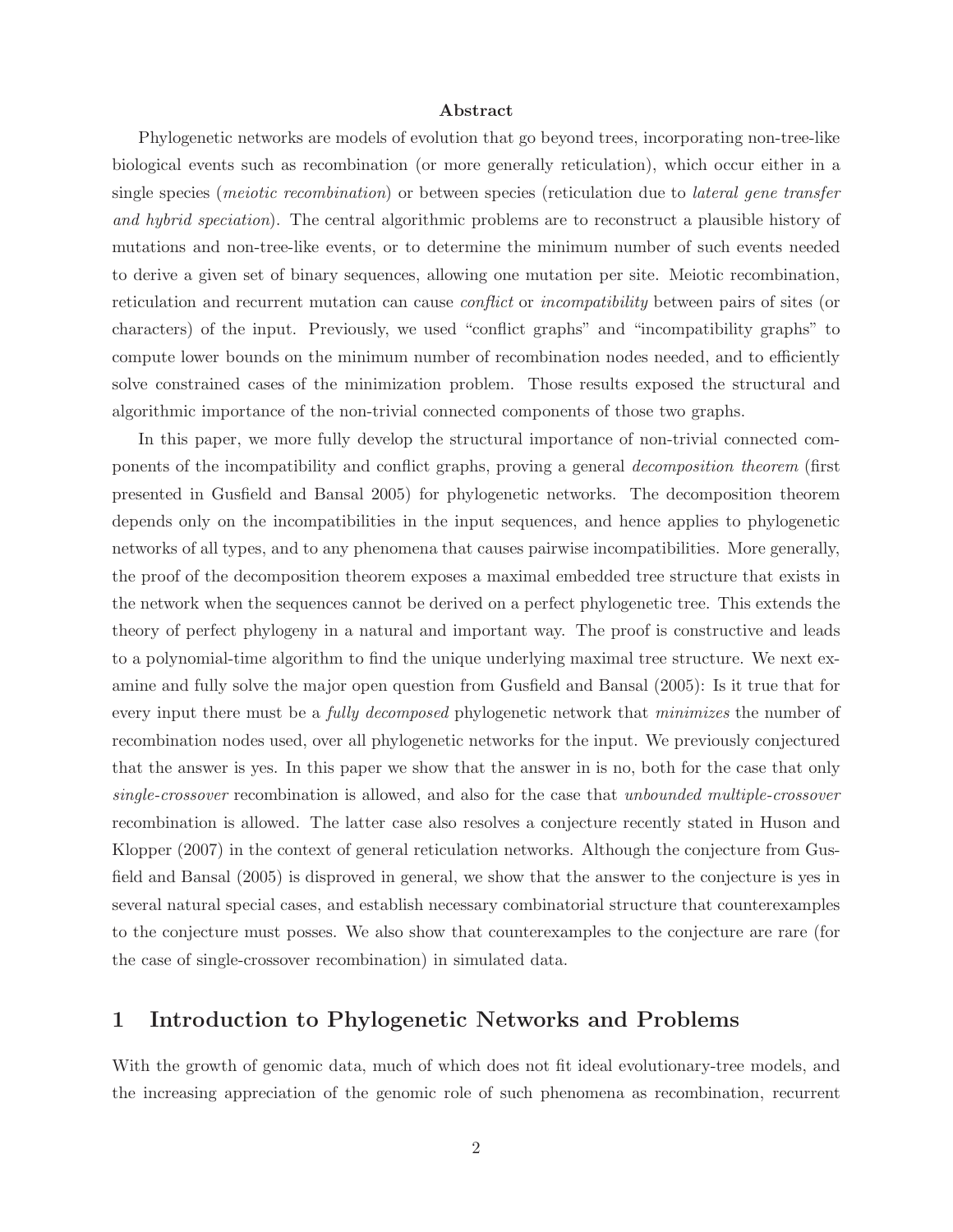and back mutation, horizontal gene transfer, species hybridization, gene conversion, and mobile genetic elements, there is greater need to understand the algorithmics and combinatorics of phylogenetic networks on which extant sequences were derived (Posada and Crandall, 2001; Morrison, 2005). Meiotic recombination between homologous chromosomes is particularly important in deriving chimeric sequences in a population of individuals of the same species, and understanding recombination in populations is a fundamental scientific goal. Moreover, recombination in populations is the key element underlying the logic of "association mapping", an approach that is widely hoped to be able to efficiently locate genes influencing genetic diseases (Clark, 2003; Zollner and Pritchard, 2005; Minichiello and Durbin, 2006; Wu, 2007). On a much longer time scale, recombination between different species can occur (due to horizontal gene transfer), resulting in a hybrid species. This is called "reticulation" in Huson et al. (2005); Huson and Klopper (2007); Moret et al. (2004). Although meiotic recombination and species reticulation are very different biological events, the evolution of sequences in either biological context can be represented by similar phylogenetic networks and certain mathematical and algorithmic properties of these networks are identical or can be translated from one context to the other. In this paper, we study phylogenetic networks that derive *binary* sequences. Many of the results apply both to networks representing meiotic recombination and to networks representing species reticulation, while some of the results apply only to the case of meiotic recombination.

The assumption that sequences are binary is justified in the case of meiotic recombination by the infinite sites assumption in population genetics (Hein et al., 2005), which is strongly justified by the current importance of SNP (single nucleotide polymorphism) data. In SNP data, each site can generally take on at most two states (alleles) (Chakravarti, 1998; Hinds et al., 2005) in a population. In the context of reticulation at the species level, the assumption that sequences are binary comes from that fact that complex evolutionary characters are usually considered to be binary (being either present or absent) (Felsenstein, 2004). Moreover, as we will detail later, reticulation problems or often defined by a set of splits (or cuts), each of which must be in some tree in the network, and these splits are represented by binary sequences.

We begin with a formal definition of a phylogenetic network, primarily in the context of meiotic recombination; later when appropriate, we discuss how specific definitions and results can be applied more broadly to general reticulation.

Formal definition of a phylogenetic network: There are four components needed to specify a phylogenetic network that allows recombination (see Figure 1).

A phylogenetic network  $\mathcal N$  is built on a directed acyclic graph containing exactly one node (the root) with no incoming edges, a set of internal nodes that have both incoming and outgoing edges, and exactly  $n$  nodes (the leaves) with no outgoing edges. Each node other than the root has either one or two incoming edges. A node x with two incoming edges is called a recombination node.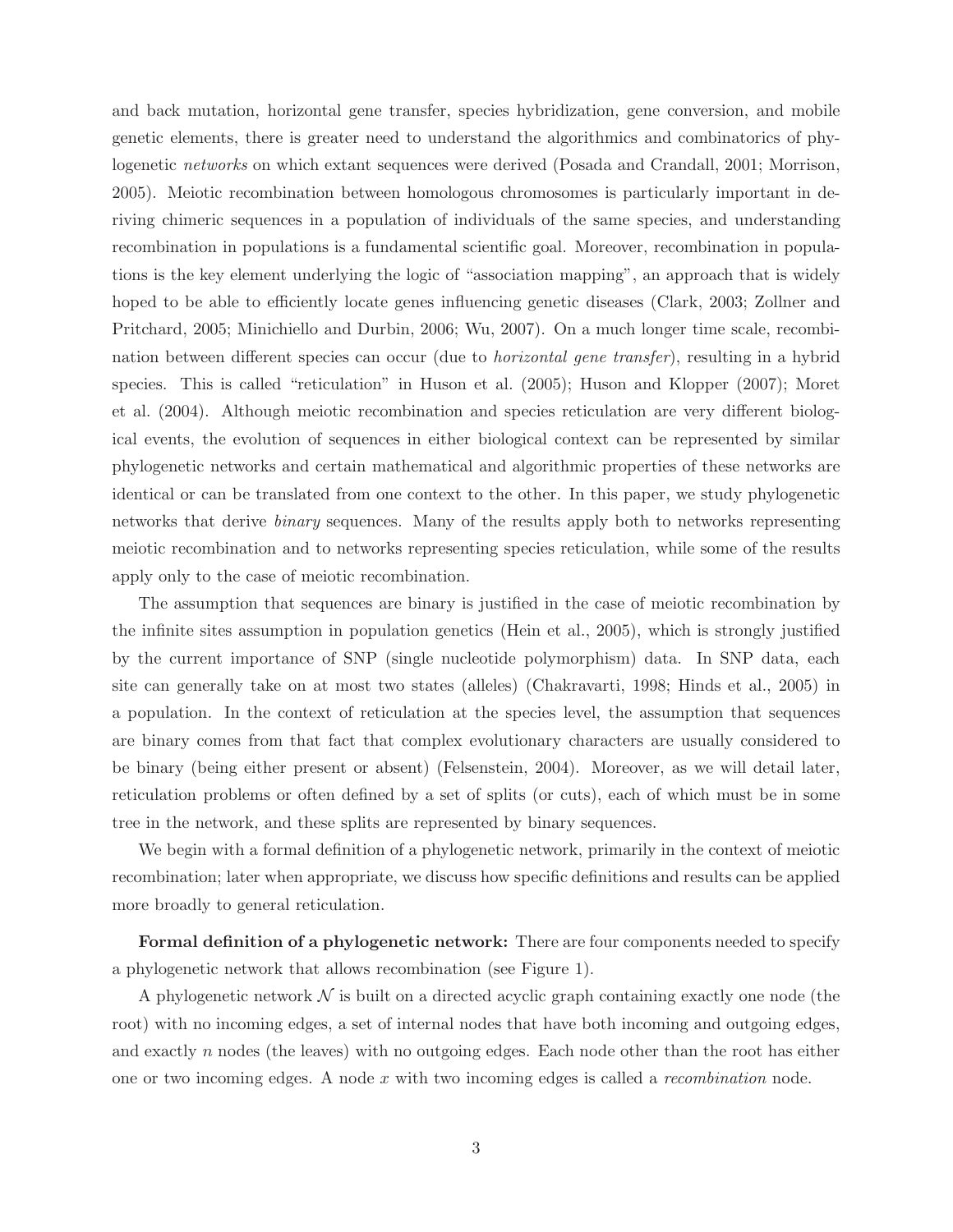

Figure 1: A phylogenetic network that derives the set of sequences  $M$ . The two recombinations shown are single-crossover recombinations, and the crossover point is written above the recombination node. In general the recombinant sequence exiting a recombination node may be on a path that reaches another recombination node, rather than going directly to a leaf. Also, in general, not every sequence labeling a node also labels a leaf.

Each integer (site) from 1 to m is assigned to exactly one edge in  $\mathcal{N}$ , but for simplicity of exposition, none are assigned to any edge entering a recombination node. There may be additional edges that are assigned no integers. We use the terms "column" and "site" interchangeably.

Each node in  $\mathcal N$  is labeled by an *m*-length binary sequence, starting with the root node which is labeled with some sequence R, called the "root" or the "ancestral" sequence. Since  $\mathcal N$  is acyclic, the nodes in  $\mathcal N$  can be topologically sorted into a list, where every node occurs in the list only after its parent(s). Using that list, we can constructively label the non-root nodes with well-defined sequences in order of their appearance in the list, as follows:

a) For a non-recombination node v, let  $e$  be the single edge coming into v. The sequence labeling v is obtained from the sequence labeling v's parent by changing the state (from 0 to 1, or from 1 to 0) of site i, for every integer i assigned to edge e. This corresponds to a mutation at site i occurring on edge  $e$  (i.e., during the interval of time represented by edge  $e$ ).

b) For a recombination node x, let Z and Z' denote the two m-length sequences labeling the two parent nodes of x. Then the "recombinant sequence" X labeling node x can be any m-length sequence provided that at every site i in X, the state  $(0 \text{ or } 1)$  is equal to the state at site i in (at least) one of the sequences  $Z$  or  $Z'$ .

The creation of sequence  $X$  from  $Z$  and  $Z'$  at a recombination node is called a "recombination" event". To fully specify the recombination event, we must specify for every site  $i$  in  $X$  whether the binary state in X "comes from" Z or Z'. This specification is forced when the states in Z and Z' at site  $i$  are different. When they are the same, a choice must be specified. For a given recombination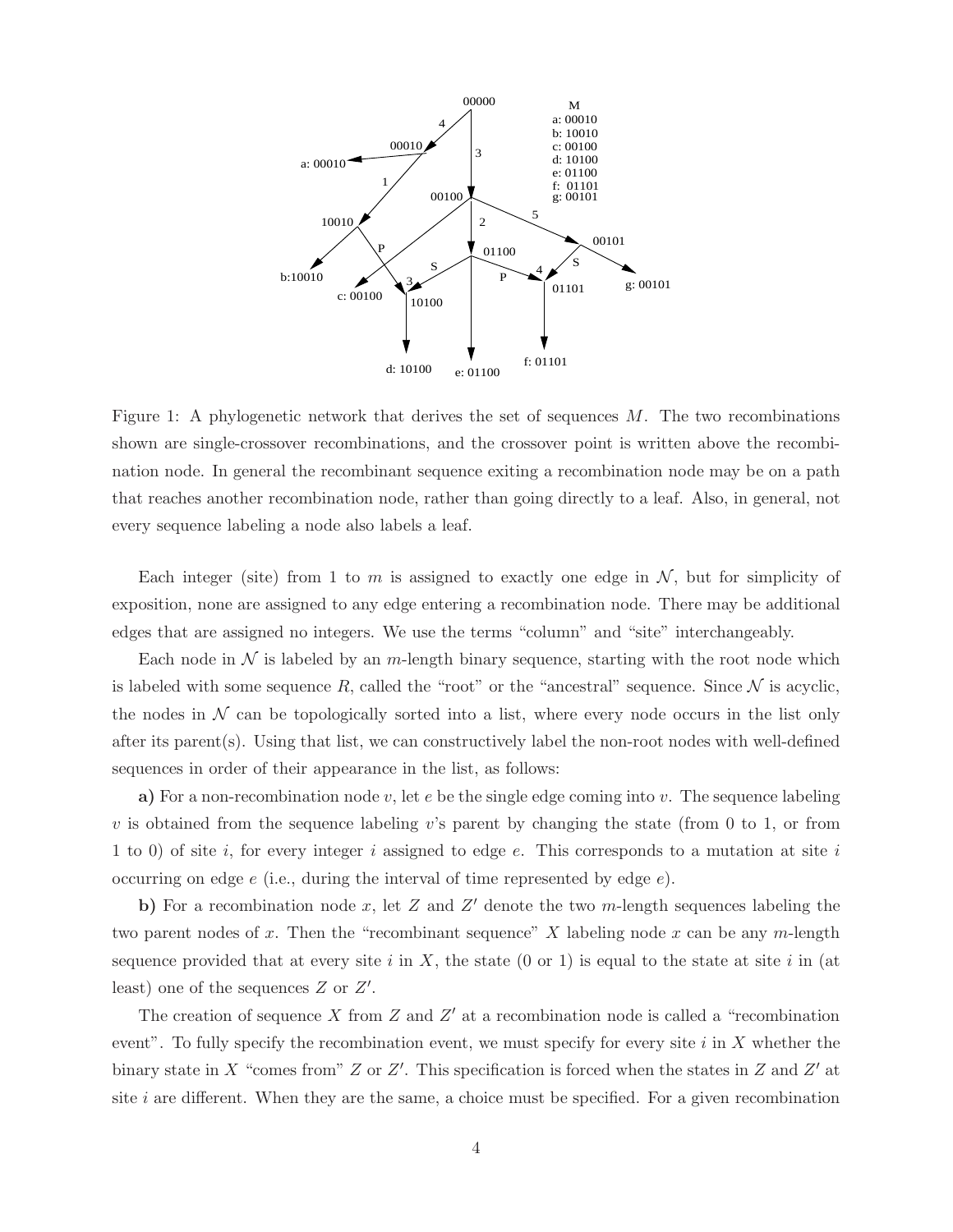event, we say that a *crossover* or *breakpoint* occurs at site i if the states in X at sites  $i - 1$  and i come from different parents. It is easy to determine the minimum number of crossovers needed to create  $X$  by a recombination of specific sequences  $Z$  and  $Z'$ .

The sequences labeling the leaves of  $\mathcal N$  are the extant sequences, i.e., the sequences that can be observed. We say that an phylogenetic network N derives (or explains) a set of n sequences M (each of length m) if and only if each sequence in M labels one of the leaves of  $N$ . Without loss of generality, we assume that there is no site i where all the sequences have the same state at site i. We also assume throughout that M does not contain any duplicate rows.

With these definitions, the classic "perfect phylogeny" tree (Gusfield, 1991) is a phylogenetic network with no recombination nodes. That is, each site mutates exactly once in the evolutionary history, and there is no recombination between sequences.

Note that in the definition above, there is no bound on the number of crossovers that are allowed at a recombination event (other than the number of sites minus one). Thus, this form of recombination is called "unbounded multiple-crossover" recombination. The main decomposition theorem in this paper applies even when unbounded multiple-crossovers are allowed, and as we will show, multiple crossovers allows us to model a wide variety of biological phenomena. However, in meiotic recombination the number of crossovers is typically small, and the algorithmic/mathematical literature motivated by meiotic recombination has mostly assumed that only one crossover is allowed in a recombination event. This is called "single-crossover recombination", and when it occurs the recombinant sequence X is formed from a *prefix* of one of its parent sequences (Z or  $Z'$ ) followed by a suffix of the other parent sequence. That is the definition of recombination used in our early publications on phylogenetic networks, for example Gusfield et al. (2004a,b). A few papers have studied two-crossover recombination events motivated by "homologous gene-conversion" in Song et al. (2006). For brevity, we will use the phrase "multiple-crossover recombination" to mean "unbounded multiple-crossover recombination". Some mathematical and algorithmic results depend on whether each recombination event is restricted to a single-crossover, or whether multiple-crossovers are allowed, and we will be very careful about that distinction.

What we have defined here as a phylogenetic network with single-crossover recombination is the digraph part of the stochastic process called an "ancestral recombination graph (ARG)" in the population genetics literature (Griffiths and Marjoram, 1996). (See also Norborg and Tavare 2002 or Hein et al. 2005 for an introduction to ARGs).

Rooted and Root-Unknown problems: Problems of reconstructing phylogenetic networks, given an input set of binary sequences  $M$ , can be addressed either in the rooted case, or the rootunknown case. In the rooted phylogenetic network problem, a required root or ancestral sequence R for the network is specified in advance. In the root-unknown phylogenetic network problem, no ancestral sequence is specified in advance, and the algorithm must select an ancestral sequence at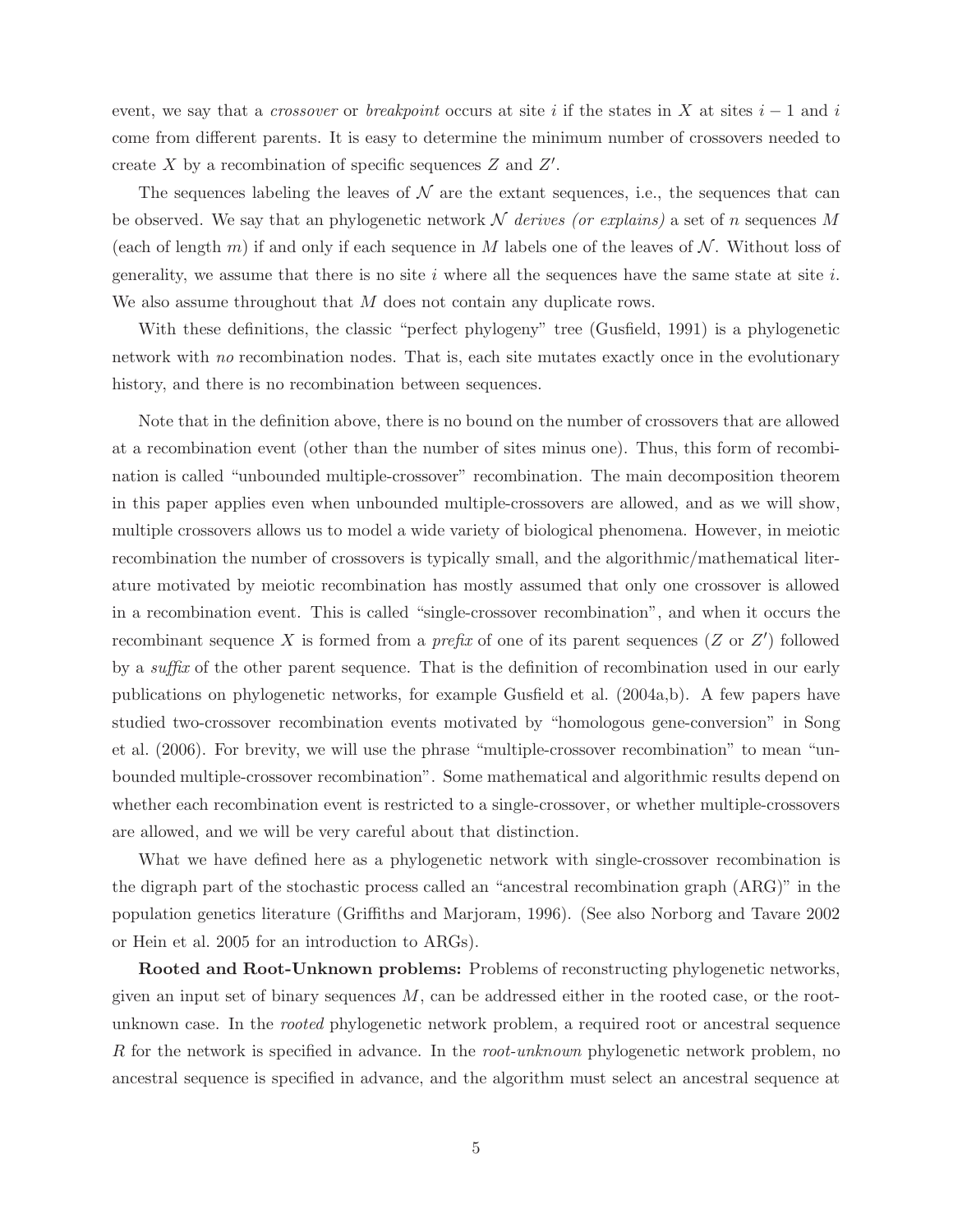the root.

The algorithmic problem of reconstructing a history of recombination events (with mutations), or determining the minimum number of recombination nodes needed in a phylogenetic network (for both rooted and unrooted problems), has been studied in a number of papers (Gusfield et al., 2007; Hein, 1990, 1993; Song and Hein, 2003, 2004; Wang et al., 2001; Myers and Griffiths, 2003; Hudson and Kaplan, 1985; Kececioglu and Gusfield, 1998; Gusfield, 2005a; Gusfield et al., 2004b,a; Nakhleh et al., 2003, 2004; Moret et al., 2004; Bafna and Bansal, 2004, 2006a; Song et al., 2005; Lyngso et al., 2005; Song et al., 2006; Myers, 2003).

# 2 A Fundamental Decomposition Theory

In this section we define and state the main result of this paper, the *decomposition theorem*. It will be proved in the next section. We believe the decomposition theorem and insights obtained from its proof are fundamental and extend the theory of perfect phylogeny from trees to general phylogenetic networks. We now begin the needed definitions and facts that lead to the statement of the main result.

## 2.1 Recombination Cycles and Blobs

In a phylogenetic network  $\mathcal{N}$ , let w be a node that has two paths out of it that meet at a recombination node x. Those two paths together define a "recombination cycle"  $Q$ . Node w is called the "coalescent node" of  $Q$ , and x is the recombination node of  $Q$ . In Figure 1, the nodes labeled 00000 and 00100 are coalescent nodes of two different recombination cycles.

A recombination cycle that is node-disjoint from any other recombination cycle has been defined as a "gall" (Gusfield et al., 2004b; Gusfield, 2005a; Song, 2006b). If a recombination cycle is edgedisjoint from any other recombination cycle in the network, then the network can be modified so that the cycle is *node-disjoint* from any other cycle. The modification requires adding one new edge and one new node, with the same sequence labeling both ends of the new edge. Repeating this as needed, we can assume that if a recombination cycle does not share an edge with any other recombination cycle, then it also does not share a node with any other recombination cycle. In contrast, consider a recombination cycle that shares at least one edge with some other recombination cycle. We can add another cycle to those two if the new cycle shares an edge with one of the two cycles. Continuing in this way, adding more cycles, we ultimately get a well-defined maximal set of recombination cycles in  $\mathcal N$  that form a single connected subgraph of  $\mathcal N$ , and each cycle shares at least one edge with some other cycle in the set. We call such a maximal set of recombination cycles a "blob".

Clearly, because of maximality, the blobs in a phylogenetic network  $\mathcal N$  are well-defined, i.e., each blob can be found as above, starting from any recombination cycle in the blob. Moreover, as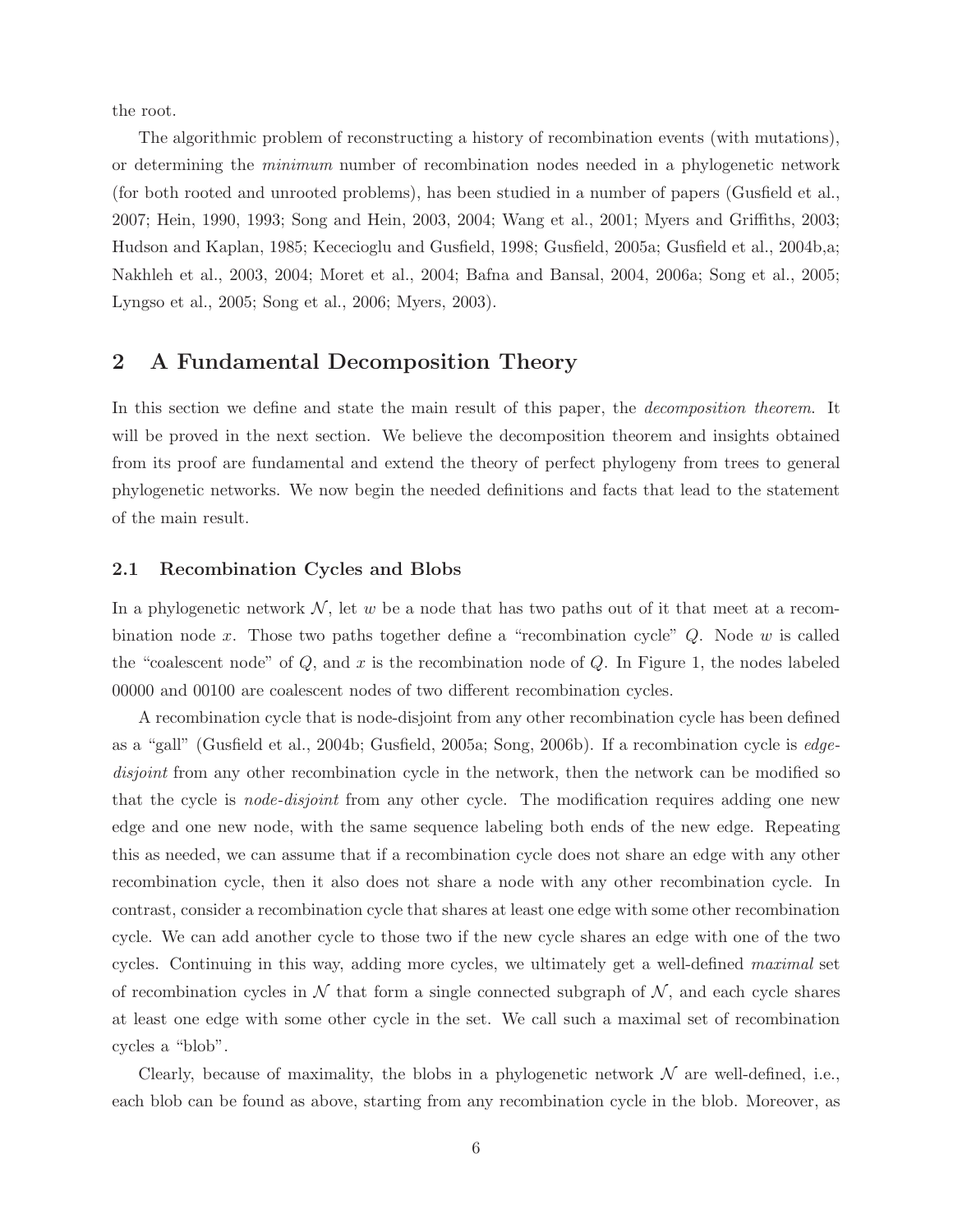above, we assume that no blob shares a node with any other blob. Therefore, if we contract each blob in a network  $\mathcal N$  to a single point, the resulting network is a directed tree  $T'$ . This follows because if the resulting graph had a cycle (in the underlying undirected graph) that cycle would correspond to a recombination cycle in  $\mathcal N$  which should have been contracted. We call  $T'$  a "tree of blobs" or a "blobbed tree". So every phylogenetic network  $N$  can be viewed as a blobbed tree. The edges in  $T'$  are called "tree edges" of  $N$ .

## 2.2 Incompatibility and Perfect Phylogeny

The main tools that we used in Gusfield et al. (2004b, 2007); Gusfield (2005a); Bafna and Bansal (2004); Song (2006b) and other papers were two graphs representing "incompatibilities" and "conflicts" between sites. We introduce these graphs here.

Given a set of binary sequences  $M$ , two columns i and j in  $M$  are said to be *incompatible* if and only if there are four rows in  $M$  where columns  $i$  and  $j$  contain all four of the ordered pairs 0,1; 1,0; 1,1; and 0,0. For example, in Figure 1 columns 1 and 3 of  $M$  are incompatible because of rows  $a, b, c, d$ . The test for the existence of all four pairs is called the "four-gamete test" in the population genetics literature. A site that is not involved in any incompatibility is called a "compatible site".

Given a sequence S, two columns i and j in M are said to conflict (relative to S) if and only if columns i and j contain all three of the above four pairs that differ from the i, j pair in  $S$ . It is easy to see that two columns conflict relative to S if and only if they are incompatible in  $M + S$ , the set resulting from adding sequence  $S$  to  $M$ .

The classic Perfect Phylogeny Theorem (in the terminology of this paper) is: There is a rooted phylogenetic network  $\mathcal N$  without recombination cycles that derives a set of binary sequences  $M$ , if and only if there is no incompatible pair of columns in M. Network  $\mathcal N$  is a directed tree T, with the root labeled by a sequence that need not be in  $M$ . Moreover, the undirected tree created by ignoring the directions of the edges of T is *invariant* over all perfect phylogenies for  $M$ . Similarly, there is a unique phylogenetic network that derives  $M$ , with ancestral sequence  $S$  and without recombination cycles (and hence is a directed tree), if and only if there is no pair of columns that conflict relative to S. For one exposition of these classic results, see Gusfield (1997). For different expositions, see Theorem 3.1.4 in Semple and Steel (2003) or the Pairwise Compatibility Theorem in Felsenstein (2004).

**Incompatibility and Conflict Graphs:** We define the "incompatibility graph"  $G(M)$  for M as a graph containing one node for each column (site) in  $M$ , and an edge connecting two nodes i and j if and only if columns i and j are incompatible. Similarly, given a sequence  $S$ , we define the "conflict graph"  $G_S(M)$  for M (relative to S) as a graph containing one node for each column in M, and an edge connecting two nodes i and j if and only if columns i and j conflict relative to  $S$ .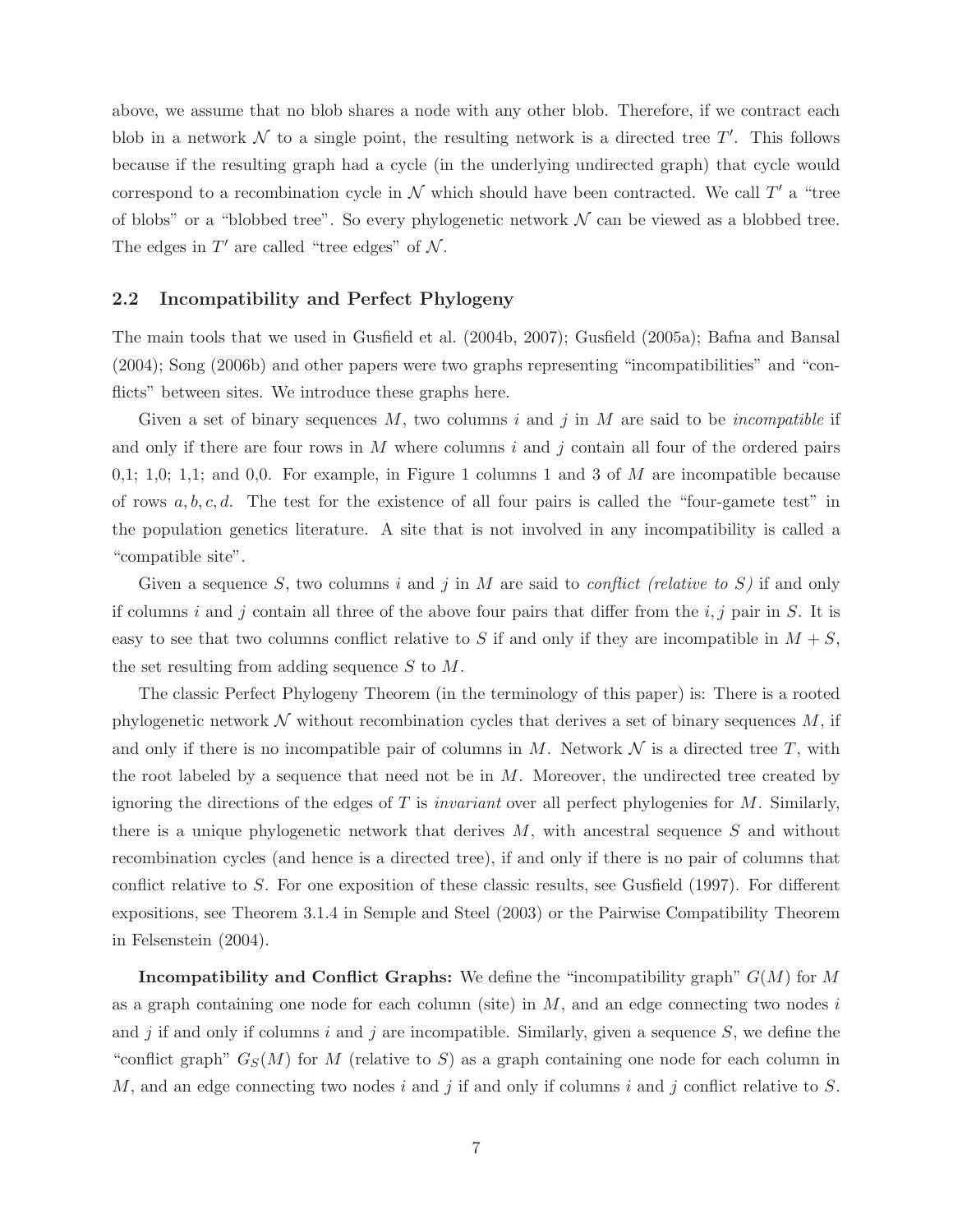

Figure 2: The incompatibility graph  $G(M)$  for the sequences M from Figure 1, and a fullydecomposed phylogenetic network that derives M. This network is also a galled-tree for M.

It is easy to see that  $G_S(M) = G(M)$  if  $S \in M$ , and so  $G_S(M) = G(M + S)$ . Figure 2 shows the incompatibility graph  $G(M)$  for M from Figure 1.

A "connected component" (or "component" for short), C, of a graph is a maximal subgraph such that for any pair of nodes in  $C$  there is at least one path between those nodes in the subgraph. A "trivial" component has only one node, and no edges. The incompatibility graph in Figure 2 has two components. Previously (Gusfield et al., 2004b; Gusfield, 2005a; Gusfield et al., 2007, 2004a; Bafna and Bansal, 2004), the non-trivial connected components of the conflict and incompatibility graphs were shown to be very informative, used both to derive efficient algorithms and to expose combinatorial structure in phylogenetic networks. The structural importance of the non-trivial connected components is further developed in the main result, presented next.

## 2.3 The Decomposition Theorem

**Theorem 1.** Let  $G(M)$  be the incompatibility graph for M. Then, there is a phylogenetic network N that derives M where every blob in N contains all and only the sites of a single non-trivial connected component of  $G(M)$ , and every compatible site is on a tree edge of N. The result holds no matter what constraints, if any, are placed on the number of crossovers allowed at a recombination node.

Stated another way, for any input  $M$ , there is a blobbed-tree that derives  $M$ , where the blobs are in one-one correspondence with the non-trivial connected components of  $G(M)$ , and if  $b<sub>C</sub>$  is the blob corresponding to component  $C$ , then  $b<sub>C</sub>$  contains all and only the sites in  $C$ . We call a network "fully-decomposed" if it has the structure specified in Theorem 1. Figure 2 shows a fully-decomposed network for the sequences M from Figure 1.

Theorem 1 is an extension of the stronger theorem proved in Gusfield et al. (2004b) about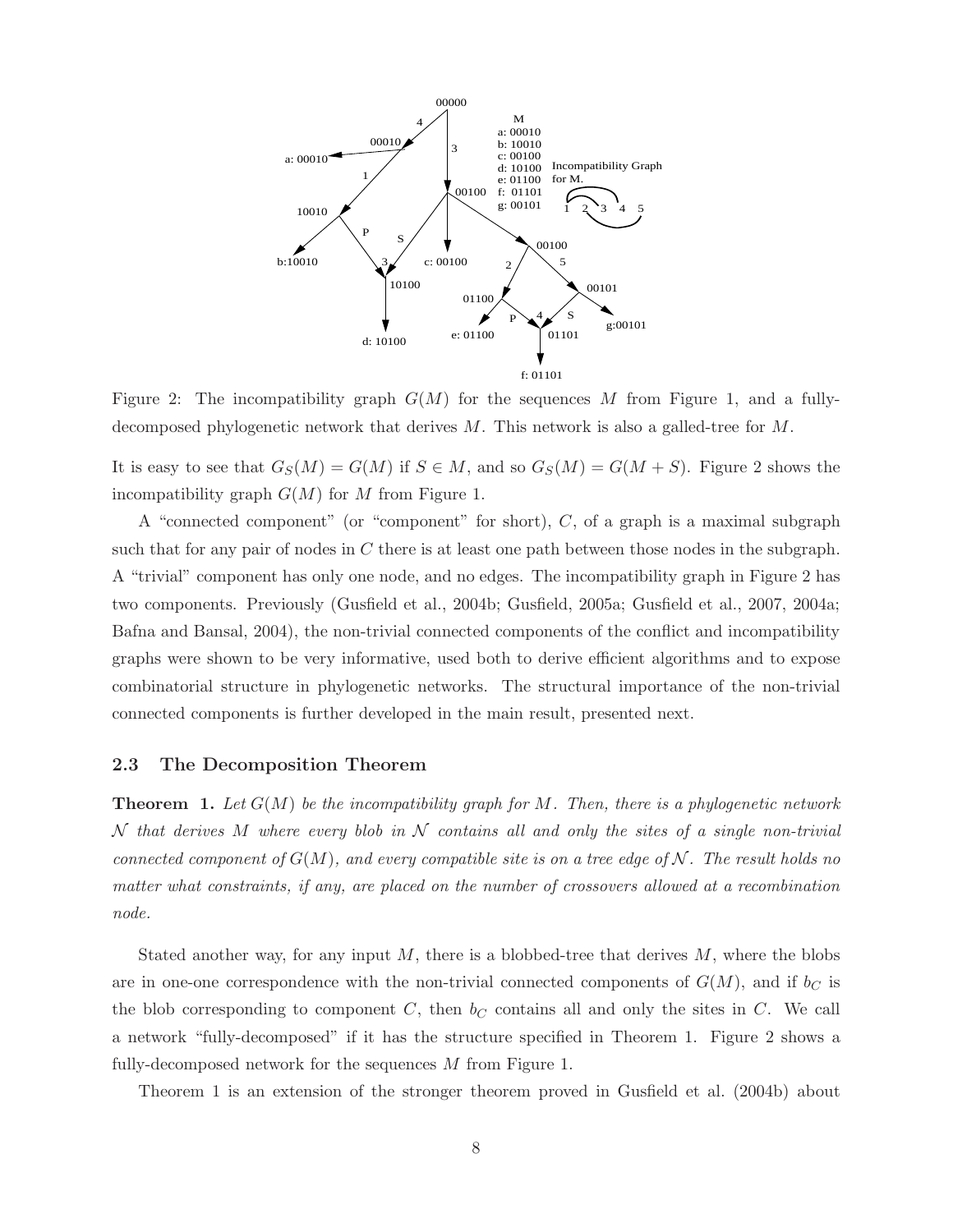galled-trees. In the case of galled-trees, every reduced galled-tree for M must be fully-decomposed. A galled-tree is "reduced" if every recombination cycle contains some incompatible sites. When there is a galled-tree for  $M$ , there is a reduced galled-tree for  $M$ , and it can be found in polynomial time (Gusfield et al., 2004b; Gusfield, 2005a). This strong decomposition property of galled-trees was one of the main motivations for investigating decomposition in general phylogenetic networks and the general role of connected components of  $G(M)$  in decomposition.

It is easy to prove (Gusfield et al., 2004b) a statement converse to Theorem 1: In any phylogenetic network  $\mathcal N$  that derives  $M$ , all sites from the same non-trivial connected component of  $G(M)$  must appear on the same blob in  $\mathcal{N}$ , and this does not depend on the number of crossovers used at recombination node. That is, it is not possible to split up the sites from a connected component of  $G(M)$  into two or more blobs in N. Therefore the network that is guaranteed by the Decomposition Theorem is as highly decomposed into distinct blobs as possible, justifying the term "fully-decomposed".

There is an analogous theorem to Theorem 1 in the case that the ancestral sequence S is known in advance. In that case, there is a phylogenetic network  $\mathcal N$  that derives  $M$ , with ancestral sequence S, where the blobs in  $\mathcal N$  are in one-one correspondence with the non-trivial connected components of  $G<sub>S</sub>(M)$ , and any non-conflicting site is on a tree edge of  $N$ ; again, no further decomposition is possible. This follows from Theorem 1, and the fact that two sites conflict relative to  $S$  if and only if they are incompatible in  $M + S$ .

We will prove the Decomposition Theorem in the next section and show that the tree parts of any fully-decomposed phylogenetic network are invariant.

# 3 Proof of The Decomposition Theorem

In this section we prove Theorem 1.

## 3.1 The structure of M

Let C and C' be two distinct connected components in the incompatibility graph  $G(M)$ , and assume first that  $C$  is non-trivial.  $C'$  might be a trivial connected component, i.e., consist of only a single node. For any pair of sites  $i \in C, i' \in C'$  let  $(X, \overline{X})$  and  $(Y, \overline{Y})$  be the respective bipartitions (of the rows of  $M$ ), associated with sites i and i'. The two bipartitions cannot be identical, for otherwise sites  $i$  and  $i'$  would have exactly the same incompatibilities and so be in the same connected component. Each of the four subsets  $X, \overline{X}, Y, \overline{Y}$  is called a "class" of the bipartition it is part of. Sites  $i$  and  $i'$  are not incompatible, so one class of the  $i$  bipartition must strictly contain one class of the i' bipartition, and the other class of the i' bipartition must strictly contain the other class of the *i* bipartition. Without loss of generality, suppose  $X \supset Y$  and  $\overline{Y} \supset \overline{X}$ . We say that X is the "dominant" class of i, and  $\overline{X}$  is the "dominated" class, with respect to the pair i, i'. Similarly,  $\overline{Y}$  is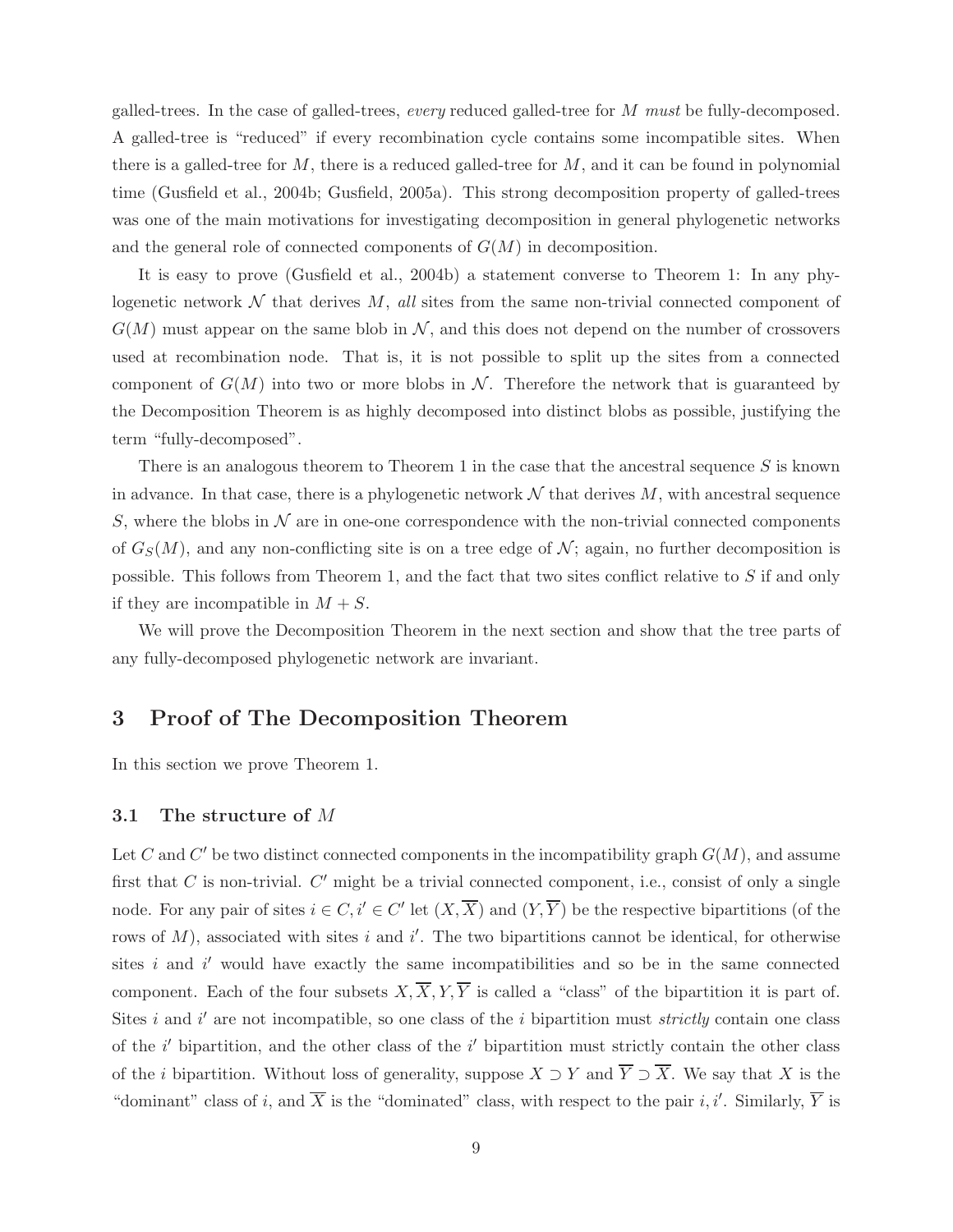the dominant class of  $i'$ , and Y is the dominated class, with respect to the pair  $i, i'$ . For example, in Figure 2,  $C = \{1, 3, 4\}$  and  $C' = \{2, 5\}$ , and with respect to the pair 1, 2, the set  $\{a, c, e, f, g\}$  is the dominant class, and  $\{b, d\}$  is the dominated class.

Now consider the case that sites i and i' are the sites of two trivial components C and C'. If i and i' are not identical, then one class of i, say X, must strictly contain a class, say Y, of i', and so X and  $\overline{Y}$  are again the well-defined dominant classes of i and i', with respect to i, i'. If sites i and i' are identical, and say  $X = Y$ , then we arbitrarily choose the pair  $X, \overline{Y}$  or  $\overline{X}, Y$  as the two dominant classes of  $i$  and  $i'$  respectively.

**Lemma 1.** Let i, i', C, C', X, and Y be as above. Let j' be any site in C', and let  $(Z,\overline{Z})$  be the bipartition associated with j'. Then, the dominant class of i with respect to the pair  $i, j'$  is the dominant class of  $i$  with respect to the pair  $i, i'$ .

*Proof.* The Lemma is vacuously true if  $C'$  is a trivial connected component, so assume  $C'$  is nontrivial. We need to show that either  $X \supset Z$  or  $X \supset \overline{Z}$ . Consider a site  $k' \in C'$  that is incompatible with i'. Such a site k' must exist since C' is connected. Let  $(W, \overline{W})$  be the bipartition defined by site k'. If X is not dominant with respect to i, k', then  $\overline{X}$  is dominant with respect to i, k', and so either  $\overline{X} \supset W$  or  $\overline{X} \supset \overline{W}$ . Suppose that  $\overline{X} \supset \overline{W}$ , so  $W \supset X$ . But then  $W \supset Y$  since  $X \supset Y$ , and so  $Y \cap \overline{W} = \emptyset$ , and i and k' can't be incompatible, which is a contradiction. Similarly, if  $\overline{X} \supset W$ , then  $\overline{W} \supset X$ , so  $\overline{W} \supset Y$ , and  $W \cap \overline{Y} = \emptyset$ , a contradiction. So the dominant class, X, with respect to i, i' is the dominant class with respect to i, k', where k' is any site that is incompatible with i'. The Lemma now follows by transitivity, because  $C'$  is a connected component, so from i' it is possible to reach any  $j' \in C'$  by a series of incompatibility relations.

Lemma 1 establishes that for any  $i \in C$ , one class of i is dominant with respect to all sites in C', and symmetrically, for any  $i' \in C'$  one class of i' is dominant with respect to all sites in C. So, with respect to the  $(C, C')$  pair of connected components, each site in  $C \cup C'$  has a well-defined dominant class, and a well-defined dominated class.

Now return focus to the sequences in M and the sites in C and C'. For a site  $i \in C$ , the bipartition  $(X,\overline{X})$  is encoded with 0's and 1's, where all the rows in X have one character at site i and all the rows in  $\overline{X}$  have the other character at site i. So, with respect to the  $(C, C')$  pair of connected components, and a specific set of sequences  $M$ , each site in  $C$  has a well-defined *dominant character* (either 0 or 1). For example, in Figure 3, the dominant character is 0 in all sites except 3, where the dominant character is 1.

Let  $D[C, C']$  be the union of the rows in the dominated classes of C, with respect to  $(C, C')$ . Similarly, let  $D[C', C]$  be union of the rows in the dominated classes of  $C'$ , with respect to  $(C, C')$ . For example,  $D[C, C']$  is  $\{a, b, d\}$  and  $D[C', C]$  is  $\{e, f, g\}$  in Figure 3.

Let  $M(C)$  and  $M(C')$  be the sequences in M, restricted to the sites in C and C' respectively. Then Lemma 1 implies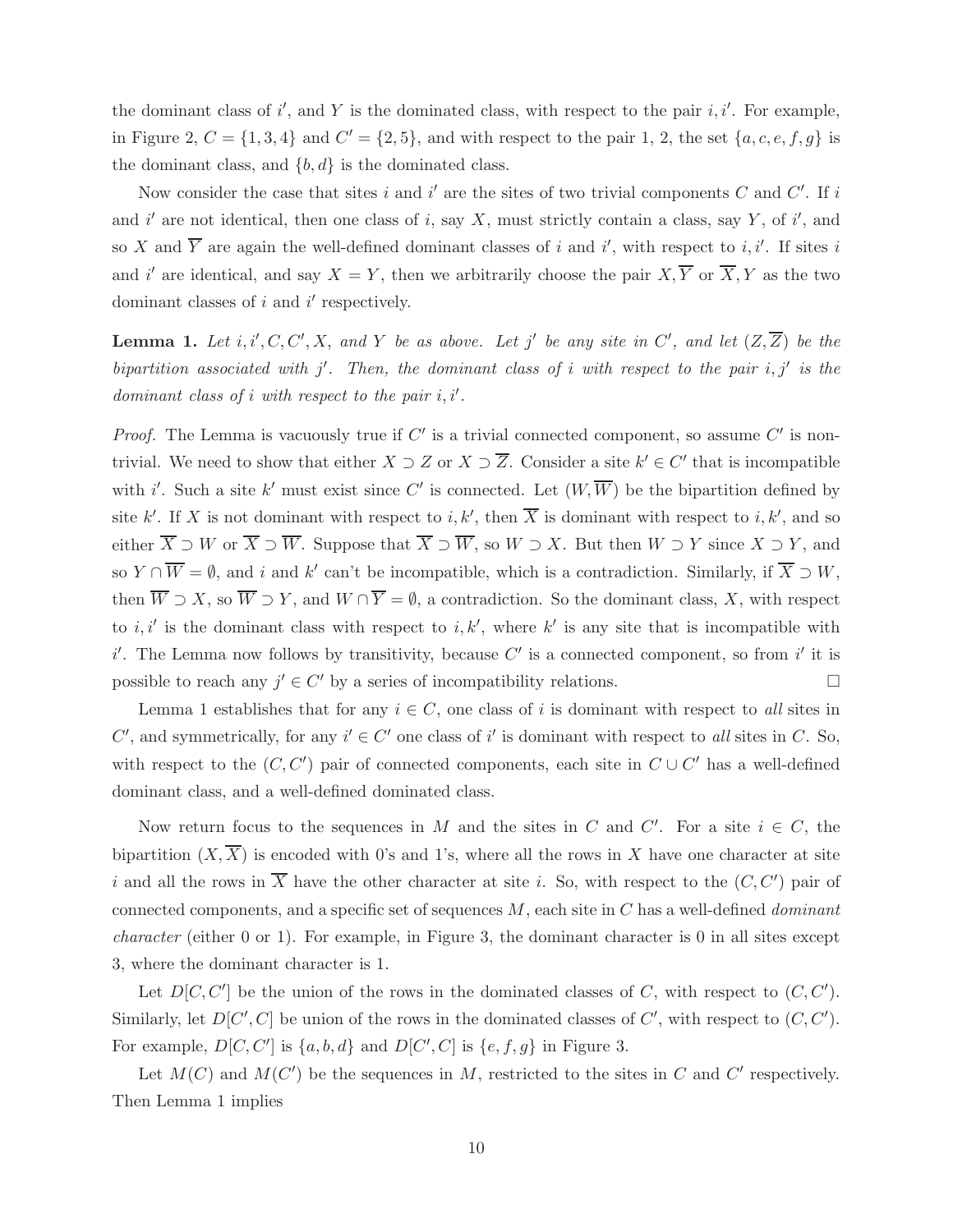|                    | $\mathbf 1$    | 3              | $\overline{4}$ | $\overline{2}$ | $\overline{5}$ |
|--------------------|----------------|----------------|----------------|----------------|----------------|
| $\mathbf{a}$       | $\overline{0}$ | $\overline{0}$ | $\mathbf{1}$   | $\overline{0}$ | $\overline{0}$ |
| $\mathbf b$        | $\mathbf 1$    | $\overline{0}$ | $\mathbf{1}$   | $\overline{0}$ | $\overline{0}$ |
| $\mathbf d$        | $\mathbf 1$    | $\mathbf 1$    | $\overline{0}$ | $\overline{0}$ | $\overline{0}$ |
| $\overline{\rm c}$ | $\overline{0}$ | $\mathbf 1$    | $\overline{0}$ | $\overline{0}$ | $\overline{0}$ |
| $\mathbf{e}$       | $\overline{0}$ | $\mathbf 1$    | $\overline{0}$ | $\mathbf{1}$   | $\overline{0}$ |
| $\rm f$            | $\overline{0}$ | $\mathbf 1$    | $\overline{0}$ | $\mathbf{1}$   | $\,1$          |
| g                  | $\overline{0}$ | $\mathbf 1$    | $\overline{0}$ | $\overline{0}$ | $\mathbf 1$    |

Figure 3: The sites in the two connected components from Figure 2. We denote the component with sites  $\{1,3,4\}$  as C, and the component with sites  $\{2,5\}$  as C'. The dominant sequence for C is 010, and the dominant sequence for C' is 00. The rows in  $D[C, C']$  are  $\{a, b, d\}$ , and the rows in  $D[C',C]$  are  $\{e,f,g\}$ . The rows and columns have been permuted from their natural order to collect together the sites in the two components, and the rows in  $D[C, C']$  and  $D[C', C]$ . Note that row c is in neither  $D[C, C']$  nor  $D[C', C]$ , since row c has the dominant sequence in both its C and  $C'$  sides.

**Theorem 2.** Every row in  $D[C, C']$  has the same sequence in  $M(C')$ . In particular, in each row of  $D[C, C']$ , every site  $i' \in C'$  has the dominant character with respect to  $(C, C')$ . Similarly, every row in  $D[C',C]$  has the same sequence in  $M(C)$ . In particular, in each row of  $D[C',C]$ , every site  $i \in C$  has the dominant character with respect to  $(C, C')$ .

Given Theorem 2, we can define the *dominant sequence* in  $M(C)$  with respect to  $(C, C')$  as the sequence in  $M(C)$  where each site has the dominant character with respect to  $(C, C')$ . Similarly, we can define the dominant sequence in  $M(C')$  with respect to  $(C, C')$ .

**Corollary 1.** Let C and C' be two connected components of  $G(M)$ . There is no row in M which  $(w.r.t. (C, C'))$  contains both a non-dominant sequence in  $M(C)$  and a non-dominant sequence in  $M(C^{\prime}).$ 

Figure 3 illustrates Lemma 1, Theorem 2 and Corollary 1. Note that a row can have both the dominant sequence in  $M(C)$  and the dominant sequence in  $M(C')$ . Row c in Figure 3 is an example of this. Corollary 1 is a more refined version, and with a simpler proof, of a result (Theorem 3) first proved in Bafna and Bansal (2004).

We develop here an observation that will be needed in Section 5.2. Consider two sites  $i \in C$ and  $i' \in C'$ , where C and C' are two distinct non-trivial connected components of  $G(M)$ . By assumption, every column contains both a 0 and a 1. Also, any two columns in different non-trivial components must not be identical (or exact compliments of each other) or else they would both be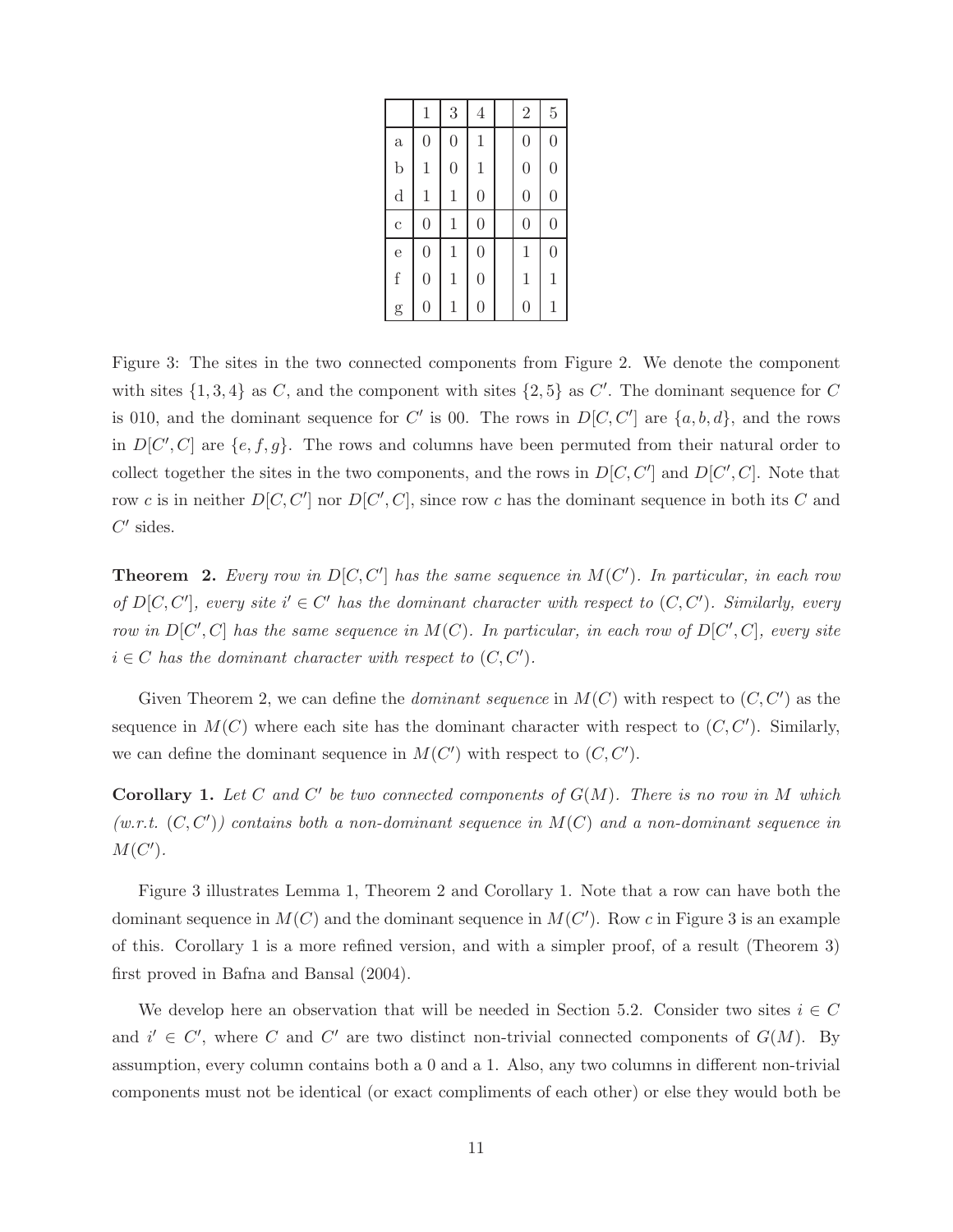incompatible with the same sites in  $C$  and  $C'$ , and hence would be in the same component. So, there must be at least three distinct pairs of binary characters in columns  $i, i'$ . But, since i and i' are not incompatible, there cannot be four distinct pairs binary characters in those columns, so there must be exactly three distinct pairs of binary characters in columns  $i, i'$ . Hence, if we add new sequences to M, creating the set  $\overline{M}$ , and i and i' are not incompatible in  $\overline{M}$ , then any pair of binary characters in  $\overline{M}$  in columns i, i', must already have been a pair of binary characters in columns i, i' in M. Therefore, with respect to  $(C, C')$ , the dominant characters in C and C' created from M are the same as the dominant characters of C and C' created from  $\overline{M}$ . Extending this observation to all sites in  $C$  and  $C'$  we have:

**Lemma 2.** Suppose C and C' are non-trivial components of  $G(M)$ . If we add new sequences to M which do not create any incompatibilities between sites in different components of  $G(M)$ , then with respect to  $(C, C')$ , the dominant sequences of C and C' remain unchanged.

## 3.2 The super-characters of  $M$  and the new matrix  $B$

Lemma 1, Theorem 2 and Corollary 1 establish a structure that exists in  $M$ , imposed by the partition of the columns of M by the connected components of  $G(M)$ . We begin now to exploit that structure to prove the Decomposition Theorem. We define a new set of binary sequences B created from M and  $G(M)$ , and represent the set B as a matrix, as follows. Let C be a connected component of  $G(M)$  and let  $M(C)$  be the sequences in M restricted to the sites in C. We call each distinct sequence in  $M(C)$  a super-character of M (associated with C). For every C, we create one column, s in B for each super-character S of M, where  $S \in M(C)$ . We say that s originates from S and from C. Each such column in B encodes a bipartition of the rows of M where one side of the bipartition contains all the sequences in M that contain subsequence S in  $M(C)$ , and the other side of the bipartition contains the remaining sequences. More specifically, and without loss of generality, in the new column we assign value 1 to each sequence in  $M$  which contains subsequence S in  $M(C)$ , and assign value 0 to each sequence that does not. The new column defines a binary *character* derived from M and  $G(M)$ . Note that if C is a trivial connected-component, so it only contains one site, then B will have two columns derived from that one site, but those columns define the same bipartition. That will cause no problems, and one column can be removed for simplicity. As an example, Figure 4 shows the matrix  $B$  that is derived from  $M$  and  $G(M)$  from Figure 2.

We will use the characters of B to build a tree in order to prove Theorem 1.

## Lemma 3. No pair of characters of B are incompatible.

*Proof.* Let p and q be distinct characters in B. If p and q originate from the same connected component C in  $G(M)$ , then by construction, no row can have a 1 in both columns p and q and therefore, characters  $p$  and  $q$  are not incompatible.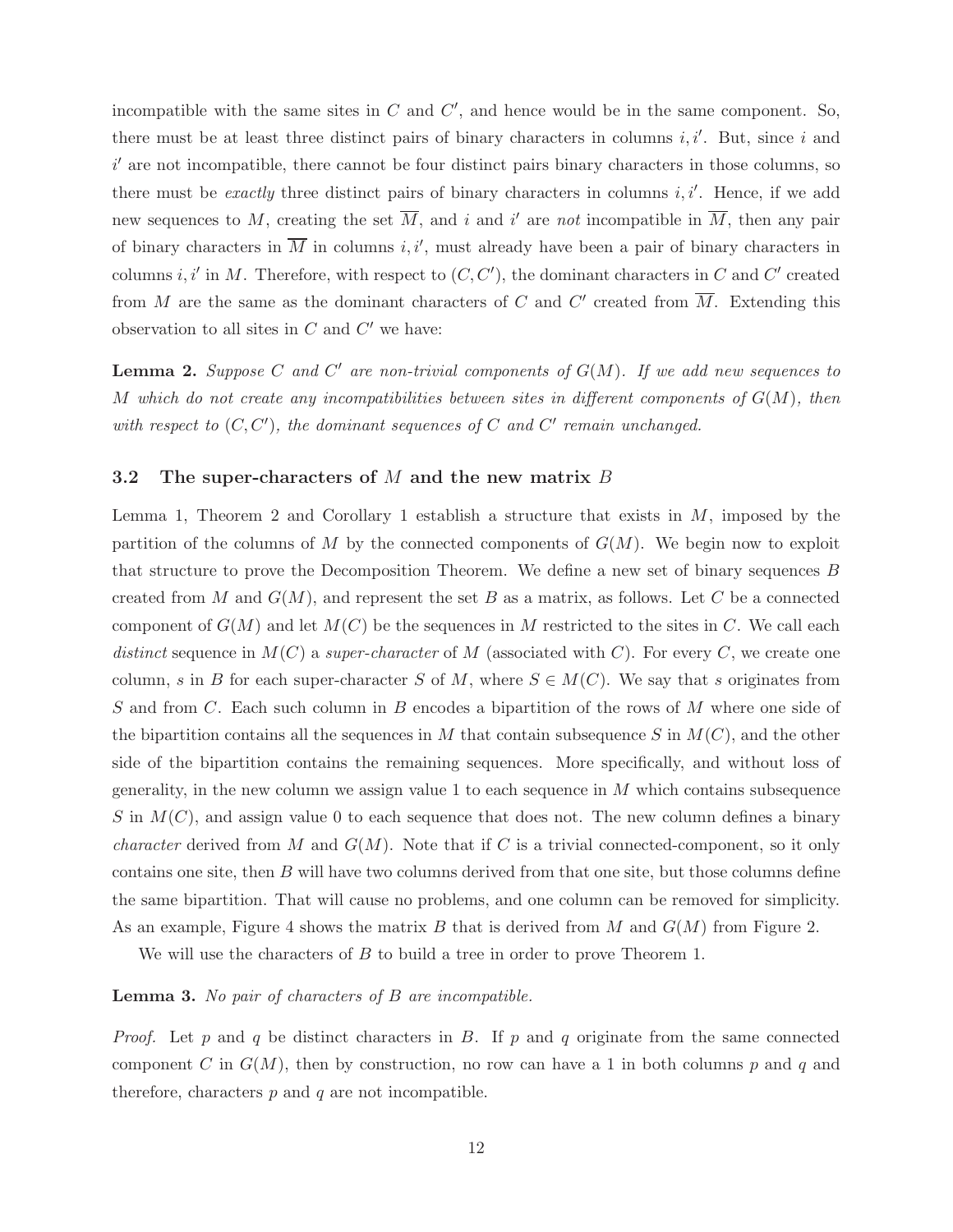|              | 1                | $\overline{2}$   | 3 | 4 | 5            | 6                |                | 8 |
|--------------|------------------|------------------|---|---|--------------|------------------|----------------|---|
| $\mathbf{a}$ | 1                | 0                | 0 | 0 | 1            | 0                | 0              | 0 |
| b            | 0                | 1                | 0 | U | $\mathbf{1}$ | $\boldsymbol{0}$ | 0              | 0 |
| $\mathbf c$  | 0                | 0                | 1 | 0 | $\mathbf{1}$ | 0                | 0              | 0 |
| d            | 0                | $\boldsymbol{0}$ | 0 | 1 | $\mathbf{1}$ | $\boldsymbol{0}$ | 0              | 0 |
| $\mathbf e$  | 0                | 0                | 1 | 0 | 0            | $\mathbf{1}$     | $\overline{0}$ |   |
| $\rm f$      | $\boldsymbol{0}$ | 0                | 1 | 0 | 0            | $\boldsymbol{0}$ | 1              |   |
| g            | 0                | 0                | 1 | 0 | 0            | 0                | 0              |   |

Figure 4: Matrix B derived from M and  $G(M)$  from Figure 2. The super-characters of M associated with C are 001, 101, 010, 110, and the super-characters of M associated with  $C'$  are 00, 10, 11, 01. The columns (characters) of B are ordered to correspond to those ordered lists of super-characters of M.

Now suppose p and q originate from two different connected components C and  $C'$  in  $G(M)$ . If p and q both originate from the non-dominant sequences (w.r.t.  $(C, C')$ ) of C and C', then Corollary 1 guarantees that there is no row with 1, 1 in columns  $p$  and  $q$ , and so  $p$  and  $q$  cannot be incompatible. Symmetrically, if p and q both originate from dominant sequences (w.r.t.  $(C, C')$ ) of C and C', then there is no row with  $0, 0$  in columns p and q. If p originates from the dominant sequence (w.r.t.  $C, C'$ ) of C and q originates from a non-dominant sequence (w.r.t.  $C, C'$ ) of  $C'$ , then there can be no 0, 1 in columns p and q. The remaining case is symmetric.

Applying the Perfect Phylogeny Theorem, Lemma 3 establishes that there is a perfect phylogeny  $\overline{T}$  where each character of B labels one edge in  $\overline{T}$ , and each edge is labeled by one or more characters of B. Since each character of B originates from a super-character of  $M$ , it will sometimes also be useful to think of edge labels as being super-characters of M.

# 3.3 Inflating  $\overline{T}$

The next step is to *inflate* nodes of  $\overline{T}$  to blobs in order to create a fully-decomposed phylogenetic network  $\mathcal N$  for  $M$ , proving Theorem 1.

The removal of any edge e in  $\overline{T}$  creates two connected subtrees, and we define a "split of edge"  $e^{\gamma}$  as the bipartition of the leaves resulting from the removal of edge e from  $\overline{T}$ . From the facts that all columns in B are distinct, and that every edge in  $\overline{T}$  is labeled, it follows that all the splits defined by the edges in  $\overline{T}$  are distinct. If e is labeled by character c of B, we define the "1-side" of e as the subtree of  $\overline{T} - e$  that contains the leaves for rows in B that have value 1 for character c. The other side is called the "0-side" of the split. When no root sequence has been specified in advance, the root could be on either side of the split.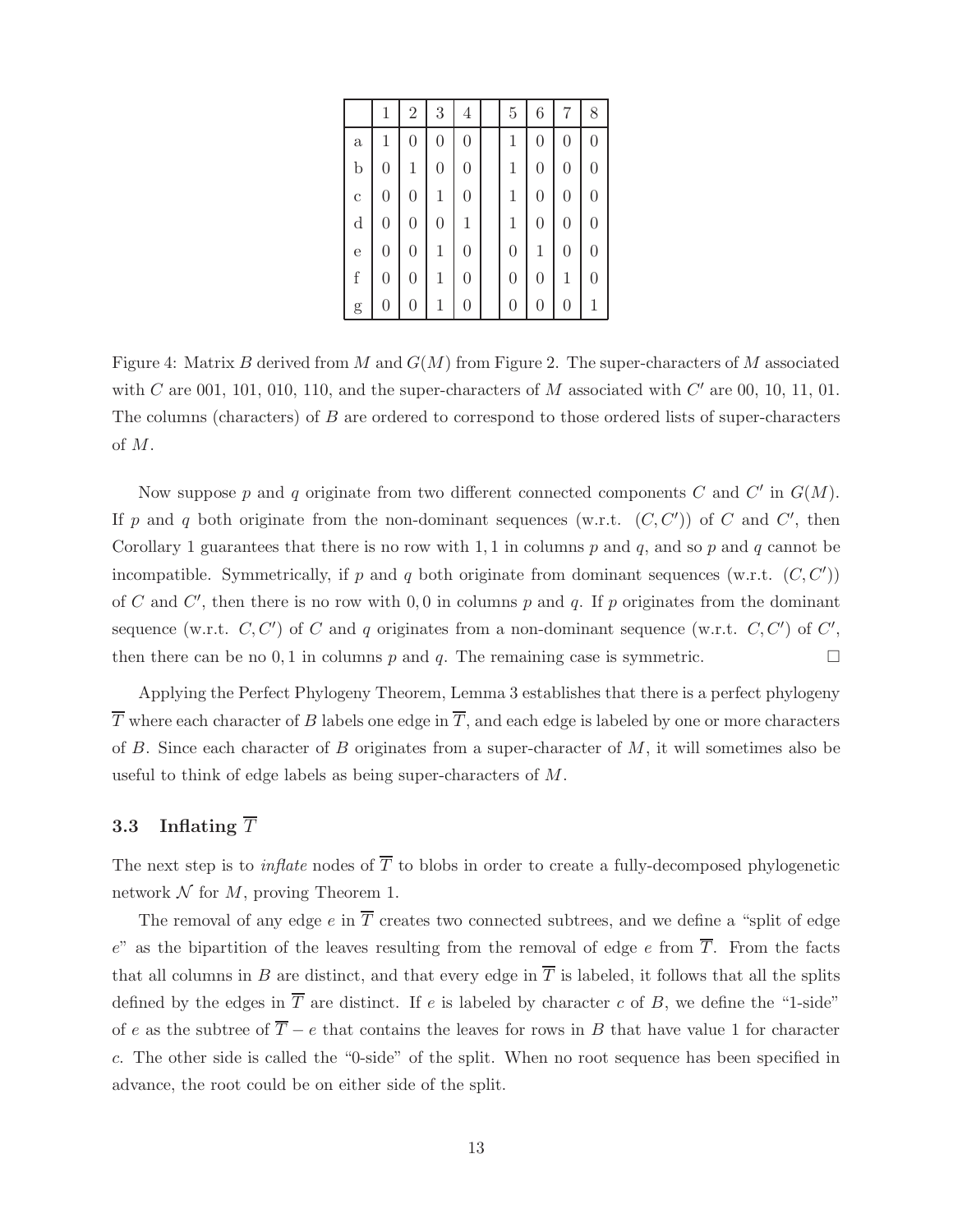**Lemma 4.** Let C be an arbitrary component of  $G(M)$ . In  $\overline{T}$ , there is a node  $v_C$  such that all the edges labeled by characters of B that originate from connected component  $C$ , are incident with  $v_C$ . That is, these edges form a star around a single central node  $v_C$ . Further,  $v_C$  is on the 0-side of each split defined by an edge labeled by a character of B that originates from C.

Note however, that Lemma 4 does not assert that  $v<sub>C</sub>$  is only incident with edges labeled by characters that originate from C.

*Proof.* First, the Lemma is trivially true if  $C$  is a trivial component since only one character originates from  $C$  and it labels only one edge. For any non-trivial connected component  $C$ , the submatrix  $M(C)$  contains at least four distinct sequences since there are must be at least one (incompatible) pair of sites in C where all four binary pairs appear in  $M(C)$ . Therefore, there are at least four characters in B that originate from C. Let  $B(C)$  denote the columns of B restricted to the characters that originate from C.

Consider a non-trivial connected component  $C$  and any three of characters of  $B$  that originate from C, and let  $e_1, e_2, e_3$  be the three edges in  $\overline{T}$  labeled with those characters. Note that every row in B has value 1 in exactly one column of  $B(C)$ , so every leaf of  $\overline{T}$  is on the 1-side of exactly one edge labeled by a character from C. Hence, no leaf in  $\overline{T}$  can be on the 1-side of two of the edges  $e_1, e_2, e_3$ .

Now, consider the undirected tree created by ignoring the directions of the edges in  $\overline{T}$ , but we will still refer to this undirected tree as  $\overline{T}$ . If  $e_1$  and  $e_2$  are incident with each other, sharing a node v, then there must be another edge incident with node v, and hence there must be a leaf  $l_v$  that is reachable from v without going through  $e_1$  or  $e_2$ . If this were not true, then  $e_1$  and  $e_2$  would define the same splits in  $\overline{T}$ , which is not possible. If  $e_1$  and  $e_2$  are not incident with each other, then there is a unique shortest path  $P$  from an endpoint of  $e_1$  to an endpoint of  $e_2$ . Clearly, path P does not contain edge  $e_1$  or  $e_2$ . There must be a node v on P and a leaf  $l_v$  that is reachable from  $v$  via a path that does not go through  $e_1$  or  $e_2$ . If this were not true, then again there would be two adjacent edges that define the same splits in T.

Now we claim that node  $l_v$  must be on the 0-side of both  $e_1$  and  $e_2$ . We have already established that it cannot be on the 1-side of both. However, suppose without loss of generality, that  $l_v$  is on the 1-side of  $e_1$  and the 0-side of  $e_2$ . Then consider the endpoint u of  $e_2$  that is on the 1-side of  $e_2$ , and consider a leaf  $l_u$  that is reachable from u without going through  $e_2$ . Leaf  $l_u$  would be on the 1-side of both  $e_1$  and  $e_2$ , which is not possible. Hence the 1-sides of both  $e_1$  and  $e_2$  point "away" from each other. It also follows that path  $P$  cannot go through edge  $e_3$ . If it did, then some leaf on the 1-side of  $e_3$  would also be on the 1-side of  $e_1$  or  $e_2$ .

So edges  $e_1$  and  $e_2$  are either incident with each other, or there is an edge e which is incident with  $e_1$  on path P, where e is not labeled by a character of B that originates from C. We will show that such an edge e cannot exist. Every internal edge in  $\overline{T}$  is labeled by some character of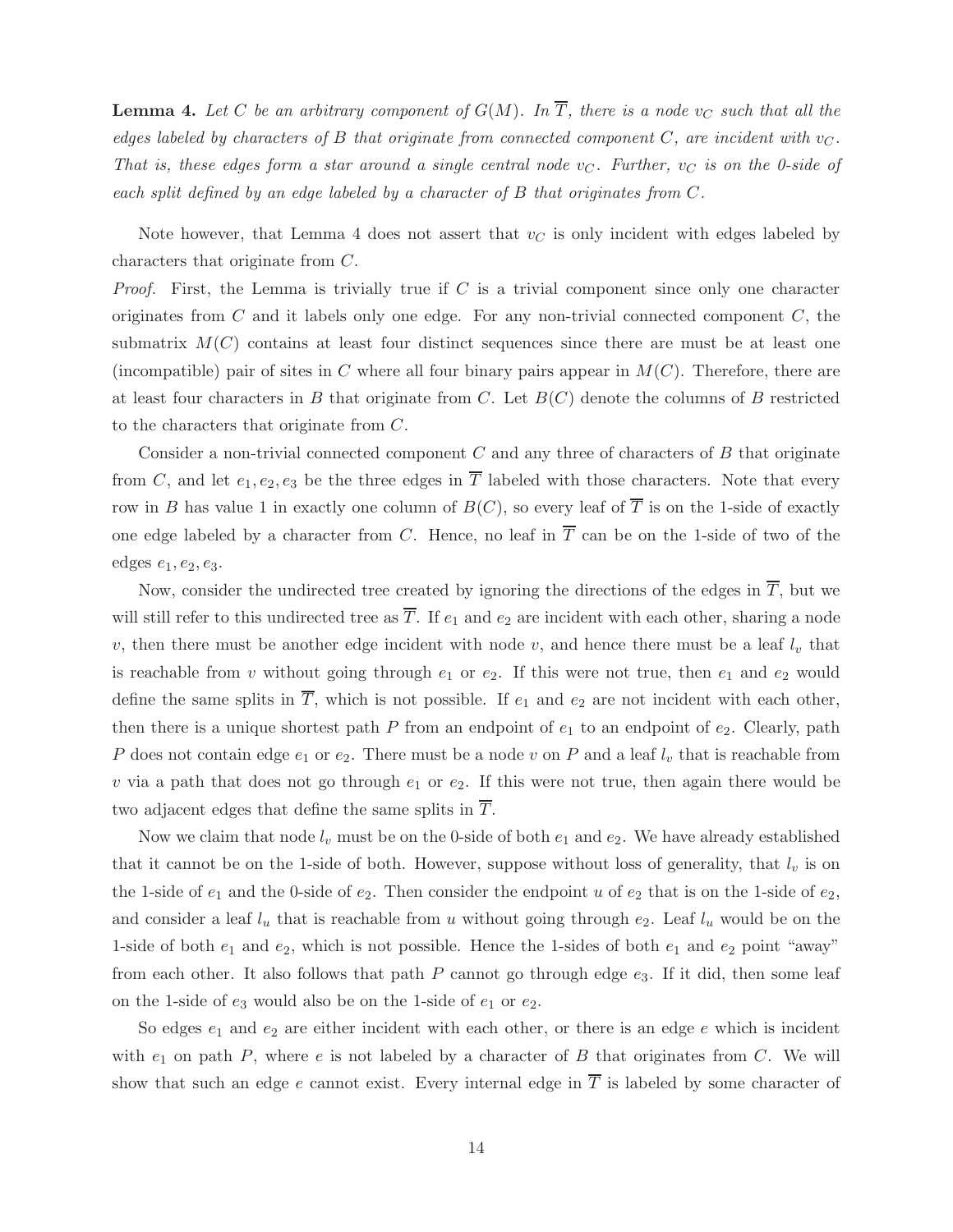$B$ , so suppose e exists and is labeled by a character that originates from a connected component C'. Let v be the common endpoint of  $e_1$  and  $e$ . As above, there must be a leaf  $l_v$  that is reachable from v without going through either edge  $e$  or  $e_1$ , for otherwise  $e$  and  $e_1$  define the same split, which is not possible. Recall that each character of B and each split in  $\overline{T}$  that originates from C or C', corresponds to a sequence (super-character) in  $M(C)$  or  $M(C')$ , and with respect to the pair  $(C, C')$ , there is a dominant sequence S in  $M(C)$  and a dominant sequence S' in  $M(C')$ . Let  $e(S)$ be the edge in  $\overline{T}$  labeled by the character that originates from S, and let  $e(S')$  be the edge in  $\overline{T}$ labeled by the character that originates from  $S'$ . Now  $e_1$  is either  $e(S)$  or not, and e is either  $e(S')$ or not, so we have four cases to consider.

**Case 1:** Suppose  $e_1$  is  $e(S)$  and  $e$  is  $e(S')$ . We know that  $l(v)$  is on the 0-side of  $e_1$ , so it must be on the 1-side of e by Corollary 1. But then, all leaves on the 0-side of e will be on the 0-side of both  $e$  and  $e_1$ , which contradicts Corollary 1. So  $e$  cannot exist in this case.

The three other cases are similar and omitted, and the result is that  $e$  cannot exist and hence  $e_1$  and  $e_2$  are incident with each other. Since  $e_1$  and  $e_2$  were arbitrary edges labeled by characters that originated from C, every pair of edges labeled by characters that originate from C must be incident with each other. But in a tree, that is only possible if all those edges share exactly one endpoint, and so form a star around a single center. That endpoint is the claimed node  $v<sub>C</sub>$ . We also established that if there are two distinct edges labeled with characters that originate from C, then the 1-sides of these edges point away from each other. This holds for any pair of edges labeled with characters that originate from C, so  $v<sub>C</sub>$  is on the 0-side of every such edge.

## 3.4 Completion of the proof of the Decomposition Theorem

To finish the proof of the Decomposition Theorem, we first ignore the direction of the edges of  $\overline{T}$  and ignore which node is its root. Instead, we arbitrarily select a node  $v_r$  of  $\overline{T}$  to be the root and direct all the edges in  $\overline{T}$  away from that chosen root. Let S be the label written at node  $v_r$ (recall that a perfect phylogeny is a phylogenetic network and so each node is labeled). The label S will define the ancestral sequence for the phylogenetic network we will construct. Next, we need to inflate each node  $v<sub>C</sub>$  in  $\overline{T}$  that is the central node of the star associated with the characters obtained from a non-trivial component C of  $M(G)$ . Note that  $v_r$  might also be a central-star node. We can identify the central-star node  $v<sub>C</sub>$  by the fact that for the non-trivial connected component C, all of the edges labeled by the characters that originate from C are incident with  $v<sub>C</sub>$ . Each such edge may also be labeled with characters that originate from another connected component or with a compatible character. Now, each central-star node  $v<sub>C</sub>$ , other than the root node, has exactly one edge directed into it; the character on it that originates from  $C$  must be the super-character  $S(C)$ , defined as sequence S restricted to the sites in C. We call  $S(C)$  the "ancestral sequence" of  $v<sub>C</sub>$ . Similarly, if the root node is associated with the non-trivial component C, then  $S(C)$  is the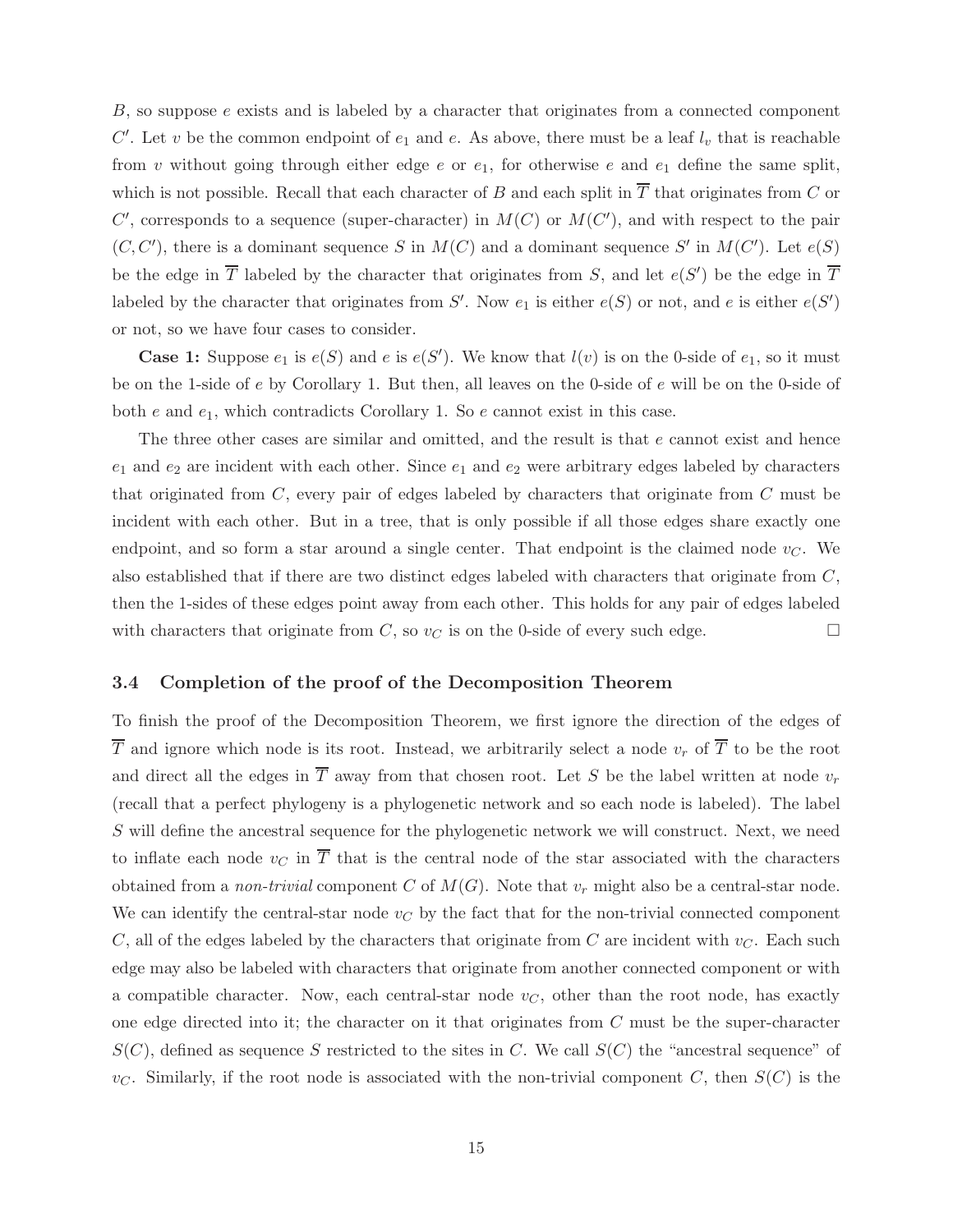ancestral sequence of  $v_r = v_C$ . Now, any super-character in M that is associated with C can be derived from  $S(C)$  using at most one mutation per site, if an unlimited number of recombination nodes are allowed. This is true even if only single-crossovers are allowed, or if multiple-crossovers are permitted<sup>1</sup>. So, each central-star node v can be inflated into a blob  $b_v$  containing one node labeled by each super-character in  $M(C)$ , and other nodes if needed. Then for each super-character associated with C, we connect the node in  $b_v$  labeled with the character c in B which originates from that super-character, to the edge incident with  $v<sub>C</sub>$  that is labeled by character c.

After inflating each central-star node in  $\overline{T}$ , the end result is a phylogenetic network N where each blob contains all and only the sites from one connected component of  $G(M)$ . Every compatible site labels a tree edge of  $N$ . The full ancestral sequence for  $N$  is specified by the ancestral sequences defined above, since each site in  $M$  is in the ancestral sequence for exactly one central-star node. This completes the proof of Theorem 1.

Note that the existence and the topology of  $\overline{T}$  depends only on the partition of the nodes of  $G(M)$  into connected components, and hence does not depend on the biological causes of the incompatibilities in M. In particular, it does not depend on whether or not multiple-crossovers are allowed at recombination nodes. However, the networks inside each blob of  $\mathcal N$  do depend on which biological events (such as single versus multiple-crossover recombination, or recurrent mutation, etc.) occur there.

## 3.5 Component-wise optimal decomposition

We can now state a fact that follows easily from Theorem 1 and will be needed in Section 5.2. Recall that  $S(C)$  is the sequence S restricted to the sites in component C. Let  $R_{S(C)}(M(C))$  be the minimum number of recombination nodes (events) needed to generate the sequences  $M(C)$  in a phylogenetic network with ancestral sequence  $S(C)$ , when *multiple-crossover* recombination is allowed. Similarly, let  $R_{S(C)}^1(M(C))$  be the minimum number of recombination nodes needed when only single-crossover recombination is allowed. The proof of Theorem 1, when applied to the set of sequences  $M + S$ , where S is a required ancestral sequence (which might not be in M), and the root of  $\overline{T}$  is selected to be the node labeled S, establishes the following:

**Theorem 3.** For any sequence S, there is a fully-decomposed phylogenetic network for M with ancestral sequence S, containing exactly  $\sum_{C \in G_S(M)} R_{S(C)}(M(C))$  recombination nodes when multiplecrossover recombination is allowed, and containing exactly  $\sum_{C \in G_S(M)} R^1_{S(C)}(M(C))$  recombination nodes when only single-crossover recombination is allowed.

<sup>&</sup>lt;sup>1</sup>It is also true that the sequences can be derived from  $S(C)$  without recombination if an unlimited number of recurrent or back mutation events are allowed. Recurrent-mutation occurs when the state of a site mutates from its ancestral state more than once in an evolutionary history. Back-mutation occurs when the state mutates from the derived state back to the ancestral state.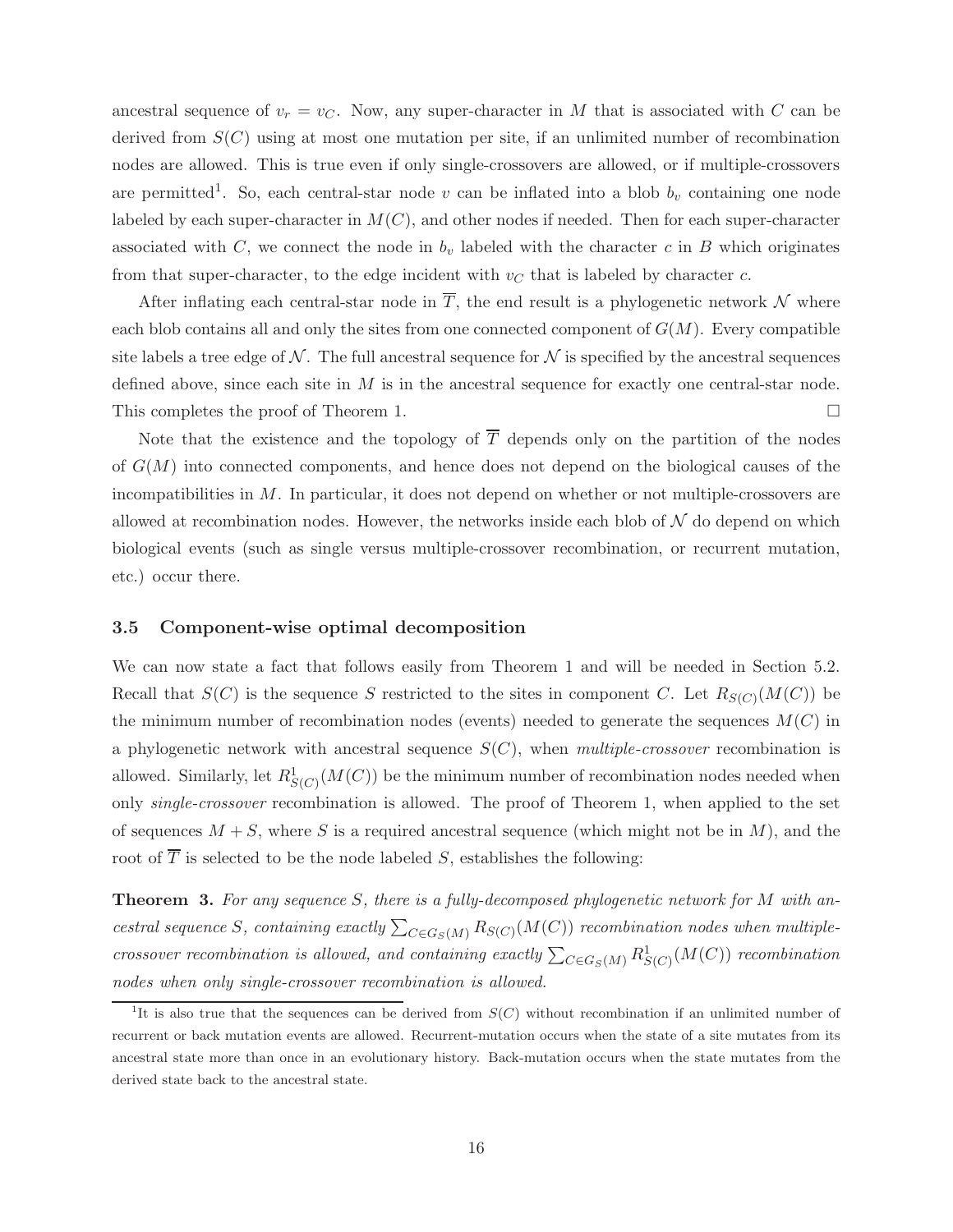## 3.6 Programs

The proof of the existence of  $\overline{T}$  can be converted into an efficient, constructive method<sup>2</sup> for finding  $\overline{T}$  from any input M. The program galledtree.pl, available at

www.csif.cs.ucdavis.edu/ $\epsilon$ gusfield/ takes in a set of sequences M and tries to build a galled-tree for M using single-crossover recombination. If it succeeds, then it has produced a complete phylogenetic network for M where each blob is a single cycle, and the cycles are node disjoint. Hence, the program produces a fully-decomposed phylogenetic network for M. If the program determines that there is no galled-tree for M, then it outputs the tree  $\overline{T}$  for M. The running time for the program is  $O(nm^2 + m^3)$ , but the time used to build  $\overline{T}$  is just  $O(nm^2)$ .

## 3.7 Uniqueness of  $\overline{T}$

In a network  $N$ , we say that a node v in blob b is an external node if there is an edge from v to some node outside of b. We say a phylogenetic network  $\mathcal N$  is *efficient* if  $\mathcal N$  does not contain two external nodes with the same node labels, and for each external node  $v$  (in a blob  $b$ ), there is exactly one edge from v to a node off of b. Clearly, if  $\mathcal N$  is not efficient, it can be easily modified to become efficient without increasing the number of recombinations used. Also, if  $\mathcal N$  is fully-decomposed, then the efficient network derived from it is also fully-decomposed. So for any  $M$ , there is a efficient fully-decomposed phylogenetic network for M.

**Theorem 4.** If N is any efficient fully-decomposed network for M, and T' is created by contracting each blob of  $N$  to a single node, then after the directed edges in  $T'$  are made undirected, the resulting tree is necessarily the tree  $\overline{T}$  defined in the proof of Theorem 1.

*Proof.* Consider a blob  $b<sub>C</sub>$  in N associated with the component C in  $G(M)$ ; let v be an external node in  $b<sub>C</sub>$  incident with the edge  $e = (v, v')$ , directed from v to a node v' off of  $b<sub>C</sub>$ . In the subnetwork reached from  $v'$ , all of the sites in C have the same state they have at  $v'$ . This is because no site in C mutates outside of  $b<sub>C</sub>$ , and (by induction on the maximum path length from from  $v'$  to a recombination node x) at any recombination node x in the subtree, the state of any site in  $C$  is the same at x as it is in both of the parent sequences of x. Now every super-character in  $M(C)$  is a subsequence of some sequence of  $M$ , and the super-characters include all the distinct sequences in  $M(C)$ , therefore (when restricted to the sites in C) each external node on  $b<sub>C</sub>$  is labeled with a distinct super-character derived from  $C$ , and each super-character derived from  $C$  labels exactly one external node of  $b_C$ . Consider again node v, labeled with super-character  $S_v(C)$  from  $M(C)$ , and consider the edge  $e = (v, v')$ . If we remove edge e from N, two disconnected subnetworks

<sup>&</sup>lt;sup>2</sup>It may seem that  $\overline{T}$  can be obtained by simply building a perfect phylogeny T using one site from each connected component of  $G(M)$ . However, this is wrong, because the edge structure of T may be very different from that of  $\overline{T}$ . For example, in the tree T created from sites 1 and 2 in Figure 1, the two edges labeled with those sites are adjacent, while they are not adjacent in  $\overline{T}$ .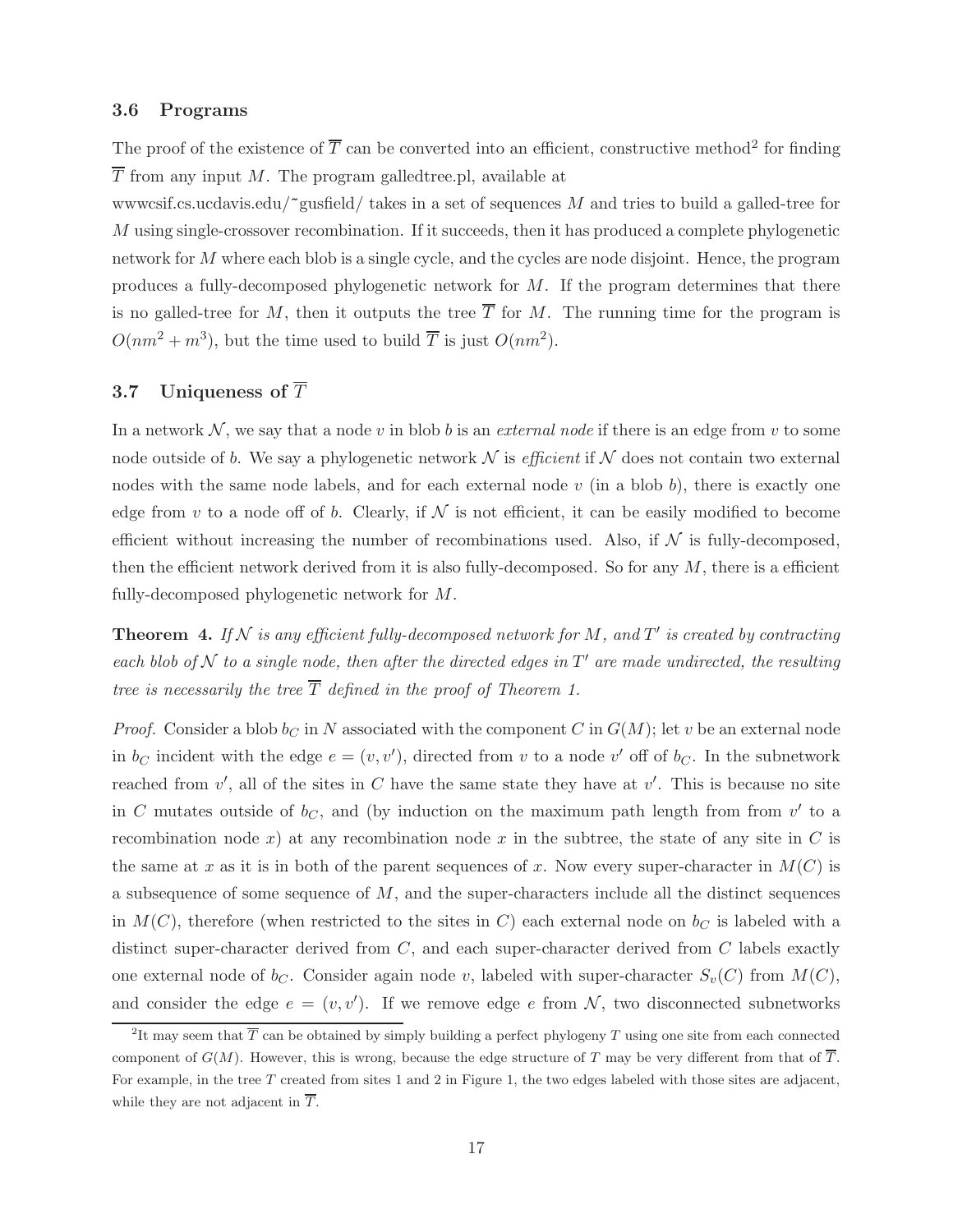are created. In one subnetwork, every leaf label contains  $S_v(C)$ , and in the other subnetwork, no leaf label contains  $S_n(C)$ . The leaf labels are the sequences of M, and so the removal of e from  $\mathcal N$  creates a bi-partition of the sequences in M. Clearly then, edge e defines exactly the same bi-partition of the sequences in M that is defined by the split K in  $\overline{T}$  created by removing from  $\overline{T}$  the edge labeled by the character that derives from super-character  $S_v(C)$ . Now edge e is also contained in tree T', and its removal from T' creates the same bi-partition that it does in  $\mathcal{N}$ , and so the removal of e from  $T'$  creates the split K. Therefore, the splits in  $T'$  are exactly the same as the splits in  $\overline{T}$ . By Theorem 3.1.4 (the Splits Equivalence Theorem) in Semple and Steel (2003), the splits of an undirected tree uniquely define the tree, and so the undirected trees,  $T'$  and  $\overline{T}$  are identical.

In other words,  $\overline{T}$  is the *invariant* underlying structure of *any* efficient fully-decomposed phylogenetic network for  $M$ , and this is true regardless of the biological causes of the incompatibilities in M. We will need this fact in Section 5.1.

## 3.8 Alternate Proofs of Theorem 1

Theorem 1 was first stated and proved in Gusfield and Bansal (2005). It has been pointed out (Steel, 2005) that Theorem 1 can also be proven by using Buneman graphs (Semple and Steel, 2003), and the details of this approach have been verified (Wu, 2005). However, the proof here is more direct and establishes a polynomial time algorithm to construct  $\overline{T}$ . In contrast, it takes exponential time in worst case to build a Buneman graph from  $M$ , and so that is not an efficient constructive approach to building  $\overline{T}$  from M. Another direct proof of Theorem 1 that is shorter than the one presented here, but does not establish or emphasize the role of super-characters, appears in a 2006 preprint by Bafna and Bansal (2006b). Subsequent to the development of Theorem 1, a related decomposition theorem was developed (Huson et al., 2005) where the input to the problem is not a set of sequences, but a set of trees that must be subtrees in a constructed phylogenetic network.

# 4 Broader Applications

## 4.1 Alternate causes of incompatibility

In the proof of the Decomposition Theorem, there was no mention of recombination until close to the end of the proof, when discussing the inflation of the central-star nodes. Therefore, all the results proven to that point hold for any incompatible characters of M, independent of the biological cause of the incompatibilities. Also, the proof of uniqueness did not depend on recombination. Hence, the existence, structure and uniqueness of  $\overline{T}$  holds for any M and any biological cause of incompatible characters. In this way, we have established that the super-characters of  $M$ ,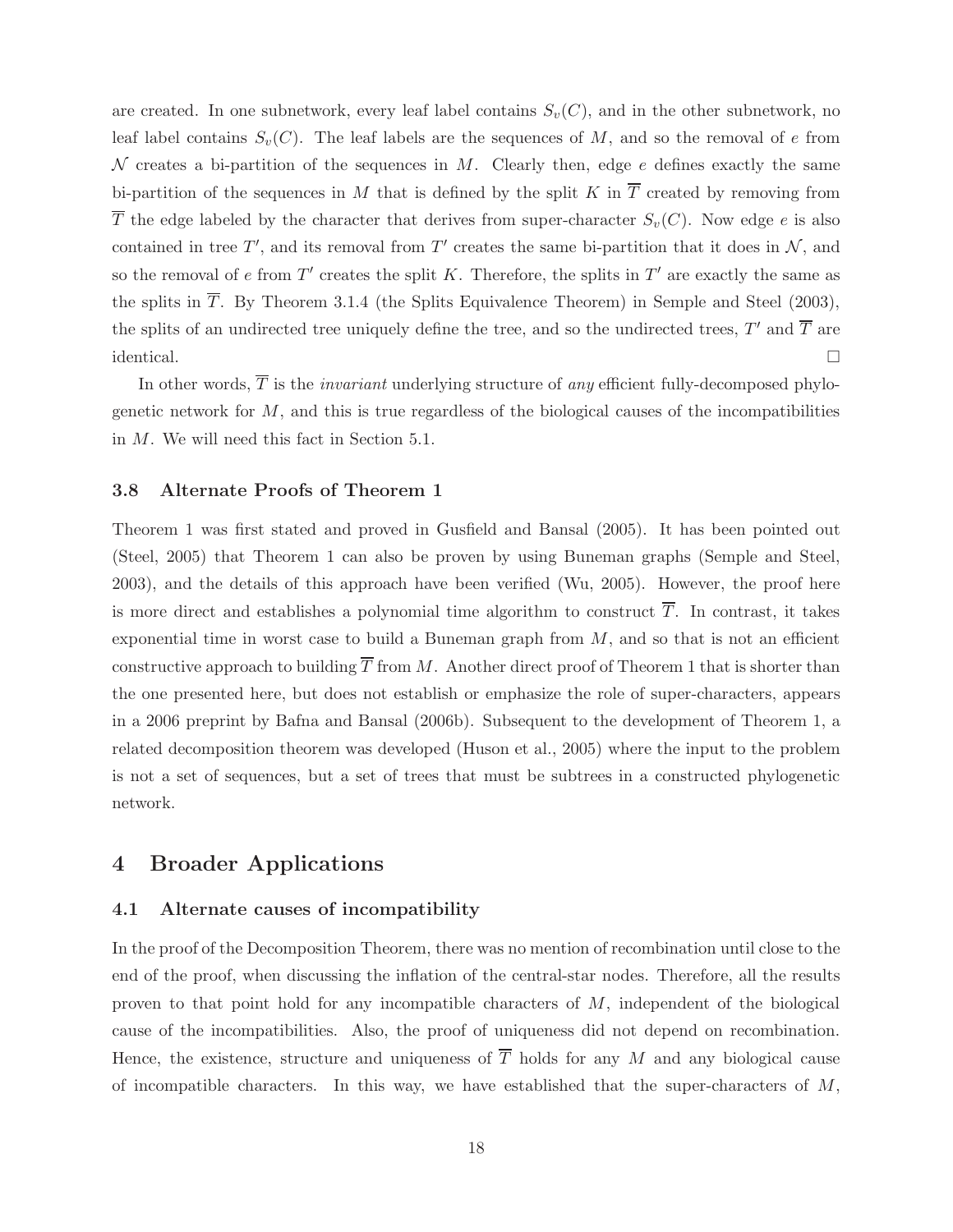defined by the connected components of  $G(M)$ , generalize standard evolutionary characters (used in phylogenetic trees), and play a role in the theory of phylogenetic networks that tree characters play in the theory of phylogenetic trees. Moreover, if the biological operations that caused the incompatibilities in M allow any set of sequences  $M(C)$  to be derived from an arbitrary ancestral sequence, then the Decomposition Theorem holds in that biological context.

Another way to see the generality of the results proven here is to note that *multiple* crossover recombination can be considered as a mathematical operation on binary sequences rather than a biological event, and can be used to model biological events that don't explicitly involve recombination. For example, an occurrence of back-mutation or recurrent-mutation of a site  $i$  in a sequence  $S$ can be modeled as a two-crossover recombination between S and some appropriate sequence, in the intervals  $i - 1$ , i and  $i, i + 1$ . Modeling back and recurrent mutations in this way explicitly creates recombination cycles and blobs, and shows explicitly how Theorem 1 applies when back-mutation and/or recurrent mutation cause incompatibilities. Generally, when back or recurrent mutation is the cause of incompatibility, we seek an evolutionary tree that derives a given set of sequences using as few back or recurrent mutations as possible. Such a tree is called a "maximum parsimony tree" and it is a solution to the maximum parsimony problem (Felsenstein, 2004; Semple and Steel, 2003).

## 4.2 What is the "most tree-like" phylogenetic network?

When a set of sequences M fails the four-gametes test and hence cannot be generated on a perfect phylogeny, one would still like to derive the sequences on a phylogenetic network that is the "most tree-like". There is no accepted definition of "treeness", and under many natural definitions, the problem of finding the most tree-like network would likely be computationally difficult. In this section, we introduce a measure of treeness and relate it to Theorem 1.

Recall that it is assumed that in network  $\mathcal N$  no two blobs share a node. We can also assume that  $\mathcal N$  has no node with in and out-degrees that are both one. Then if each blob is contracted to a single node, the number of edges in the resulting directed tree measures the "treeness" of  $N$ . In other words, the "treeness" of  $N$  is measured by the size of the tree in the underlying tree structure of N. For example, if all the sites in M are in a single blob in N, then N is less tree-like than a network where the sites are distributed between several blobs, connected by several edges in a tree structure.

With the above definition of "treeness", it is clear that a phylogenetic network  $\mathcal N$  is "the most tree-like" if and only if  $\overline{T}$  is the resulting undirected tree, after the blobs of N are contracted, and all the edges are made undirected. This follows from Theorem 1 and the fact (Gusfield et al., 2004b) that all the sites in a single non-trivial connected component of  $G(M)$  must be together in a single blob in any phylogenetic network.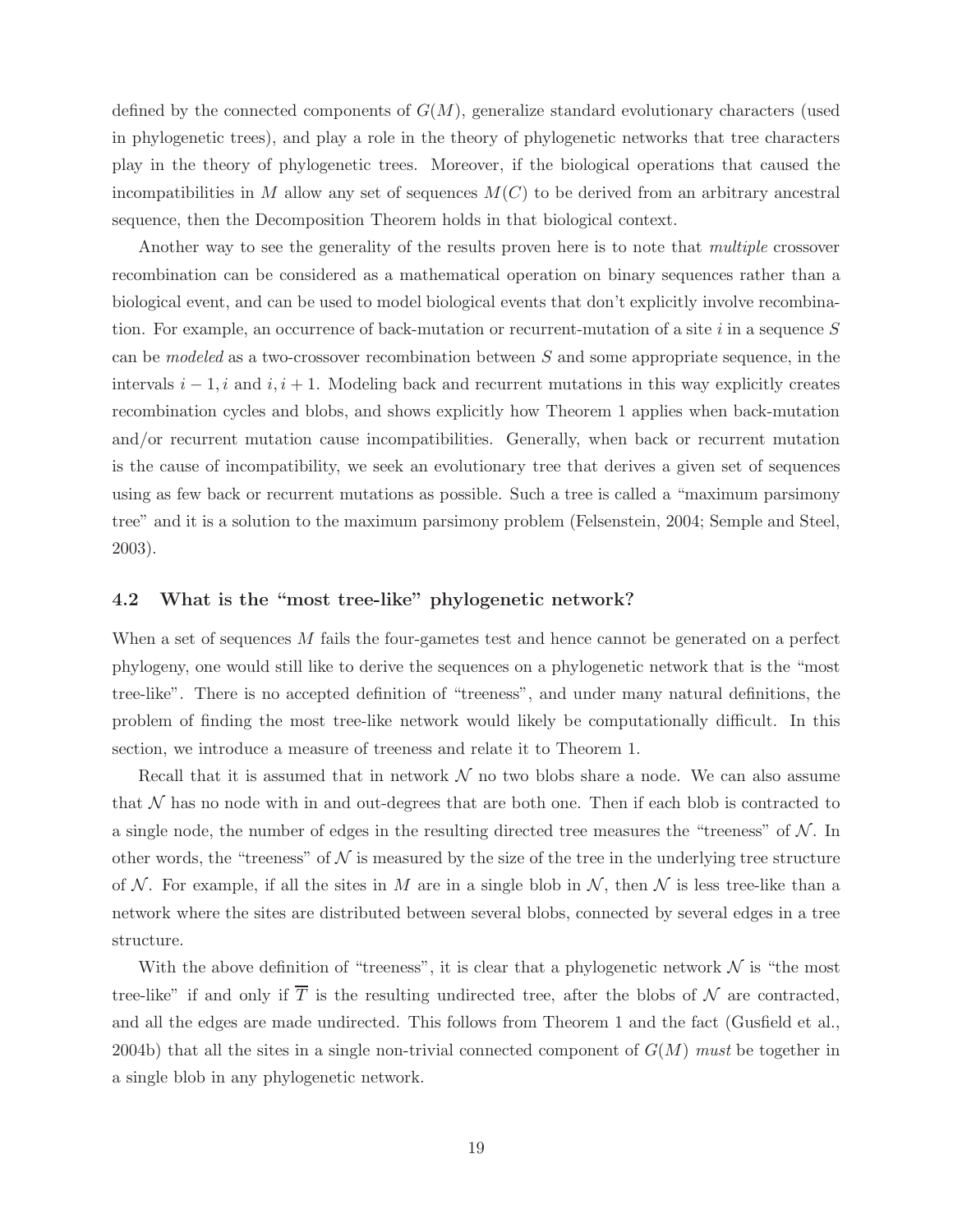This definition of "most tree-like" is somewhat crude because it does not consider any details inside of a blob, but it has the advantage of being easy to compute and allowing a clear identification of the most tree-like networks. Further, it seems reasonable that any other natural definition of "most tree-like" would identify a *subset* of the networks identified by the definition considered here.

# 5 The Full-Decomposition Optimality Conjectures

Clearly, the task of constructing networks is simplified (both algorithmically and conceptually) if we restrict ourselves to fully-decomposed networks, and we have seen above that there always is a fully-decomposed network for any  $M$ . But if our goal is to *minimize* the number of recombination nodes (events) is it effective to restrict ourselves in this way? The answer is yes when M can be derived on a galled-tree, even if the galled-tree must only use single-crossover recombinations, but any competing phylogenetic network is allowed to use multiple-crossovers Gusfield et al. (2004b); Gusfield (2005a). Now, we address this issue in general.

## 5.1 Introduction to the conjectures

For a set of sequences M, recall that  $R(M)$  is the minimum number of recombination nodes in any phylogenetic network for M when multiple-crossover recombination is allowed;  $R^1(M)$  is the minimum number when only single-crossover recombination is allowed. We similarly define  $R_S(M)$ and  $R_S^1(M)$  as the minimum number of recombination nodes in any phylogenetic network for M with ancestral sequence  $S$  when, respectively, multiple-crossovers are allowed and when only singlecrossovers are allowed. A network that has the minimum possible number of recombination nodes (and conforms to the chosen crossover model and uses the required ancestral sequence, if any) is called "optimal".

We say that a set of binary sequences  $M$  are "min decomposable" or "min-1 decomposable" respectively, if there is a fully-decomposed phylogenetic network for M, allowing multiple-crossovers or only allowing single-crossovers respectively, using exactly  $R(M)$  or  $R^1(M)$  recombination nodes respectively.

Similarly, a set of binary sequences  $M$  are "S-min decomposable" or "S-min-1 decomposable" respectively, if there is a fully-decomposed phylogenetic network for  $M$  with ancestral sequence  $S$ , allowing multiple-crossovers or only allowing single-crossovers respectively, using exactly  $R<sub>S</sub>(M)$  or  $R_S^1(M)$  recombination nodes respectively.

In Gusfield and Bansal (2005) we stated the Full-Decomposition Optimality Conjecture, which we now state more precisely as:

Unrooted Full-Decomposition Optimality Conjectures: Every set of binary sequences is min decomposable and min-1 decomposable.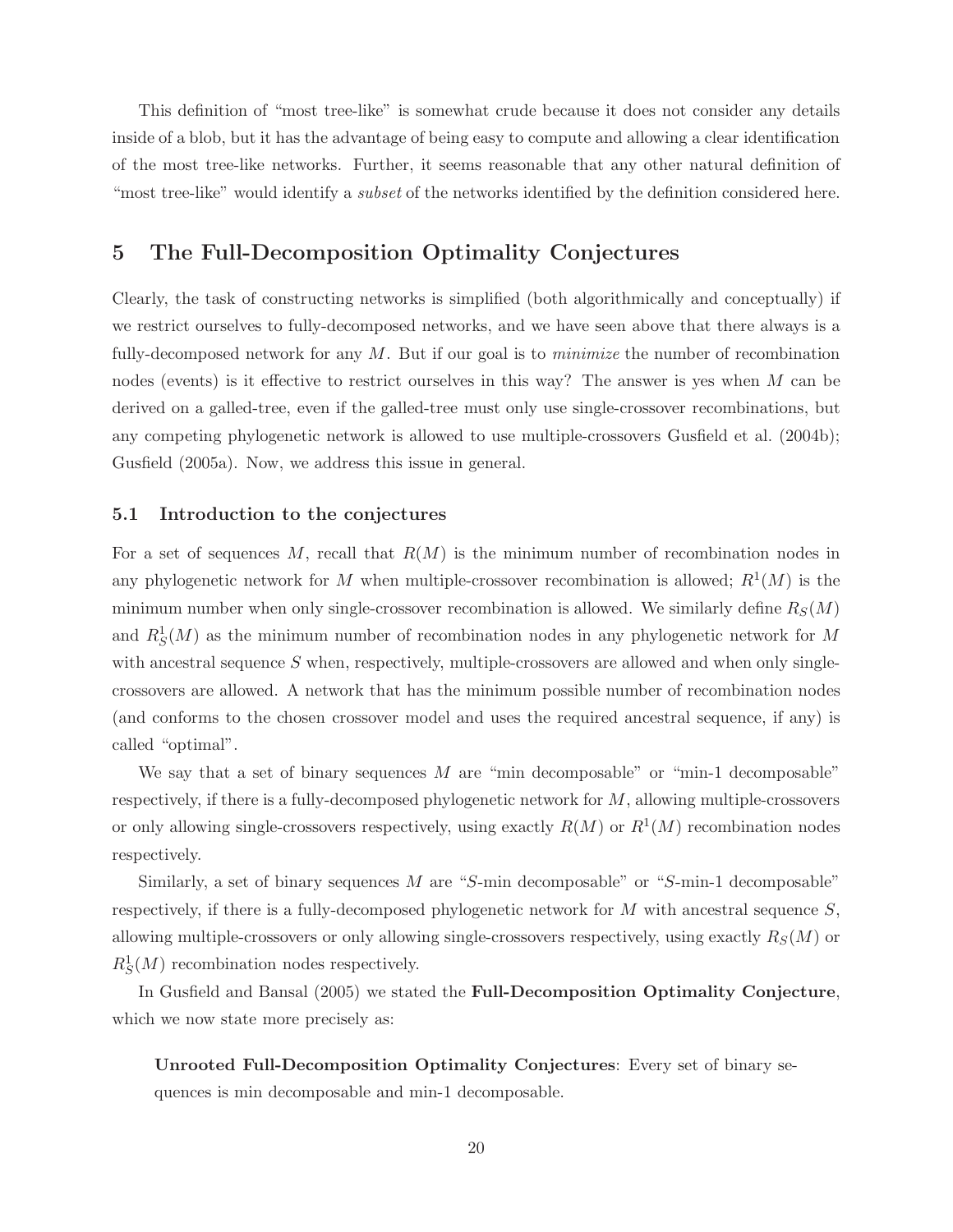| 11110000 |
|----------|
| 11000000 |
| 11100000 |
| 00110000 |
| 01110000 |
| 00001111 |
| 00001100 |
| 00001110 |
| 00000011 |
| 00000111 |

Figure 5: Example showing that  $R(M) > \sum_{C \in G(M)} R(M(C)).$ 

#### Rooted Full-Decomposition Optimality Conjectures:

Every set of binary sequences is S-min decomposable and S-min-1 decomposable for any ancestral sequence S.

A related version of the unrooted conjecture was also recently stated (as Conjecture 1) in (Huson and Klopper, 2007). These (four) conjectures say that there is no loss of optimality in restricting attention to fully-decomposed phylogenetic networks. Note that the rooted conjectures imply the original unrooted conjectures, by letting  $S$  be the ancestral sequence that appears in the optimal phylogenetic network using  $R(M)$  (respectively  $R^1(M)$ ) recombination nodes. Hence, we will later restrict attention to the rooted versions of the conjecture when proving positive results, and restrict attention to the unrooted versions of the conjectures when proving negative results. The rooted conjectures are equivalent to the conjectures that  $R_S(M) = \sum_{C \in G_S(M)} R_{S(C)}(M(C))$ and  $R_S^1(M) = \sum_{C \in G_S(M)} R_{S(C)}^1(M(C))$ . However the unrooted conjectures are not equivalent to the stronger statements that  $R(M) = \sum_{C \in G(M)} R(M(C))$  and  $R^1(M) = \sum_{C \in G(M)} R^1(M(C)).$ The reason is that the optimal solutions for the separate components may choose different ancestral sequences that cannot be combined into a single network. For example, consider the set of sequences M shown in Figure 5. The incompatible pairs are  $(1, 3), (1, 4), (2, 3), (2, 4), (5, 7), (5, 8), (6, 7), (6, 8)$ so there are two connected components in  $G(M)$ : component  $C_1$  containing the first four sites of M, and component  $C_2$  containing the last four sites of M. We can establish, using the program beagle (Lyngso et al., 2005), that  $R^1(M(C_1)) = R^1(M(C_2)) = 1$ , but  $R^1(M) = 3$ .

In Gusfield and Bansal (2005), we also stated that when the recombination events only model recurrent and back mutations (as detailed in Section 4.1), then every  $M$  is min decomposable. We will establish a specialization of this fact with a direct proof below; the general statement follows from results on the maximum parsimony problem using median networks, as established by Bandelt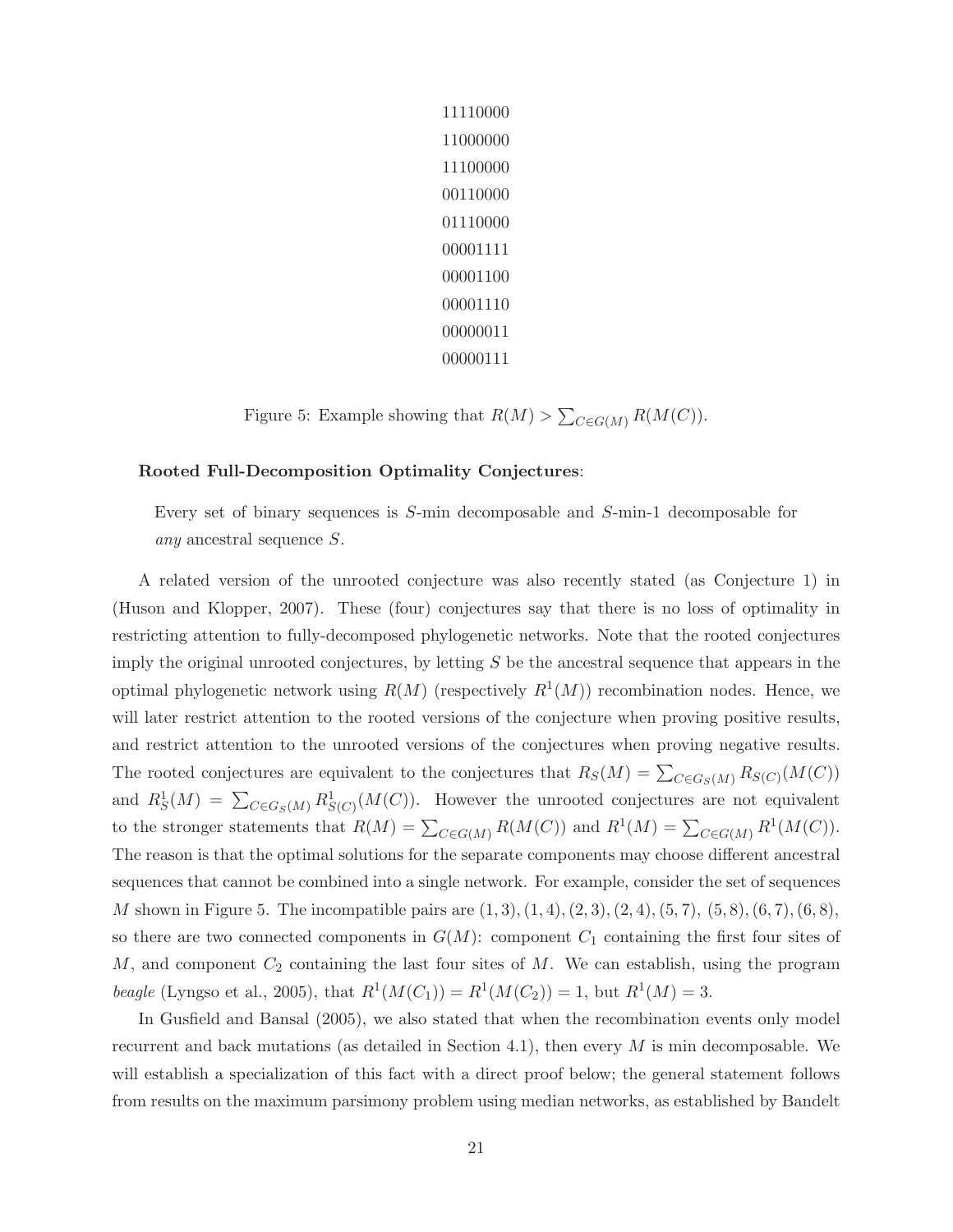et al. (1995) (see also Semple and Steel 2003). Because of this result, when incompatibilities are caused by recurrent and/or back mutation, one can solve the maximum parsimony problem exactly, for each set  $M(C)$  separately, and then connect the trees as specified by  $\overline{T}$ . Since the maximum parsimony problem is NP-hard and the only known methods to solve it take exponential time in worst-case, decomposing the problem into several smaller problems may allow larger problems to be solved in practice.

In general, whenever  $M$  is min decomposable (or  $S$ -min, min-1, or  $S$ -min-1 decomposable) we can follow a similar approach to finding phylogenetic networks that minimize the number of recombination nodes. This is easiest to explain when  $M$  is  $S$ -min or  $S$ -min-1 decomposable. Then,  $\overline{T}$  is constructed from  $M + S$ , S is chosen as the root sequence of  $\overline{T}$ , and for each  $C \in G<sub>S</sub>(M)$ ,  $S(C)$ is the ancestral sequence for the blob associated with component  $C$ . Hence we can solve a single (rooted) problem for each set  $M(C)$  and then connect the trees as specified by  $\overline{T}$ . More generally, even if M is not S-min or S-min-1 decomposable, this method will find the minimum number of recombination nodes, denoted  $F_S(M)$  and  $F_S^1(M)$ , used in any fully decomposed network for M with ancestral sequence S, respectively allowing multiple-crossover or allowing only single-crossovers.

The approach is a bit more involved when no ancestral sequence is known in advance. Suppose we choose an interior node v in  $\overline{T}$  to be the root of  $\overline{T}$ . That selection determines the ancestral sequence for each blob in the phylogenetic network constructed from  $\overline{T}$ , and induces a rooted problem for each connected component, except for the blob  $b_v$  and component  $C_v$ , associated with node v. However, unlike the situation in the proof of Theorem 1 where the label on  $v$  can be used for the ancestral sequence of  $b_v$ , we now have to be more careful in selecting the ancestral sequence for  $b_v$ . To determine the ancestral sequence for  $b_v$ , and hence for the entire phylogenetic network (when v is chosen as root of  $\overline{T}$ ), we determine the minimum number of recombination nodes needed to derive  $M(C_v)$  (obeying the chosen crossover model) allowing any possible ancestral sequence. Then, the best ancestral sequence for the phylogenetic network is found by repeating the above computation for each interior node v in  $\overline{T}$ , choosing as the root the node yielding the minimum number of recombinations. The procedure can obviously be sped up by taking advantage of repeated computations.

Even if  $M$  is not min-decomposable or min-1 decomposable, the procedure above will correctly compute  $F(M)$  or  $F^1(M)$ , which are defined as the minimum number of recombination nodes used in any fully decomposed network for  $M$ , allowing multiple crossover or only single-crossover recombination, respectively. The correctness of the procedure follows from Theorem 4 and the fact that placing the root of  $\overline{T}$  at a leaf or on the interior of an edge will not reduce the number of required recombinations in the resulting network.

When the appropriate conjecture holds for an input  $M$ , we can also compute lower bounds on  $R(M)$ ,  $R^1(M)$ ,  $R_S(M)$  and  $R^1_S(M)$  by computing bounds separately for each  $M(C)$ , adding these bounds together for a valid overall lower bound. This is correct no matter what lower bound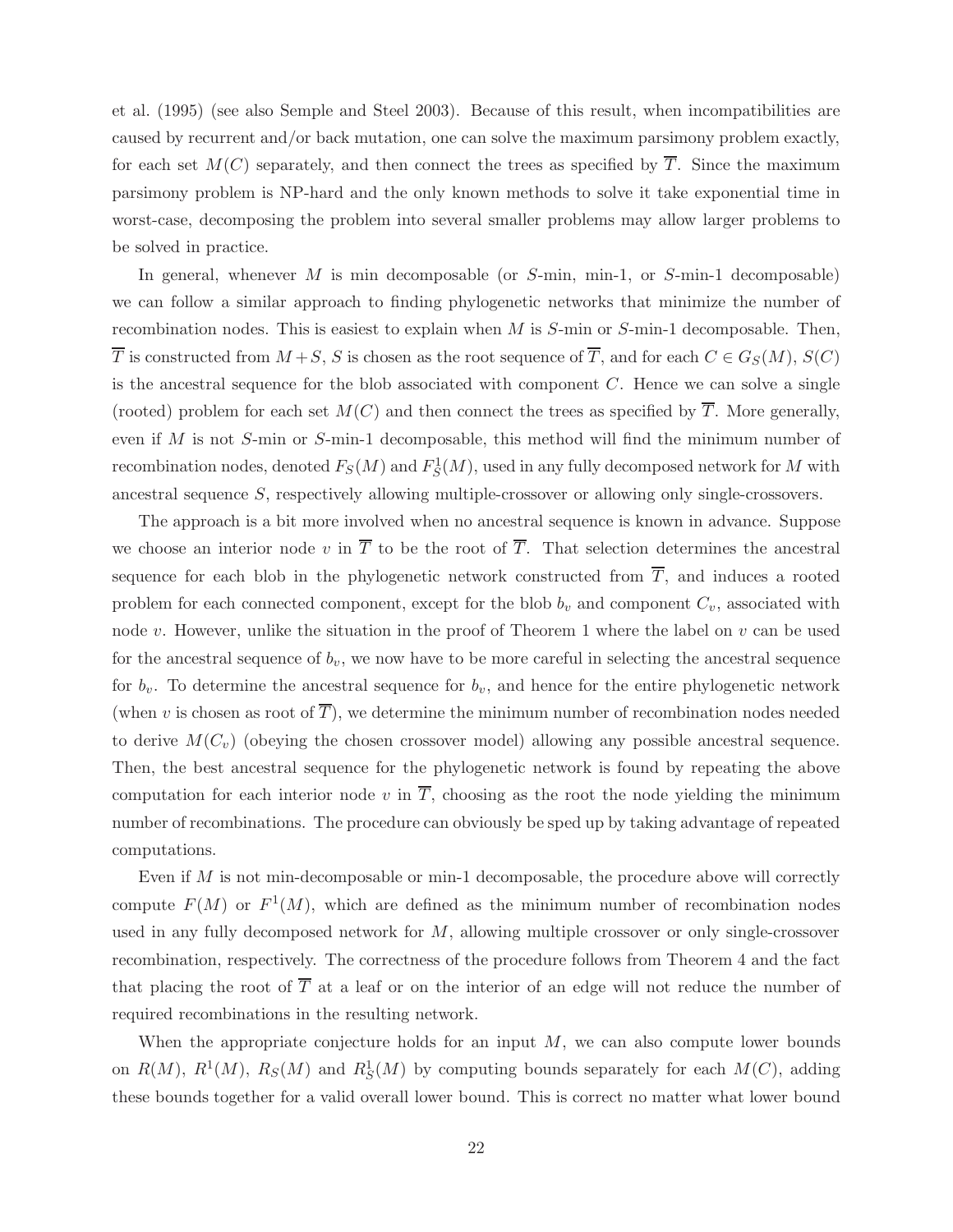method is used.

## 5.2 Natural Sufficient Conditions for M to be S-min or S-min-1 decomposable

Recall that when M is  $S$ -min (respectively  $S$ -min-1) decomposable for all  $S$ , then M is mindecomposable (respectively min-1 decomposable), and hence we focus here on the rooted versions of the Full-Decomposition Optimality Conjecture. We will prove several sufficient conditions that guarantee that rooted conjectures hold, and therefore also establish combinatorial properties that counterexamples to the conjectures must possess. In a phylogenetic network  $\mathcal N$  for  $M$ ,  $L_{\mathcal N}$  denotes the set of node labels used in N. By definition,  $M \subseteq L_N$ . We say that a node is "visible" if it is labeled with a sequence in the input M. So, when  $L_N = M$  (in the unrooted case) or  $L_N = M + S$ (in the rooted case), every node in  $\mathcal N$  is visible. The main results we will prove are:

**Theorem 5.** Let  $N$  be an optimal phylogenetic network for  $M$  with ancestral sequence  $S$ , allowing multiple-crossover recombination (respectively allowing only single-crossover recombination), using  $R_S(M)$  (respectively  $R_S^1(M)$ ) recombination nodes. Let  $G_S(L_{\mathcal{N}})$  be the conflict graph for sequences  $L_N$  with respect to S. Then M is S-min (respectively S-min-1) decomposable if  $G_S(M)$  and  $G_S(L_N)$ have the same number of connected components.

Theorem 5 says that M will be S-min (respectively S-min-1) decomposable unless *every* optimal phylogenetic network for  $M$ , with ancestral sequence  $S$ , allowing multiple-crossovers (respectively only allowing single-crossovers) has nodes whose labels, when added to  $M$ , causes significant changes to  $G<sub>S</sub>(M)$ . "Significant" here means a change in the number of connected components.

**Corollary 2.** Let N be an optimal phylogenetic network for M with ancestral sequence S, allowing multiple-crossover recombination (respectively allowing only single-crossover recombination). Then M is S-min (respectively S-min-1) decomposable, if every node in  $N$  is visible.

Since network  $\mathcal N$  in Corollary 2 must be an optimal network, and in practice it may be hard to know that a network is optimal, Corollary 2 may be hard to apply in practice. However, we can prove the following more applicable, but somewhat weaker result:

**Theorem 6.** Let N be a phylogenetic network (which might not be optimal) for M with ancestral sequence S. Then M is S-min or S-min-1 decomposable (depending on the type of crossovers used in N), if every node in N is visible, and every edge in N is labeled by at most one site.

We now begin to prove Theorem 5, Corollary 2, and Theorem 6. Recall that for any sequence Z and connected component C,  $Z(C)$  is Z restricted to the sites in C. Let h be a recombinant sequence created by the recombination of parent sequences  $h_1$  and  $h_2$ .

A recombination event (or node) in a network is defined to be a  $\theta$ -component recombination if for every component  $C \in G_S(M)$ ,  $h(C) = h_1(C)$  or  $h(C) = h_2(C)$ . Similarly, a recombination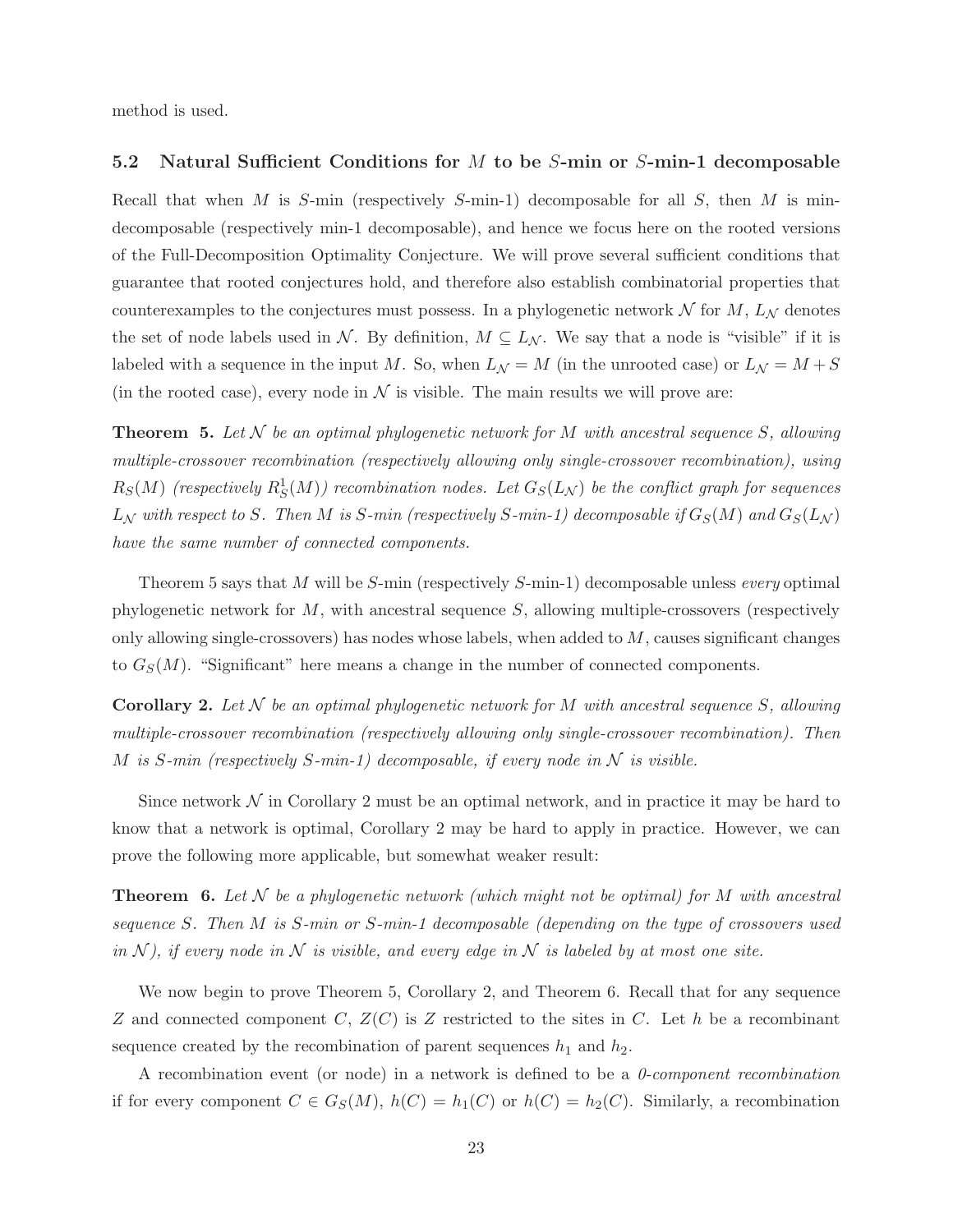event (or node) is defined to be a 1-component recombination if there is exactly one component  $C \in G<sub>S</sub>(M)$  such that  $h(C) \neq h<sub>1</sub>(C)$  and  $h(C) \neq h<sub>2</sub>(C)$ .

In other words, in a 0-component recombination, the recombinant sequence  $h$ , restricted to the sites of any single connected component of  $G<sub>S</sub>(M)$ , is identical to at least one of its parent sequences. Note however that in a 0-component recombination, the full sequence h can differ (and will in an optimal network) from both of its parent sequences. In a 1-component recombination, the above identity property fails for exactly one connected component of  $G<sub>S</sub>(M)$ . Note that the definitions of 0-component and 1-component recombination are independent of any constraints on the number of crossovers allowed. One could define a general notion of k-component recombination, but the above two definitions are sufficient for the following central lemma.

**Lemma 5.** Let  $N$  be an arbitrary phylogenetic network for  $M$  with ancestral sequence  $S$ , and suppose that every recombination in N is either a 0 or 1-component recombination. Let  $R(N)$ denote the number of recombination nodes in  $N$ . If multiple-crossover recombinations are allowed in  $N$ , then

$$
R(\mathcal{N}) \ge \sum_{C \in G_S(M)} R_{S(C)}(M(C)),
$$

and if only single-crossover recombinations are allowed, then

$$
R(\mathcal{N}) \ge \sum_{C \in G_S(M)} R^1_{S(C)}(M(C)).
$$

*Proof.* We first define a map f from the 1-component recombination nodes in  $N$  to the connected components of  $G_S(M)$ . Let v be any 1-component recombination node in N, and let  $h, h^1, h^2$  be the recombinant and parent sequences respectively at v. Since there is exactly one connected component  $C^* \in G_S(M)$  for which  $h(C^*) \neq h^1(C^*)$  and  $h(C^*) \neq h^2(C^*)$ , we define the map  $f(v)$  of node v to component  $C^*$ . Now, consider any recombination node  $v'$  in  $\mathcal N$  that is not mapped to component  $C^*$ . Restricted to the sites in  $C^*$ , the recombinant sequence at node v' must be identical to the sequence of one of its parents, because either  $v'$  is a 0-component recombination or a 1-component recombination node which is mapped to a component other than  $C^*$ . Therefore, if we remove all such recombination nodes from  $\mathcal{N}$ , and also remove any site that is not in  $C^*$ , the resulting network is a phylogenetic network  $\mathcal{N}_{C^*}$  that derives the set of sequences  $M(C^*)$ . Network  $\mathcal{N}_{C^*}$  has ancestral sequence  $S(C^*)$  and every recombination node in  $\mathcal{N}_{C^*}$  is a 1-component recombination that maps to  $C^*$ . By definition of optimality, the number of recombination nodes in  $\mathcal{N}_{C^*}$ , denoted  $R(\mathcal{N}_{C^*})$ , is at least  $R_{S(C^*)}(M(C^*))$ . Now, since each recombination node in N is mapped to at most one component,

$$
R(\mathcal{N}) \geq \sum_{\mathcal{C} \in \mathcal{G}_{\mathcal{S}}(\mathcal{M})} \mathcal{R}(\mathcal{N}_{\mathcal{C}}) \geq \sum_{\mathcal{C} \in \mathcal{G}_{\mathcal{S}}(\mathcal{M})} \mathcal{R}_{\mathcal{S}(\mathcal{C})}(\mathcal{M}(\mathcal{C})).
$$

 $\Box$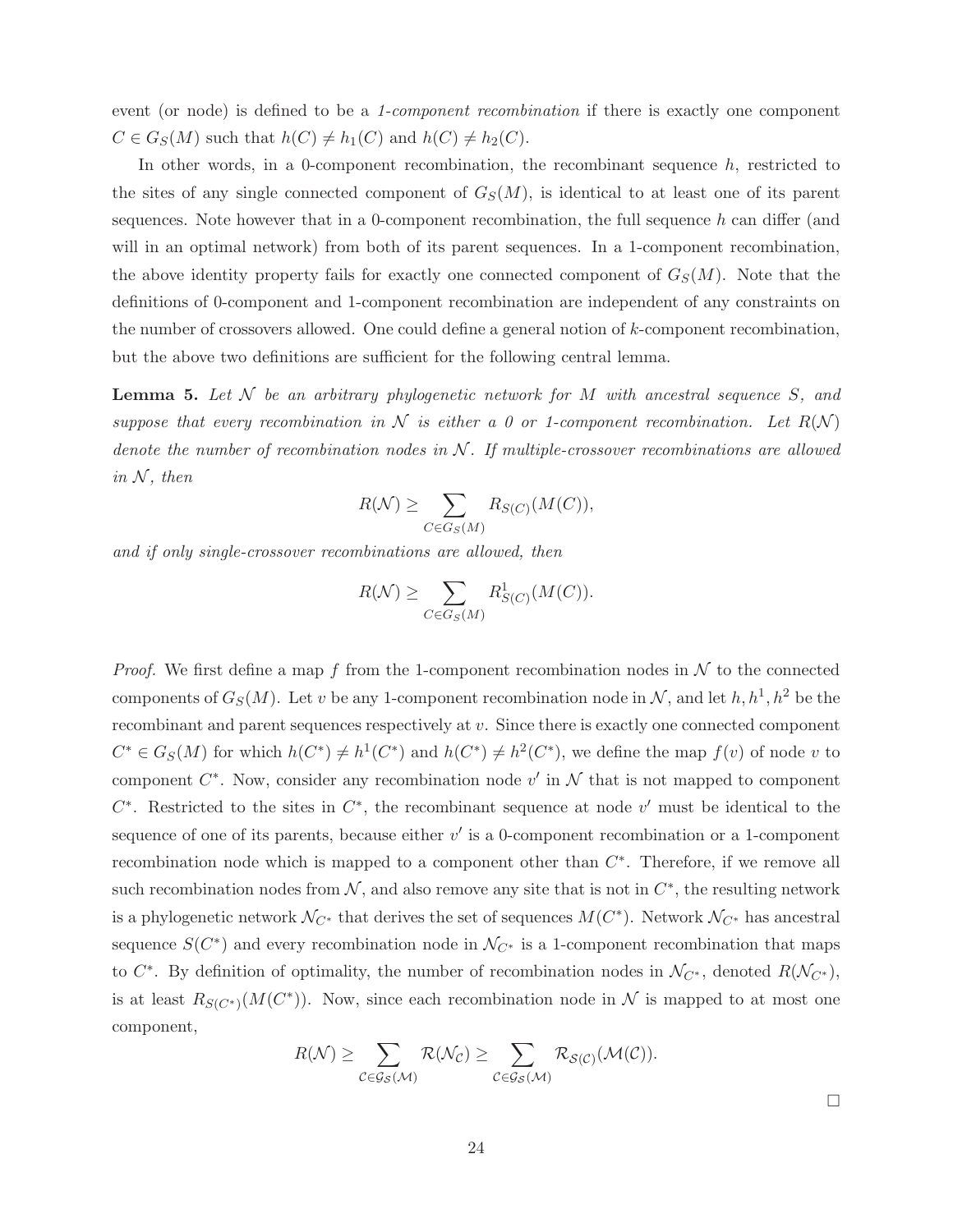**Theorem 7.** Let  $N$  be a phylogenetic network for  $M$  with ancestral sequence  $S$  such that every recombination node in N is either a 0 or 1-component recombination node, relative to  $G_S(M)$ . Then there is fully-decomposed phylogenetic network  $\mathcal{N}'$  for  $M$ , with ancestral sequence  $S$ , using at most  $R(N)$  recombination nodes, where both N and N' allow the same type of recombinations (single-crossover only or multiple crossover).

*Proof.* This follows directly from Lemma 5 and Theorem 3.

Corollary 3. When recombinations only model back or recurrent mutations (as detailed in Section 4.1), then M is S-min decomposable for any sequence S, and the maximum parsimony problem for M can be solved by separately solving a maximum parsimony problem for the sites from each connected component of  $G_S(M)$ .

*Proof.* Consider the tree  $T(M)$  with ancestral sequence S that solves the maximum parsimony problem when S is the required ancestral sequence and back and recurrent mutations are allowed. Let  $\mathcal N$  be the phylogenetic network that implements the same derivation from  $S$ , using recombinations (as detailed in Section 4.1) to model the back or recurrent mutations. Each recombination event is a two-crossover recombination where the two crossovers occur just before and just after a single site i in a connected component  $C \in G<sub>S</sub>(M)$ . Therefore, for every connected component  $C' \neq C$ , the recombinant sequence is identical to one of its parent sequences at the sites in  $C'$ , and so the recombination event is either a 0-component or a 1-component recombination, and Theorem  $7$  applies.

#### 5.2.1 Spatial disjointness is a sufficient condition

Let  $\{1, 2, \ldots m\}$  denote the given ordering of the sites of M, and let S by a given sequence. M is said to be "spatially disjoint" if for every connected component C of  $G<sub>S</sub>(M)$ , the sites in C form a contiguous interval in the ordered set of sites.

## **Theorem 8.** Given S, if M is spatially disjoint, then M is  $S$ -min-1 decomposable.

*Proof.* Let N be phylogenetic network N for M, with ancestral sequence S, using  $R^1(M+S)$ single-crossover recombinations. Since  $M$  is spatially disjoint, a single-crossover falls either within the interval of sites for a single connected component of  $G<sub>S</sub>(M)$ , or between two such intervals. In the former case, the recombination must be either a 0 or a 1-component recombination, and in the latter case, the recombination must be a 0-component recombination. The theorem then follows from Theorem 7.

Note that Theorem 8 is proven only for the case of single-crossover recombination.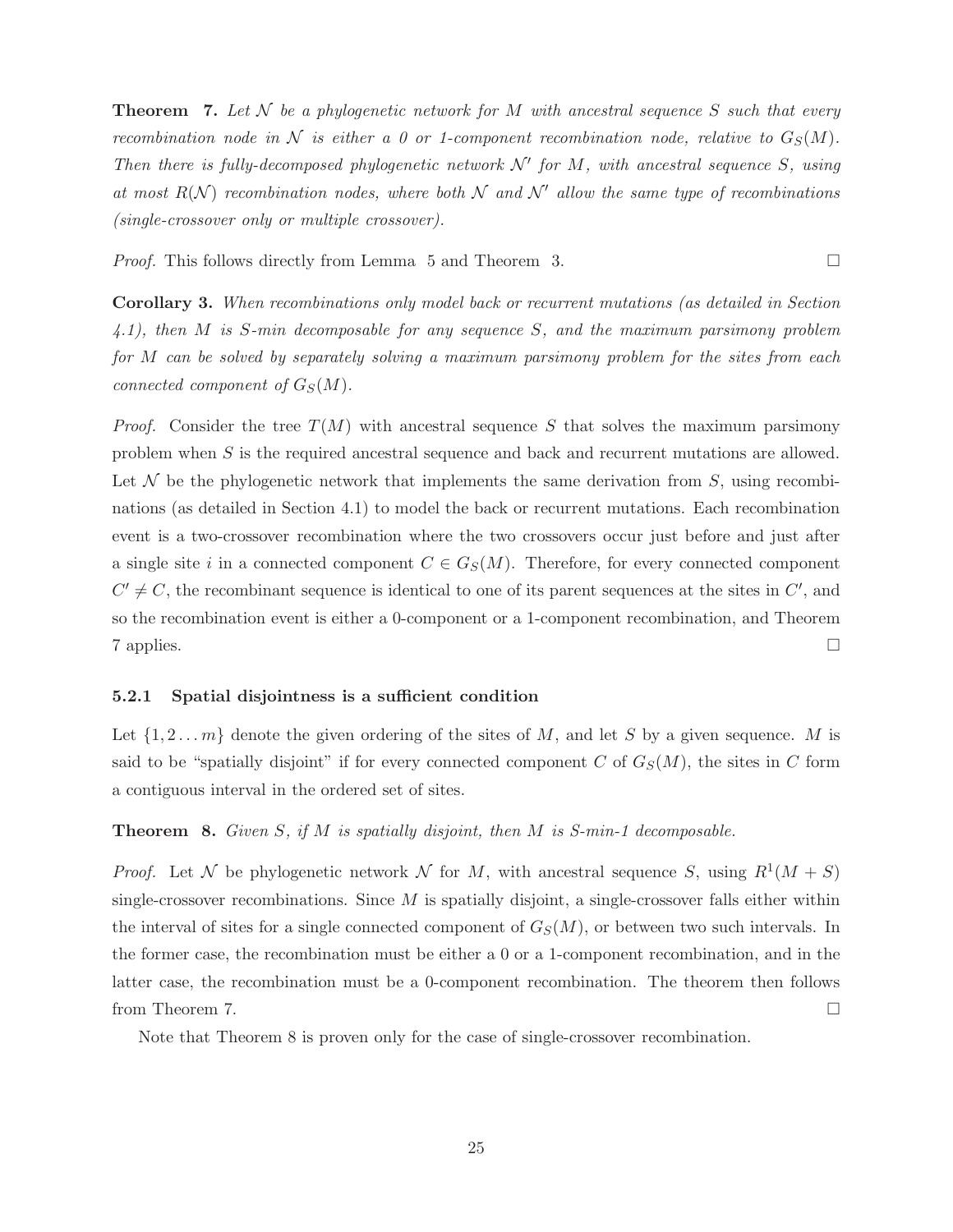## 5.2.2 Component respect is a sufficient condition

Recall that for a phylogenetic network  $\mathcal{N}, L_{\mathcal{N}}$  is the set of sequences that label the nodes of  $\mathcal{N}$ . If the addition of the sequences  $L<sub>N</sub> - M$  to  $M + S$  does not create any incompatibilities between sites in different components of  $G<sub>S</sub>(M)$ , then we say that  $L<sub>N</sub>$  respects (the component structure of)  $G_S(M)$ . Since  $M + S \subseteq L_N$ , any incompatible pair in  $M + S$  is incompatible in  $L_N$ , so  $L_N$ respects  $G_S(M)$  if and only if  $G_S(L_N)$  and  $G_S(M)$  have the same number of components, although they need not be identical graphs. Also, if all nodes in  $\mathcal N$  are visible, then  $L_{\mathcal N} = M + S$ , and so  $L<sub>N</sub>$  trivially respects  $G<sub>S</sub>(M)$ .

**Theorem 9.** Let  $N$  be a phylogenetic network for  $M$  with ancestral sequence  $S$ , and suppose that  $L_N$  respects  $G_S(M)$ . Then there is fully-decomposed phylogenetic network  $\mathcal{N}'$  for  $M$ , with ancestral sequence S, using at most  $R(N)$  recombination nodes, where N and N' allow the same type of recombinations (single-crossover only or multiple crossover).

*Proof.* Consider a recombination in  $N$  between sequences  $h_1$  and  $h_2$  resulting in recombinant sequence h. We will show that this recombination is a 0-component or a 1-component recombination with respect to the components of  $G<sub>S</sub>(M)$ . If it is not a 0-component or a 1-component recombination, then there must be two connected components  $C_a$  and  $C_b$  in  $G_S(M)$  such that  $h(C_a) \neq h_1(C_a)$ ,  $h(C_a) \neq h_2(C_a)$ ,  $h(C_b) \neq h_1(C_b)$ , and  $h(C_b) \neq h_2(C_b)$ . We will show that no such pair of connected components exists.

Consider a trivial connected component C in  $G<sub>S</sub>(M)$ . Since C consists of just one site, if  $h_1(C) \neq h_2(C)$  then  $h(C) = h_1(C)$  or  $h(C) = h_2(C)$ , and if  $h_1(C) = h_2(C)$  then  $h(C) = h_1(C)$ . In either case, C can be neither  $C_a$  nor  $C_b$ . So if  $C_a$  and  $C_b$  exist, they must both be non-trivial connected components in  $G<sub>S</sub>(M)$ .

Consider two non-trivial connected components C and  $C'$  in  $G<sub>S</sub>(M)$ , and let  $d<sub>C</sub>$  be the dominant sequence in  $M(C)$  with respect to  $(C, C')$ , and let  $d_{C'}$  be the dominant sequence in  $M(C')$  with respect to  $(C', C)$ . Now  $L<sub>N</sub>$  respects  $G<sub>S</sub>(M)$ , so by Lemma 2, Corollary 1 applies to the sequences  $L_N$ , and hence either  $h(C) = d_C$ , or  $h(C') = d_{C'}$ , or both. We will examine the case that  $h(C) = d_C$ (the other case is symmetric and omitted). If either  $h_1(C) = d_C$  or  $h_2(C) = d_C$ , then C is neither  $C_a$ nor  $C_b$ . Conversely, if neither  $h_1(C)$  nor  $h_2(C)$  is  $d_C$ , then by Corollary 1,  $h_1(C') = h_2(C') = d_{C'}$ , and  $h(C') = d_{C'}$  no matter where any crossovers occur in the recombination of  $h_1$  and  $h_2$ . In that case, C' is neither  $C_a$  nor  $C_b$ . Hence from the assumptions that  $L<sub>N</sub>$  respects  $G<sub>S</sub>(M)$  and that C and C' are non-trivial components of  $G_S(M)$ , we have established that the pair C, C' cannot be the (unordered) pair  $C_a$ ,  $C_b$ . Therefore, the pair  $C_a$ ,  $C_b$  cannot exist, and so the recombination must be a 0-component or a 1-component recombination with respect to  $G<sub>S</sub>(M)$ . The theorem then follows by applying Theorem 7.

Theorem 5 and Corollary 2 follow immediately. Corollary 2 was proven with a more complex proof in Gusfield (2005b). One application of Theorem 5 is to the recently introduced non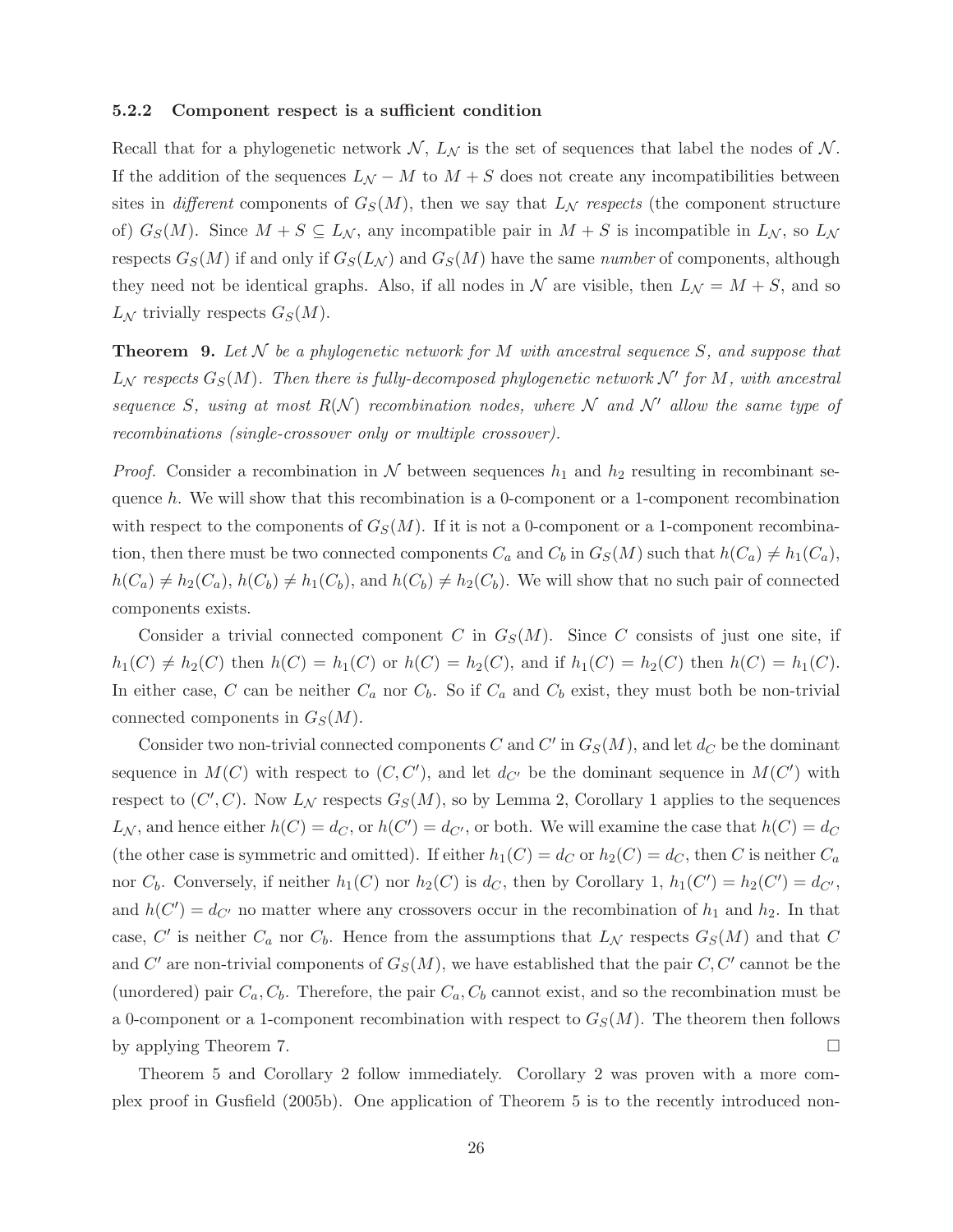degenerate galled-networks (Huson and Klopper, 2007). It is easy to prove that for any nondegenerate galled-network N for M, a pair of sites is incompatible in  $L<sub>N</sub>$  if and only if it is incompatible in M, and therefore  $G(L_N)$  and  $G(M)$  are identical.

## 5.2.3 The tight haplotype bound is a sufficient condition

Recall that M is assumed to have no identical rows. The following lower bound on  $R^1(M)$ , called the *haplotype bound* and denoted  $H(M)$ , was developed by Myers and Griffiths (2003):  $H(M)$ equals the number of rows of  $M$ , minus the number of distinct columns of  $M$ , minus one. Although originally proved for single-crossover recombination, the same proof establishes that  $H(M)$  is also a lower bound on  $R(M)$ . The haplotype bound is computed on  $M + S$  when an ancestral sequence S is specified. Let  $\mathcal N$  be an optimal phylogenetic network for  $M$ , with ancestral sequence S. From the proof given in Myers and Griffiths (2003) (or see Song et al. 2005) that  $H(M + S)$  is a lower bound on  $R^1(M+S)$ , it follows that  $H(M+S) = R(\mathcal{N}) = \mathcal{R}^{\infty}(\mathcal{M} + \mathcal{S})$  (or  $R(M+S)$ ) only when every node in N is labeled by a sequence in  $M + S$ . Hence, when the haplotype bound is tight for the appropriate crossover model, every node in  $\mathcal N$  must be visible and we can apply Corollary 2 to obtain:

**Theorem 10.** For a set of sequences M and a specified ancestral sequence S, if  $H(M + S)$  =  $R^1(M + S)$  then M is S-min-1 decomposable, and if  $H(M + S) = R(M + S)$  then M is S-min decomposable.

## We can also now provide the

*Proof of Theorem 6*: First, we can modify  $\mathcal{N}$ , while maintaining the conditions of the theorem, so that N does not contain two recombination nodes labeled by the same sequence, and for any non-recombination node v with a directed, labeled (by a site) edge into v, the sequence labeling v does not label any other node. Then, since every node in  $\mathcal N$  is visible and each edge is labeled by at most one site,  $R(\mathcal{N})$  must be exactly the number of sequences in  $M + S$ , minus the number of labeled edges in  $\mathcal{N}$ , minus 1. But, the number of labeled edges in  $\mathcal{N}$  is greater than or equal to the number of distinct sites in M, so  $R(\mathcal{N}) \leq H(\mathcal{M} + \mathcal{S})$ , and  $R(\mathcal{N}) = H(\mathcal{M} + \mathcal{S})$ . Therefore,  $H(M+S) = R<sup>1</sup>(M+S)$  if N only uses single-crossover recombination, and  $H(M+S) = R(M+S)$ if  $N$  uses multiple-crossover recombination. Theorem 6 then follows from Theorem 10.

## 5.3 The Full-Decomposition Optimality Conjectures are False

In this section we show that the Unrooted Full-Decomposition Optimality Conjectures are false, which also implies that the rooted versions are false. This also establishes that Conjecture 1, recently stated in Huson and Klopper (2007), is false. We also show that there is no bound on the deviation between  $R^1(M)$  and  $F^1(M)$  (the minimum number of single-crossover recombination nodes needed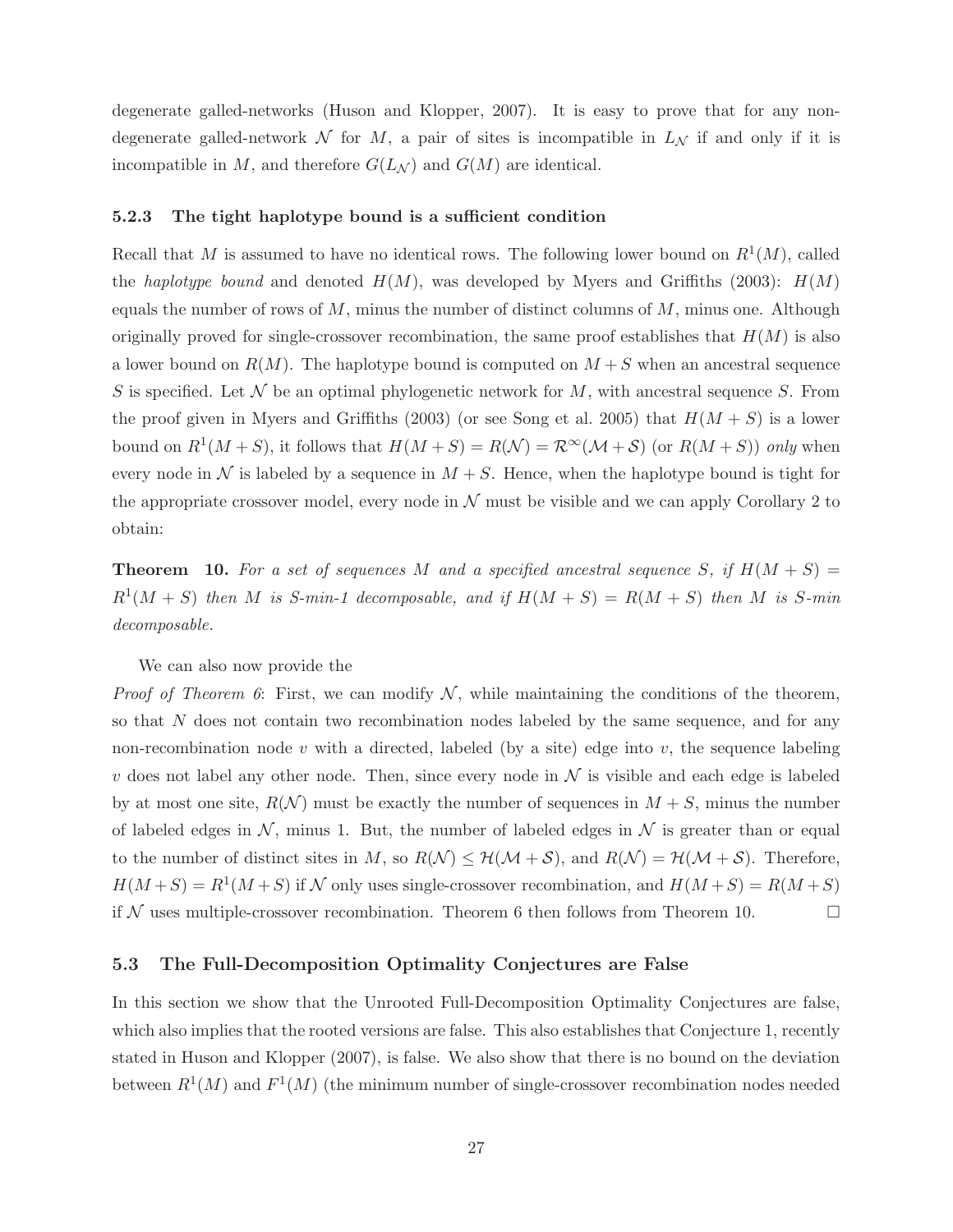

Figure 6: A 6 by 6 binary matrix M and its incompatibility graph  $G(M)$ , consisting of two connected components  $C_1$  and  $C_2$ .



Figure 7: A phylogenetic network  $\mathcal N$  for the sequences in Figure 6. Closed and open circles denote mutation and recombination events, respectively.

in a fully-decomposed network for  $M$ ); but in the simulations we conducted, counterexamples are rare, and deviations are small.

#### 5.3.1 The single-crossover case

Consider the 6 by 6 matrix M shown in Figure 6. Its incompatibility graph  $G(M)$  consists of two connected components  $C_1$  and  $C_2$ , shown on the right hand side of Figure 6. It is easy to see that  $R^1(M(C_1)) \geq 2$  and  $R^1(M(C_2)) \geq 2$ . For example, the HK lower bound (Hudson and Kaplan, 1985) on  $R^1(M(C_1))$  is 2 as is the HK lower bound on  $R^1(M(C_2))$ . (In fact,  $R^1(M(C_1)) = R^1(M(C_2)) = 2$ , but this is not needed.) Certainly then,  $F^1(M) \geq 4$ . However,  $R^1(M) \leq 3$  (as shown in Figure 7), so  $F^1(M) > R^1(M)$ , showing that the single-crossover case of the Unrooted Full-Decomposition Optimality Conjecture is false.

Note that in the example in Figure 6, every pair of columns already contains the binary pair 0,0, so if we add the ancestral sequence  $S = 000000$  to M, no additional incompatible pairs would be created and so  $G_S(M) = G(M)$ . Then, since  $R_S^1(M(C_k)) \geq R^1(M(C_k))$  for  $k = 1, 2$ , the example also explicitly shows that the single-crossover case of the rooted version of the Full-Decomposition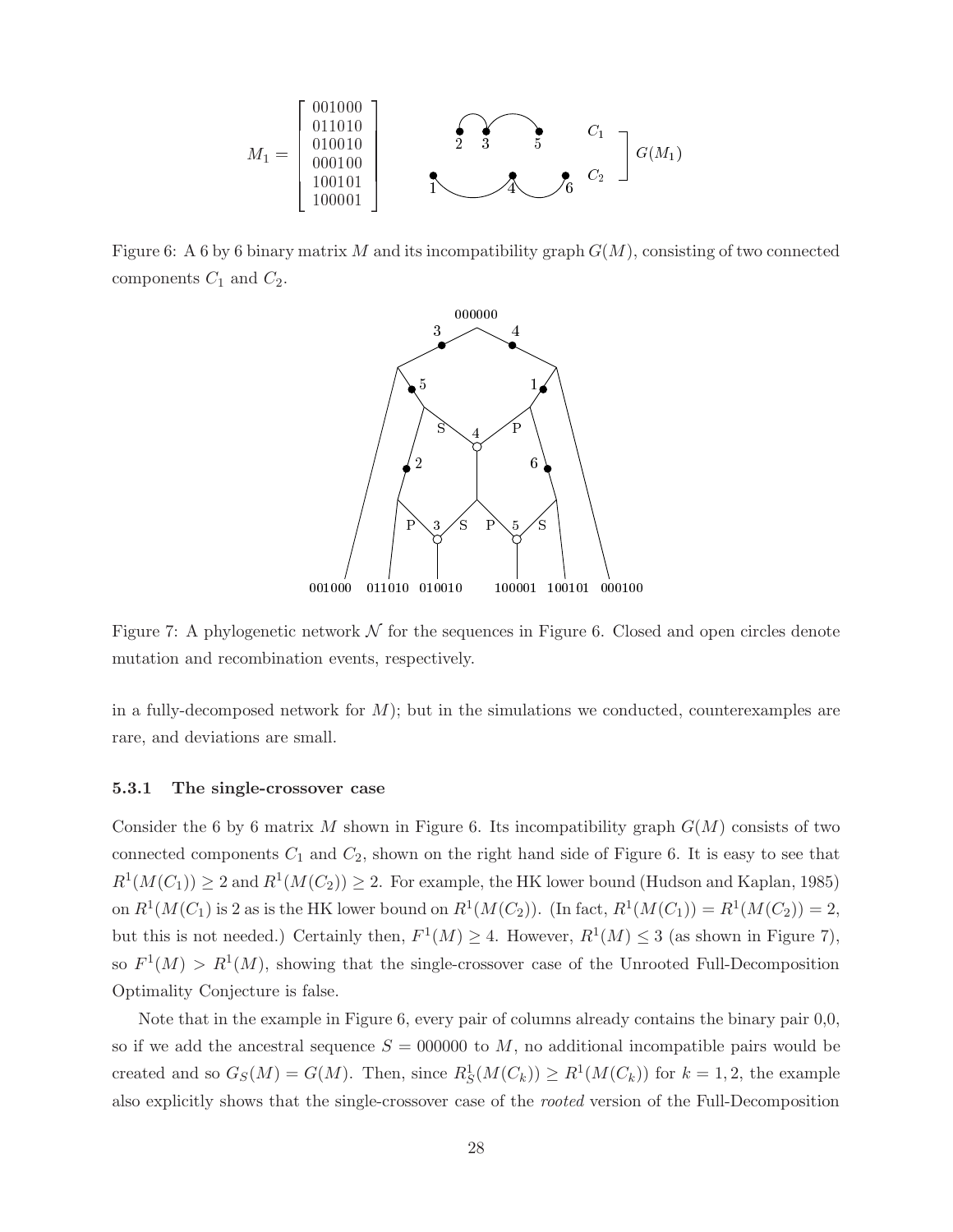| $\mathbf{A}$ |   | 00000 00000 |
|--------------|---|-------------|
| B            |   | 01000 00000 |
| $\bigcap$    |   | 11000 00000 |
| $\Box$       | - | 11100 00000 |
| E            | - | 01010 00000 |
| F            | - | 01011 00000 |
| G            | - | 10111 00000 |
| H            |   | 00000 01000 |
| T            |   | 00000 11000 |
| J.           |   | 00000 11100 |
| K            |   | 00000 01010 |
| L            |   | 00000 01011 |
| М            |   | 00000 10111 |

Figure 8: Counterexample to the unrooted multiple-crossover version of the Full-Decomposition Optimality Conjecture. The incompatibility graph contains two connected components. One component contains sites 1 through 5, and the other contains sites 6 through 10.

Optimality Conjecture is false. Note also, that the first recombination creates the sequence 100010; when it is added to  $M$ , sites 1 and 5 become incompatible, changing the number of connected components in  $G<sub>S</sub>(M)$  as required by Theorem 9. This counterexample is also consistent with Theorems 8 and 10, since the sites of the two components are not spatially disjoint, and also the haplotype of one is not tight.

#### 5.3.2 The multiple-crossover case

Figure 8 shows a set of sequences M whose incompatibility graph (not shown) contains two connected components  $C_1$  and  $C_2$ . Any phylogenetic network for  $M(C_1)$  that uses multiple-crossover recombinations, requires at least two recombination nodes. This was verified by running program multicross.pl, available at http://wwwcsif.cs.ucdavis.edu/ gusfield/ and described in Gusfield (2005a). Program multicross.pl determines whether or not a set of sequences can be generated on a galled-tree using multiple-crossover recombination; the program determined that  $M(C_1)$  cannot be so generated. Since a network with one recombination node is a galled-tree, the fact that  $M(C_1)$  cannot be generated on a galled tree using multiple-crossover recombination (and it can't be generated with zero recombinations) proves that at least two multiple-crossover recombinations are required. Similarly, we used multicross.pl to verify that any network that generates  $M(C_2)$  requires at least two multiple-crossover recombinations. It follows that for the sequences  $M$  given in Figure 8,  $F(M) \geq 4$ . Figure 9 shows a phylogenetic network that generates M with only three recombination nodes, using multiple-crossover recombination. Hence, the unrooted, multiple-crossover version of the Full-Decomposition Optimality Conjecture is false.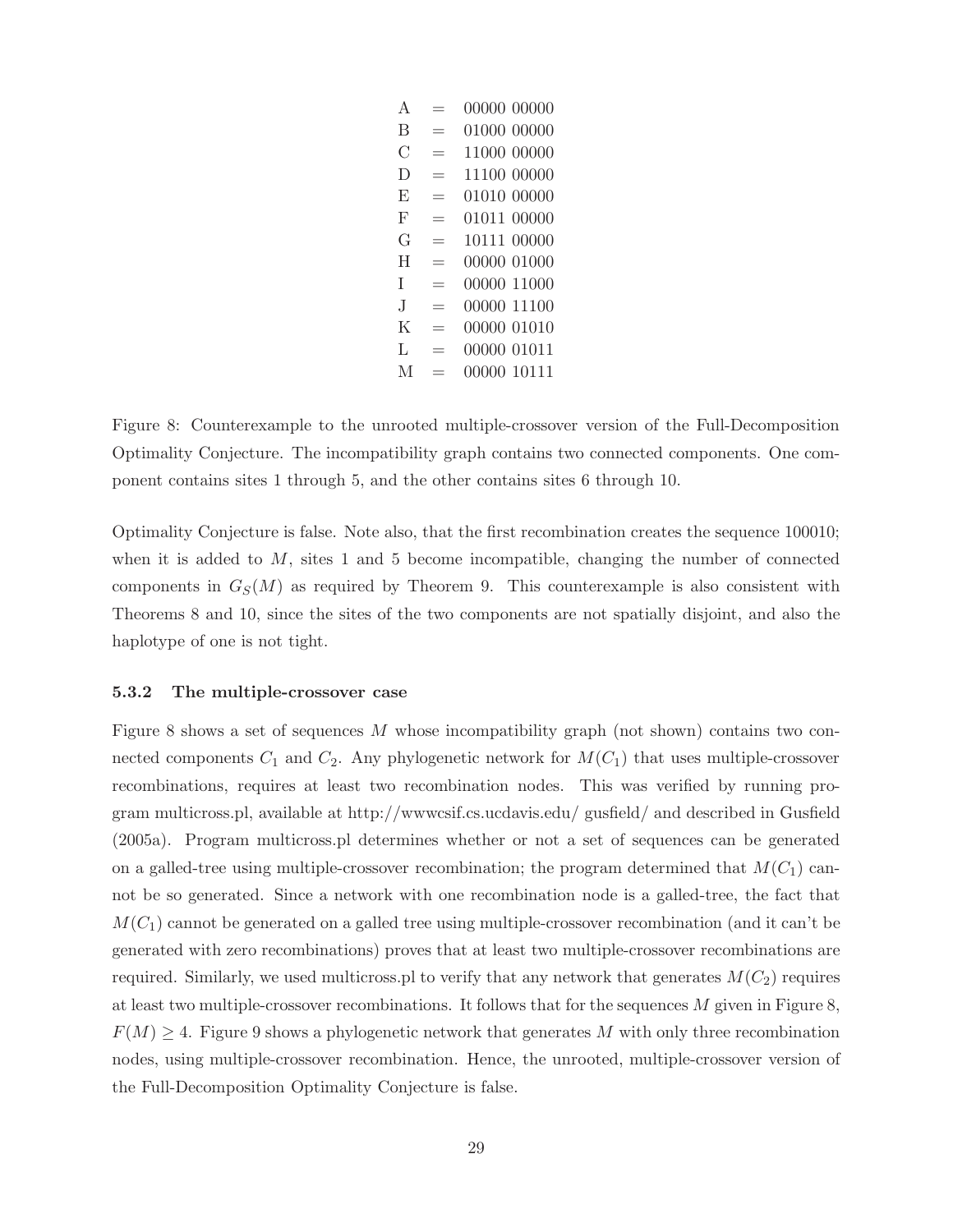

x:  $1110000000 \otimes 0000011100 \rightarrow 1010010100$ y: 0101100000 ⊗ 1010010100 → 1011100000 z: 0000001011 ⊗ 1010010100 → 0000010111

.

Figure 9: A phylogenetic network, with all-zero ancestral sequence, generating the sequences in Figure 8, allowing multiple-crossover recombination. Filled circles denote mutations and open circles denote the recombination nodes  $x, y, z$ . The parental and recombinant sequences at those three nodes are shown in detail. The symbol ⊗ denotes recombination. Note the recombination event at node y uses only a single-crossover, while multiple-crossovers are used at nodes x and z.

## 5.3.3 Unbounded Deviation

Recall that  $F^1(M)$  denotes the minimum number of single-crossover recombination nodes used in any fully decomposed phylogenetic network for M.

**Theorem 11.** For any positive integer d, there exists a set of sequences M such that  $F^1(M)$  –  $R^1(M) \geq d.$ 

*Proof.* Clearly,  $F^1(M) \ge \sum_{C \in G(M)} R^1(M(C))$ , so it suffices to show that there exists a set of sequences M such that  $[\sum_{C \in G(M)} R^1(M(C))] - R^1(M) \ge d$ . Let  $M_d$  be the 6 by 6d matrix obtained by concatenating  $d$  copies of  $M$  from Figure 6 as follows:

$$
M_d = [M \quad M \quad \cdots \quad M].
$$

In other words,  $M_d$  contains d repetitions of uxyvxu, where

$$
x = \begin{bmatrix} 0 \\ 1 \\ 1 \\ 0 \\ 0 \\ 0 \end{bmatrix}, \quad y = \begin{bmatrix} 1 \\ 1 \\ 0 \\ 0 \\ 0 \\ 0 \end{bmatrix}, \quad u = \begin{bmatrix} 0 \\ 0 \\ 0 \\ 0 \\ 1 \\ 1 \end{bmatrix}, \quad v = \begin{bmatrix} 0 \\ 0 \\ 0 \\ 1 \\ 1 \\ 0 \end{bmatrix}
$$

There are two connected components,  $C_1$  and  $C_2$ , in  $G(M_d)$ , the first only containing columns of type x or y, and the second only containing columns of type  $u$  or  $v$ . It is straightforward to show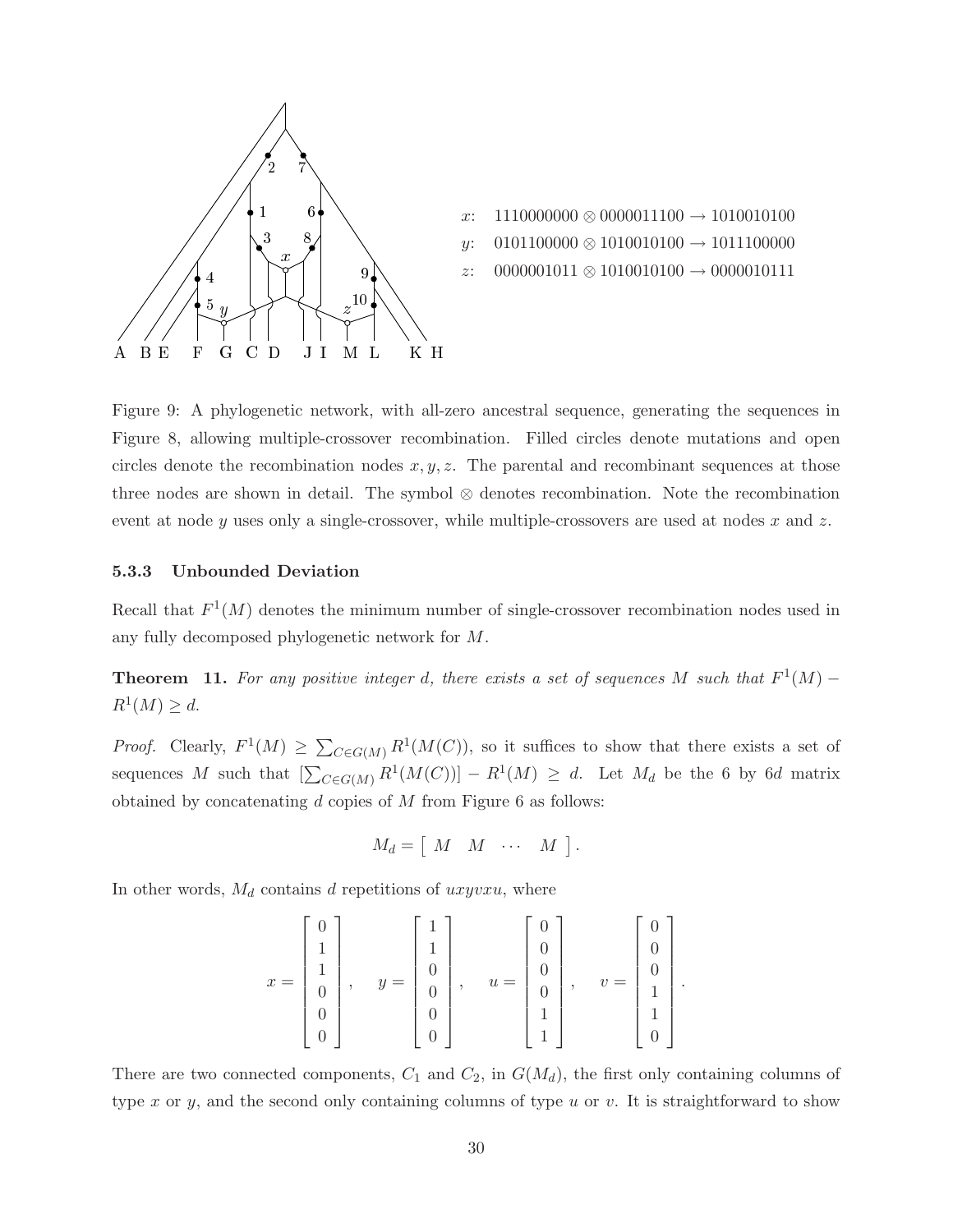

Figure 10: Three leaf-labeled time-ordered trees with 6 leaves.

that

$$
R^1(M_d(C_1)) = R^1(M_d(C_2)) = 2d.
$$

Therefore,  $R^1(M_d(C_1)) + R^1(M_d(C_1)) = 4d$ . We next show that  $R^1(M_d) \leq 3d$ , which will prove the theorem.

A rooted tree T is said to be *compatible* with a column i in  $M$ , if there is some edge in  $T$ whose removal creates one subtree with leaves labeled by all the rows with state 0 in column  $i$ , and one subtree with leaves labeled by all the rows with state 1 in column  $i$ . For example, tree  $T_y$  in Figure 10 is compatible with every column of type y in  $M_d$ . A rooted tree T is said to be time-ordered if each internal node v in T can be assigned a numerical "time"  $t_v$ , so that the times strictly increase along any directed path from the root. In Figure 10, the times of the nodes are represented by the heights of the nodes, with higher nodes representing smaller (earlier) times. Given a time-ordered tree  $T$ , a *subtree-prune-and-regraft* (SPR) operation removes (prunes) one edge e in T, and reconnects (regrafts) the subtree  $\tau$  below e to some point in T, using a new edge  $e'$  to connect the root of  $\tau$  to T. In an *ordered*-SPR operation, the times assigned to all the nodes in  $\tau$  must remain the same, and the resulting tree must also be time-ordered. It follows that the point where edge  $e'$  connects to T must be earlier in time than the time assigned to the root of  $\tau$ . See Song (2006a) for a more detailed definition of an ordered-SPR operation.

Given two time-ordered trees T and T' with the same number of leaves,  $d_{\text{osPR}}(T, T')$  denotes the minimum number of ordered-SPR operations needed to transform  $T$  into  $T'$ . For example, in Figure 10, tree  $T_y$  is transformed to  $T_v$  by using one ordered-SPR operation which cuts the subtree consisting of leaves 3 and 6, and then grafts it into the edge leading to leaf 2. Given a length- $\ell$  sequence  $P = T_1, T_2, \ldots, T_\ell$  of time-ordered leaf-labeled trees with n leaves, we define  $L(P) = \sum_{i=1}^{\ell-1} d_{\text{osPR}}(T_i, T_{i+1})$ . The following fact was established in Song and Hein (2005): For any n by m matrix M, if  $P = T_1, T_2, \ldots, T_m$  is a sequence of time-ordered leaf-labeled trees in which  $T_i$  is compatible with site i in M, for all  $i = 1, ..., m$ , then  $R^1(M) \leq L(P)$ .

We can now show that  $R(M_d) \leq 3d$ . Consider the three time-ordered leaf-labeled trees shown in Figure 10. Note that  $T_{ux}$  is compatible with both columns u and x,  $T_y$  with column y, and  $T_v$  with column v. Let  $P_d$  be the length-6d sequence of trees containing d repetitions of  $P_1 =$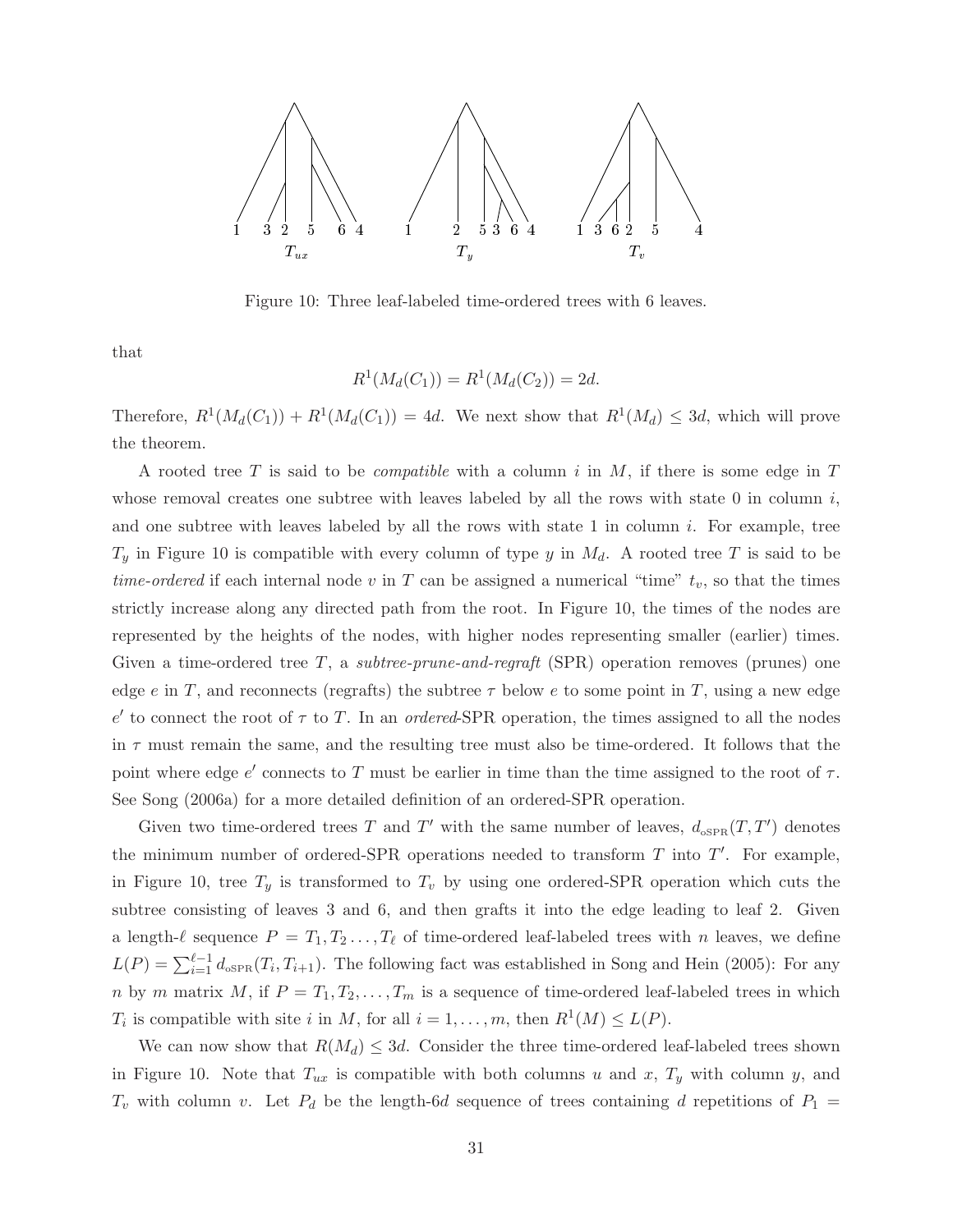| $\, n$ | m         | $\rho$ | #datasets with $k \geq 2$ #counterexamples |                  |
|--------|-----------|--------|--------------------------------------------|------------------|
| 15     | 20        | 10     | 389                                        | 0                |
| 15     | 30        | 10     | 465                                        | $\overline{2}$   |
| 20     | 20        | 10     | 527                                        | $\left( \right)$ |
| 20     | 30        | 10     | 546                                        | 3                |
|        |           |        |                                            |                  |
| 15     | <b>20</b> | 15     | 372                                        | 1                |
| 15     | 30        | 15     | 388                                        | 1                |
| 20     | 20        | 15     | 482                                        | 1                |
| 20     | 30        | 15     | 396                                        | 0                |

Table 1: The frequency of data sets (out of 10, 000) where a counterexample to the Full-Decomposition Optimality Conjecture was observed.

The variable  $k$  denotes the number of non-trivial connected components in the incompatibility graph. We used Hudson's MS (Hudson, 2002) to simulate n by m data sets for given recombination rate  $\rho$ .

 $T_{ux}T_{ux}T_yT_vT_{ux}T_{ux}$ . Then, since  $d_{\text{ospr}}(T_{ux},T_y) = d_{\text{ospr}}(T_y,T_v) = d_{\text{ospr}}(T_v,T_{ux}) = 1$ , we obtain  $L(P_d) = 3d \geq R^1(M_d).$  $(M_d).$ 

## 5.4 Empirical Study

To obtain some indication of how often the single-crossover Unrooted Full-Decomposition Optimality Conjecture is violated in practice, we carried out an small simulation study using the program beagle (Lyngso et al., 2005) which implements a branch and bound strategy to exactly compute  $R^1(M)$ .

We determine if a given set of sequences  $M$  is a counterexample to the conjecture as follows. We first find the tree  $\overline{T}$  from M, and then compute  $F^1(M)$  as detailed in Section 5.1. We use *beagle* to solve each of the rooted and unrooted problems that arise in that computation, and to compute  $R^1(M)$ . As detailed in Section 5.1, the procedure for computing  $F^1(M)$  is correct, and so M is a counterexample to the single-crossover, Unrooted Full-Decomposition Optimality Conjecture if and only if the computed value  $F^1(M)$  is strictly greater than  $R^1(M)$ .

Let  $\rho := 4N_e c$ , where  $N_e$  denotes the effective population size and c the recombination rate per generation per sequence. For fixed  $n, m$ , and  $\rho$ , we used Hudson's program MS (Hudson, 2002) to generate 10,000 n by  $m$  simulated data sets generated under the coalescent model with recombination. Table 1 gives a summary of the number of times (out of 10, 000) that a counterexample was identified. (Note that we could not consider large data sets since *beagle* cannot compute the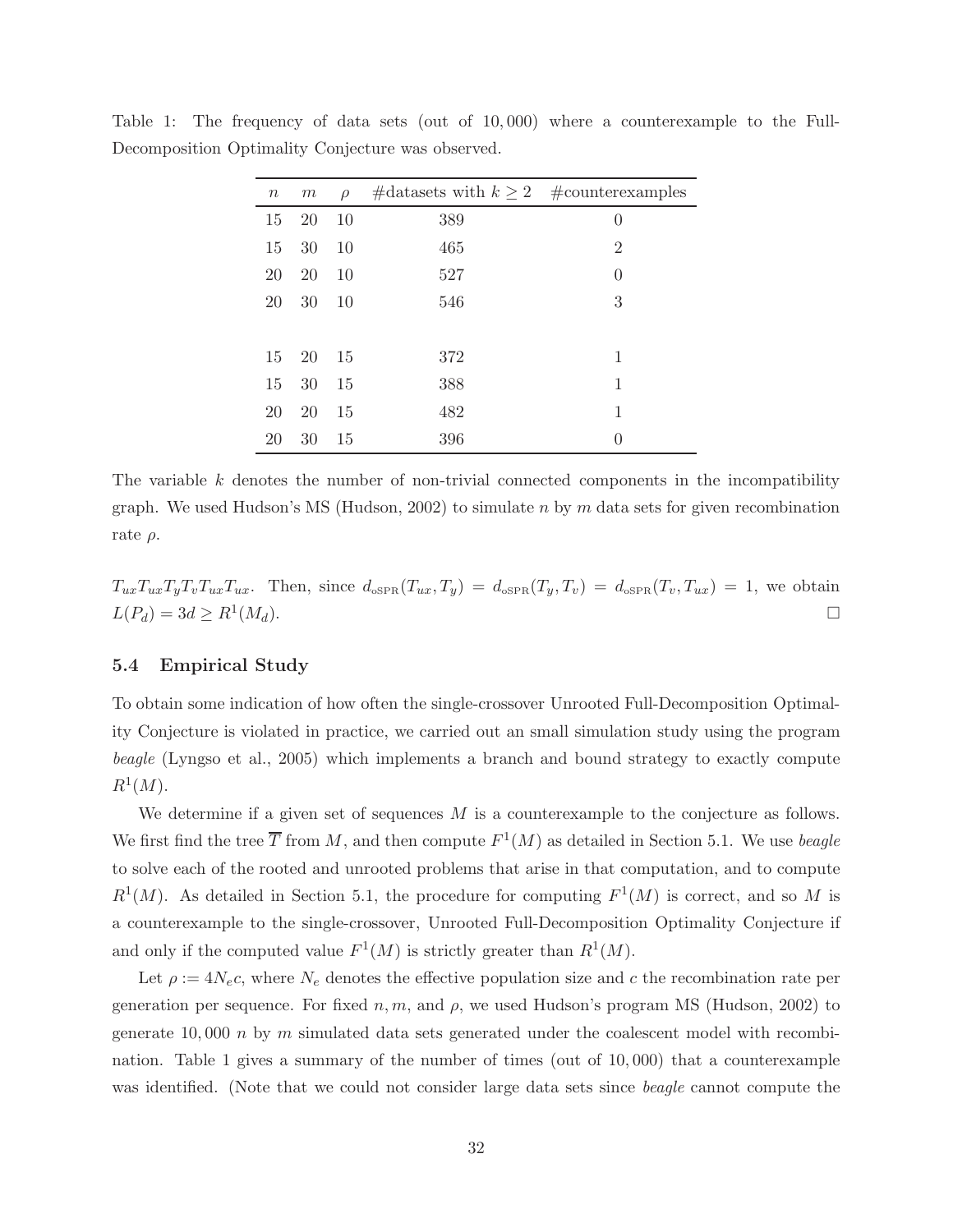minimum number of recombinations for large data sets.) As the table shows, counterexamples occur infrequently in the data that we examined. In these eight counterexamples,  $R^1(M)$  ranges from three to nine;  $F^1(M)$  is always  $R(M) + 1$ ; and  $G(M)$  always has two non-trivial connected components. Of course, we do not know how robust these empirical results are in other ranges of data, or to multiple-crossover recombination, or when there is a fixed ancestral sequence.

# Acknowledgments

This research is supported in part by NSF grants CCF-0515278 and IIS-0513910 (DG and YSS), and by NIH grant 1K99-GM080099 (YSS).

# References

- Bafna, V. and Bansal, V. 2006a. Inference about recombination from haplotype data: Lower bounds and recombination hotspots. J. of Comp. Biology, 13, 501–521.
- Bafna, V. and Bansal, V. 2004. The number of recombination events in a sample history: conflict graph and lower bounds. IEEE/ACM Transactions on Computational Biology and Bioinformatics, 1, 78–90.
- Bafna, V. and Bansal, V., 2006b. preprint.
- BANDELT, H. J., FOSTER, P., SYKES, B., AND RICHARDS, M. 1995. Mitochondrial portaits of human populations using median networks. *Genetics*, **141**, **743–753**.
- Chakravarti, A. 1998. It's raining SNP's, hallelujah? Nature Genetics, 19, 216–217.
- Clark, A. G. 2003. Finding genes underlying risk of complex disease by linkage disequilibrium mapping. Current Opinion in Genetics  $\mathcal C$  Development, 13, 296–302.
- Felsenstein, J. Inferring Phylogenies. Sinauer, Sunderland, MA., 2004.
- GRIFFITHS, R. C. AND MARJORAM, P. 1996. Ancestral inference from samples of DNA sequences with recombination. J. Comput. Biol.,  $3, 479-502$ .
- Gusfield, D. 1991. Efficient algorithms for inferring evolutionary history. Networks, 21, 19–28.
- Gusfield, D. 2005a. Optimal, efficient reconstruction of Root-Unknown phylogenetic networks with constrained and structured recombination. JCSS, **70**, 381–398.
- Gusfield, D. Algorithms on Strings, Trees and Sequences: Computer Science and Computational Biology. Cambridge University Press, Cambridge, UK, 1997.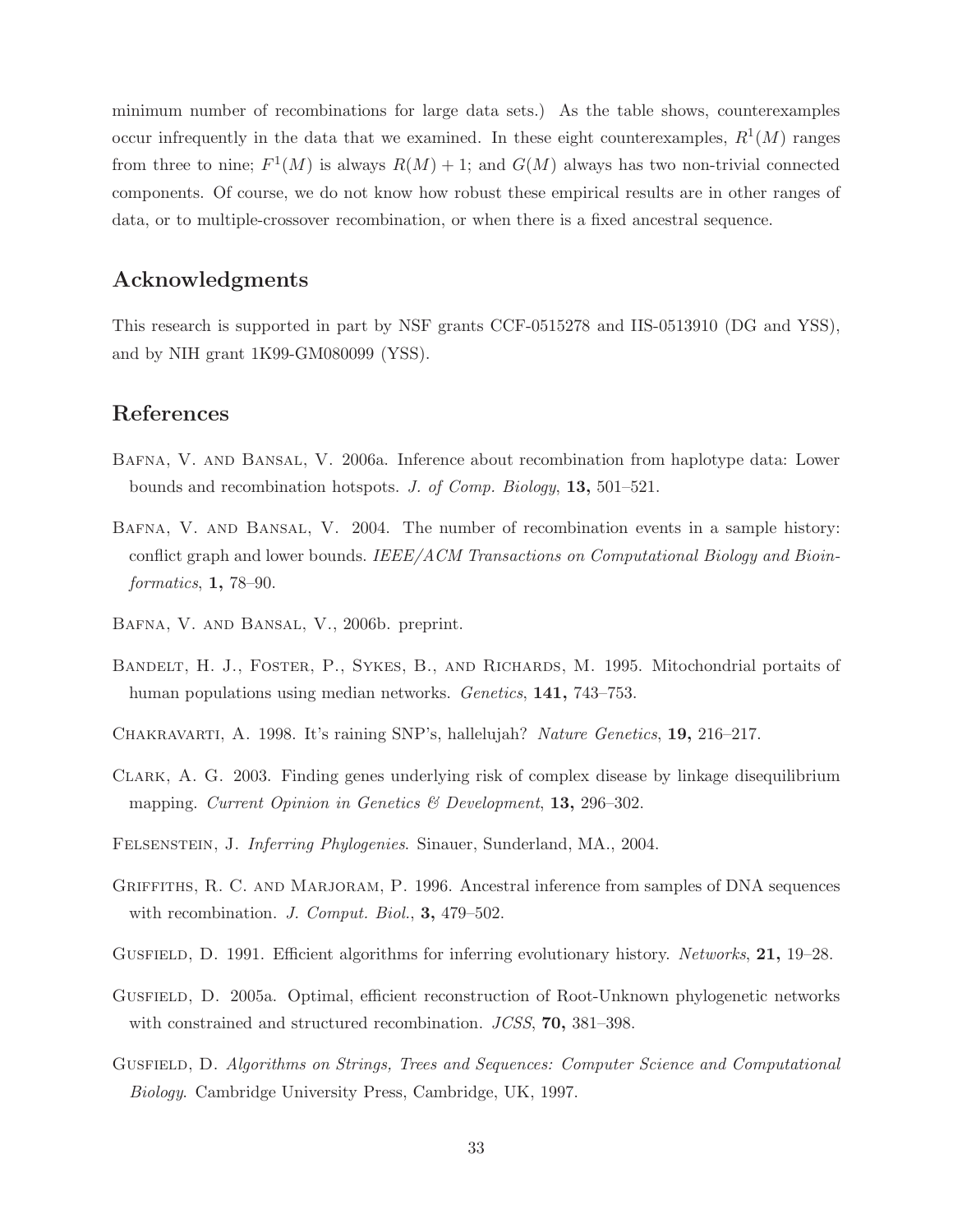- Gusfield, D. On the decomposition optimality conjecture for phylogenetic networks. Technical report, UC Davis, Department of Computer Science, 2005b.
- Gusfield, D. and Bansal, V. A fundamental decomposition theory for phylogenetic networks and incompatible characters. In Proc. of RECOMB 2005: The 9th Ann. International Conference Research in Computational Molecular Biology, pages 217–232. Springer, LNBI 3500, 2005.
- GUSFIELD, D., EDDHU, S., AND LANGLEY, C. 2004a. The fine structure of galls in phylogenetic networks. INFORMS J. on Computing, special issue on Computational Biology, 16, 459–469.
- GUSFIELD, D., EDDHU, S., AND LANGLEY, C. 2004b. Optimal, efficient reconstruction of phylogenetic networks with constrained recombination. J. Bioinformatics and Computational Biology,  $2, (1)$  173-213.
- GUSFIELD, D., HICKERSON, D., AND EDDHU, S. 2007. An efficiently-computed lower bound on the number of recombinations in phylogenetic networks: Theory and empirical study. Discrete Applied Math, Special issue on Computational Biology, 2007, 155, 806–830.
- Hein, J. 1990. Reconstructing evolution of sequences subject to recombination using parsimony. Math. Biosci, 98, 185–200.
- Hein, J. 1993. A heuristic method to reconstruct the history of sequences subject to recombination. J. Mol. Evol., 36, 396–405.
- HEIN, J., SCHIERUP, M., AND WIUF, C. Gene Genealogies, Variation and Evolution: A primer in coalescent theory. Oxford University Press, UK, 2005.
- Hinds, D., Stuve, L., Nilsen, G., Halperin, E., Eskin, E., Gallinger, D., Frazer, K., and Cox, D. 2005. Whole-genome patterns of common DNA variation in three human populations. Science, 307, 1072–1079.
- HUDSON, R. 2002. Generating samples under the Wright-Fisher neutral model of genetic variation. *Bioinformatics*, **18**, (2) 337–338.
- Hudson, R. and Kaplan, N. 1985. Statistical properties of the number of recombination events in the history of a sample of DNA sequences. Genetics, 111, 147–164.
- Huson, D. and Klopper, T. Beyond galled trees decomposition and computation of galled networks. In Speed, T. and Huang, H., editors, Proc. of RECOMB 2007: The 11th Ann. International Conference Research in Computational Molecular Biology, pages 211–225. Springer, LNBI 4453, 2007.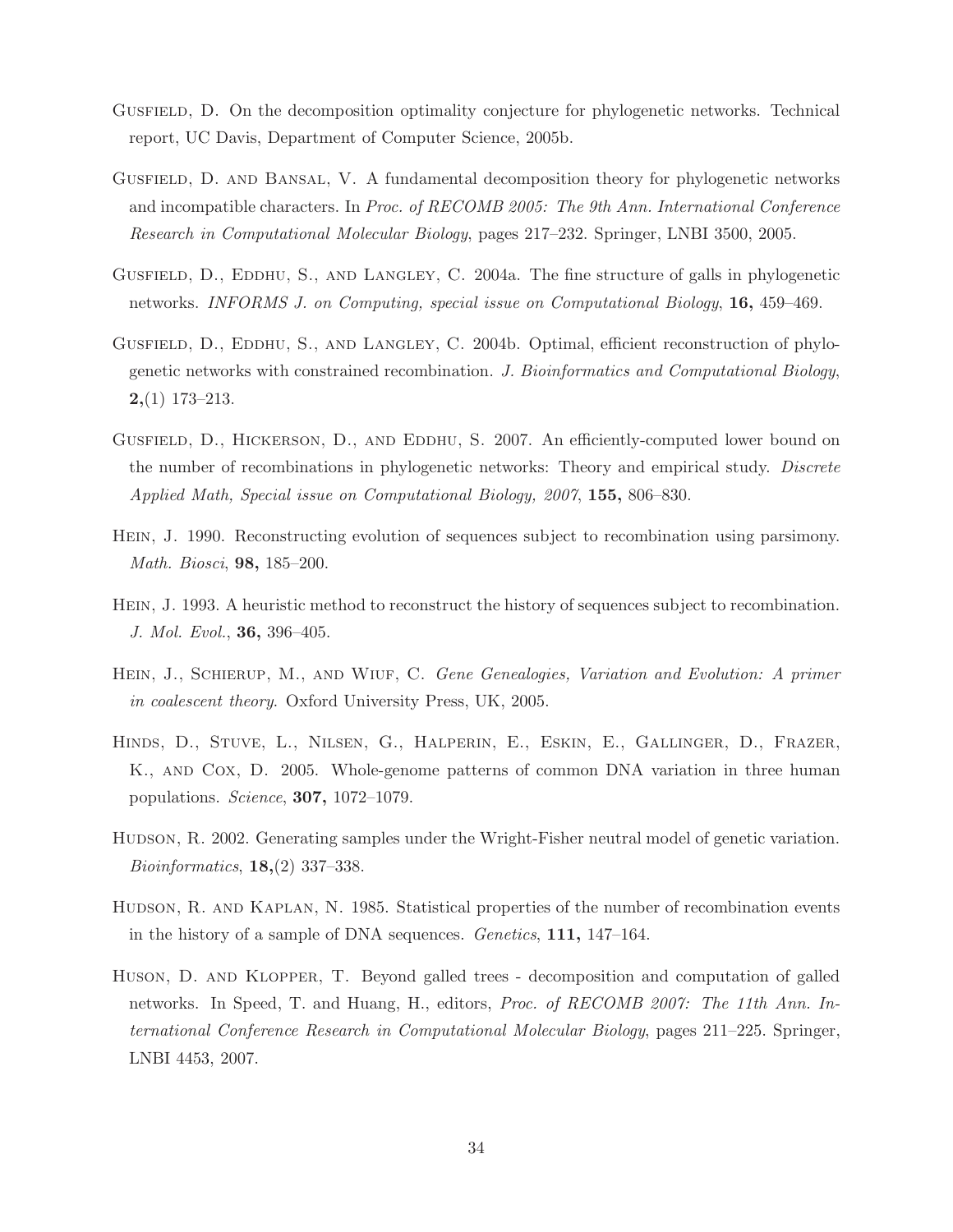- HUSON, D., KLOPPER, T., LOCKHART, P., AND STEEL, M. Reconstruction of reticulate networks from gene trees. In Proc. of RECOMB 2005: The 9th Ann. International Conference Research in Computational Molecular Biology, pages 233–249. Springer, LNBI 3500, 2005.
- Kececioglu, J. D. and Gusfield, D. 1998. Reconstructing a history of recombinations from a set of sequences. Discrete Applied Math., 88, 239–260.
- Lyngso, R., Song, Y., AND HEIN, J. Minimum recombination histories by branch and bound. In Proceedings of Workshop on Algorithm of Bioinformatics (WABI) 2005, volume 3692, pages 239–250, Berlin, Germany, 2005. Springer-Verlag LNCS.
- MINICHIELLO, M. AND DURBIN, R. 2006. Mapping trait loci using inferred ancestral recombination graphs. Am. J. Hum. Genet., 79, 910–922.
- Moret, B., Nakhleh, L., Warnow, T., Linder, C., Tholse, A., Padolina, A., Sun, J., and Timme, R. 2004. Phylogenetic networks: Modeling, reconstructibility, and accuracy. IEEE/ACM Transactions on Computational Biology and Bioinformatics, pages 13–23.
- MORRISON, D. 2005. Networks in phylogenetic analysis: new tools for population biology. International J. for Parasitology, 35, 567-582.
- MYERS, S. The detection of recombination events using DNA sequence data. PhD thesis, University of Oxford, Oxford England, Department of Statistics, 2003.
- Myers, S. R. and Griffiths, R. C. 2003. Bounds on the minimum number of recombination events in a sample history. Genetics, 163, 375–394.
- Nakhleh, L., Sun, J., Warnow, T., Linder, C., Moret, B., and Tholse, A. Towards the development of computational tools for evaluating phylogenetic network reconstruction methods. In Proc. of 8'th Pacific Symposium on Biocomputing (PSB 03), pages 315-326, 2003.
- NAKHLEH, L., WARNOW, T., AND LINDER, C. Reconstructing reticulate evolution in species theory and practice. In Proc. of 8'th Annual International Conference on Computational Molecular Biology, pages 337–346, 2004.
- NORBORG, M. AND TAVARE, S. 2002. Linkage disequilibrium: what history has to tell us. Trends in Genetics, 18, 83–90.
- Posada, D. and Crandall, K. 2001. Intraspecific gene genealogies: trees grafting into networks. Trends in Ecology and Evolution, 16, 37–45.
- SEMPLE, C. AND STEEL, M. Phylogenetics. Oxford University Press, UK, 2003.